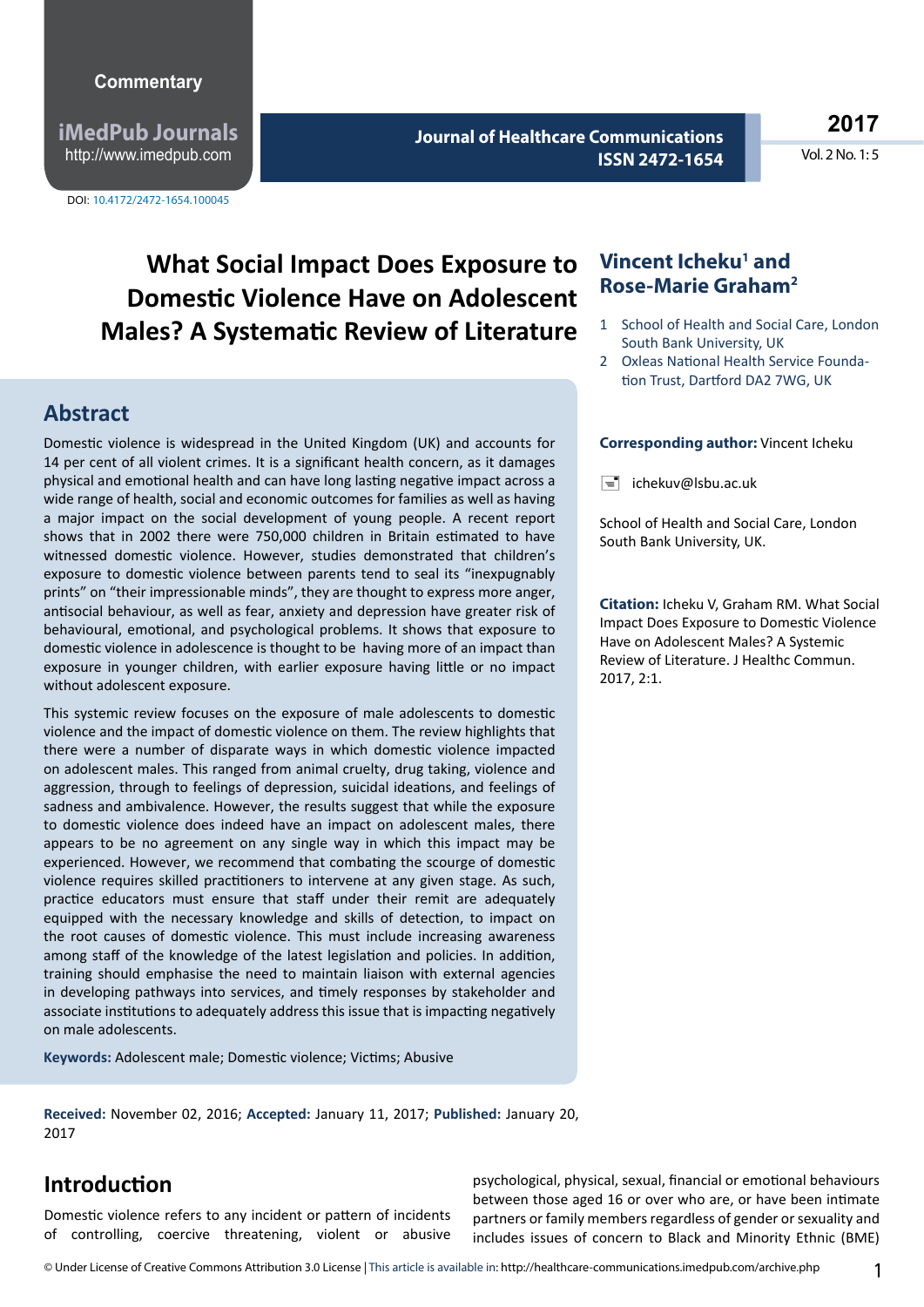communities such as so called 'honour based violence', Female Genital Mutilation (FGM) and forced marriage [1]. It has been proposed that the definition aims to increase awareness that young people in this age group do experience domestic violence and abuse [1-6]. McIntosh defines the term "domestic violence" broadly as the intimate context within which one partner is abused by another, involving both men and women as victims[7].

Domestic violence impacts all of society and is widespread in the UK, and accounts for 14% of all violent crimes in the UK [8]. In 2011 the Director of public prosecutions stated in one of his key note speeches that "domestic violence is serious and pernicious. It ruins lives, breaks up families and has a lasting impact. It is criminal and it has been with us for a very long time". Yet, it is only in the last ten years that it has been taken seriously as a criminal justice issue. Before that, the vast majority of cases were brushed under the carpet with the term refrain "it's just a domestic [9].

Domestic violence is a significant health concern, as it damages physical and emotional health and can have long lasting negative impact across a wide range of health, social and economic outcomes for families as well as having a major impact on the social development of young people [1]. For example, more than one in four women has experienced at least one incident of domestic violence in England and Wales since age 16, which equates to 4.8 million women, while two women per week are killed by their current or former partner [1].

Even more remarkable is the fact that by virtue of the fact that domestic violence occurs within the family home, millions of children are therefore exposed to domestic violence. According to Women's aid (2015), in 2002 there were 750,000 children in Britain estimated to have witnessed domestic violence [2]. Utilising retrospective adult reports, Henning et al. found that there is a 20-40% exposure rate in childhood to domestic violence [10]. In defining exposure to domestic violence, Mohr et al. indicates that there has been no consensus among researchers regarding the definition of children's exposure to domestic violence [11]. However most describes it as seeing hearing, or directly involving the young person. Jouriles et al. and Edleson goes further to suggest that while some researchers describes it as children's witnessing or observing domestic violence, it goes further and involves all that as well as the experiencing of the aftermath of domestic violence such as physical or sexual assault that occurs between care givers [12,13].

It is clear that there has been many research explorations into domestic violence and its impact on children, with some researchers proposing that there are links between childhood exposure to domestic violence and subsequent social behaviours, such as bullying, offending, drug abuse, low self-esteem, running away, with adolescents 6 to 9 times more likely to have attempted suicide or have suicide ideations[3,14-16]. In addition, Edelson proposed that children's exposure to domestic violence between parents tend to seal its "inexpungible prints" on "their impressionable minds", they are thought to express more anger, antisocial behaviour, as well as fear, anxiety and depression [13]. Similarly other studies have reported children to have greater

risk of behavioural, emotional, and psychological problems if they were exposed to domestic violence [5,17]. Conversely, other researchers proposed that the impact of domestic violence on children may vary with age and they may be less symptomatic of its impact with maturity [18,19]. In contrast Thornberry et al. reported exposure to domestic violence in adolescence as having more of an impact than exposure in younger children, with earlier exposure having little or no impact without adolescent exposure [6].

From a gender, perspective, research suggest that there are gender differences in the externalization behaviour problems as a result of domestic violence, boys are thought to have more externalisation while girls internalise more [20]. However adolescent boys are thought to express more sadness while girls express more anger [21,22]. Other research studies caution against these findings of these findings as they postulated that exposure to domestic violence is not a "homogenous onedimensional phenomenon and some research has been beset with many methodological complexities [23,24].

There is a significant body of research relating to domestic violence and its impact on women and children with disparate findings [4,25-28] A systematic review is warranted whenever there is a substantive question, several primary studies–perhaps with disparate findings–and substantial uncertainty [29]. Using recognised tools and methods, this systematic review synthesised the findings of current research on the impact of exposure to domestic violence on adolescent males and made recommendations for future practice within health and social care.

# **Review Question**

These authors have utilised a PEO research tool in the formulation of the research aims in this process as it is thought to be better suited to the research question and will structure the search process.

- P: Population: Adolescent males;
- E: Exposure: Domestic violence;
- O: Outcome: Prevalence and social impact [30].

This research study will therefore aim to ascertain 'What impact does domestic violence have on the social wellbeing of adolescent males? For the purposes of this systematic review, exposure will utilise Edleson's definition, of witnessing, observing and or experiencing of the aftermath of domestic violence for any period between the care-givers of adolescent males [13]. The definition will exclude actual abuse of the young persons' themselves, but instead will refer to domestic violence inflicted on their care givers which in term affects the young person. The actual experience of abuse is beyond the remit of this paper as it would require an entirely different focus in relation to experiences of victims.

### **Aim**

The aims of this review is to systematically identify studies related to the impact of exposure to domestic violence on adolescent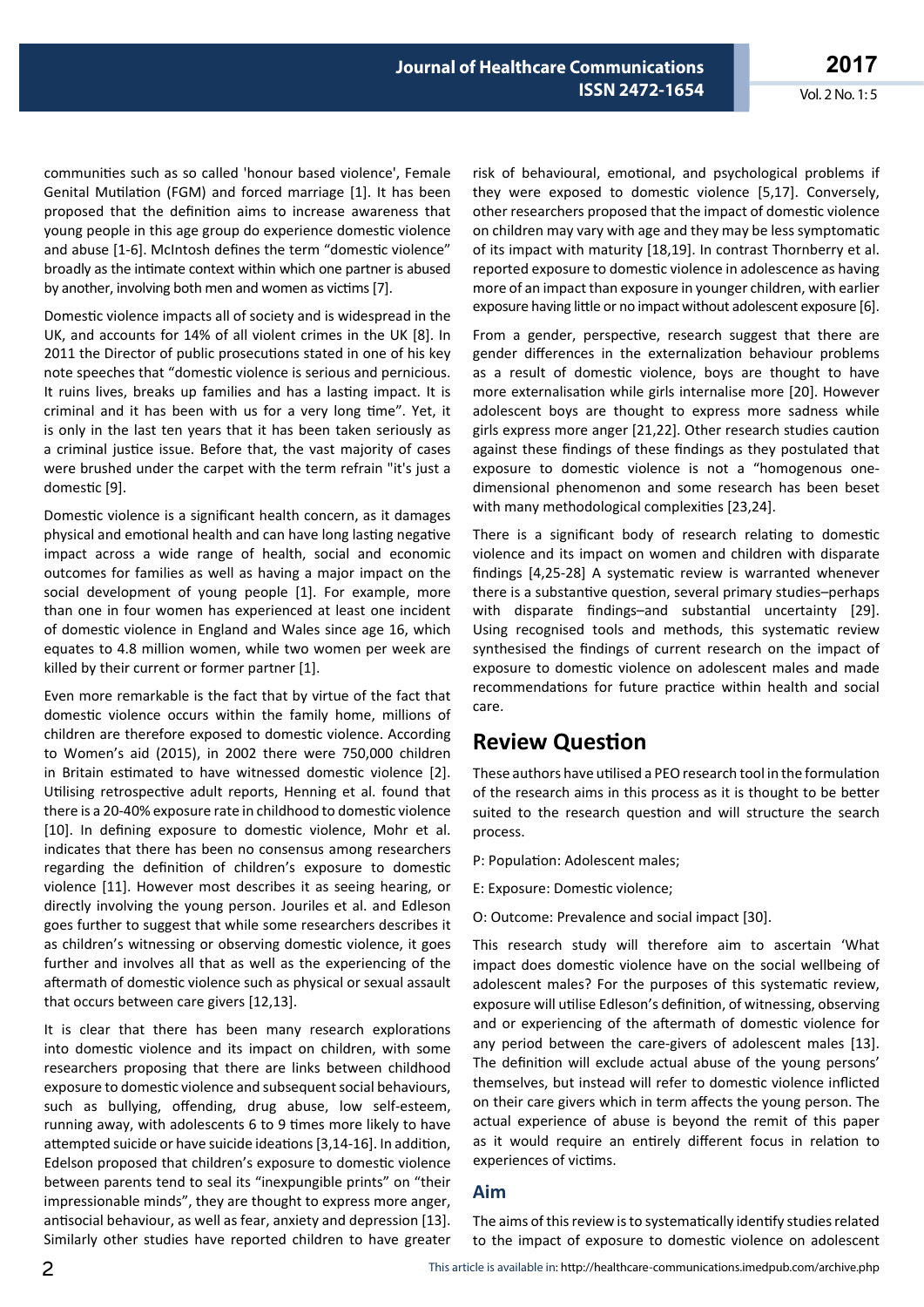males and to describe the key features of these studies as it relates to this issue. In particular the exposure to domestic violence will be explored across the domain of prevalence and consequences on social wellbeing as it relates to adolescent males.

### **Objectives**

The objectives of the review are to address two questions:

To identify any, prevalence of domestic violence exposure on adolescent males.

To identify consequences of domestic violence including effects on social wellbeing of adolescent males.

To make recommendations for practice education based on findings.

#### **Rationale for this review**

Both national and local data show that domestic violence is highly prevalent in the UK. The data analysis shows a growing concern about the impact of domestic violence on children and young people, which affects them mostly through exposure to violence perpetrated against their mothers [31]. Children are often the hidden or silent victims of domestic violence [32] and to help the children, all agencies such as Social services, National Health Services (NHS), schools, the courts; national and local authorities must put child protection policies and guidelines in place. All professionals who serve children must increase efforts to identify children who are exposed to domestic violence and apply the child protection guidelines where necessary. This systematic literature review seeks to add to the body of knowledge by synthesising the findings of current research on the impact of exposure to domestic violence on adolescent males and made recommendations for future practice within health and social care.

# **Methodology**

In recent times systematic reviews have been hailed as a robust method of identifying, selecting, appraising and synthesising all high quality research evidence relevant to a single question" [30]. This systematic review method engenders a thorough and all-encompassing summary of relevant literature to the question posed and provides a most reliable source of evidence to guide practice. The method of research allows for a precise structured processofsystematic reviewthat aimstominimisebias,improving the quality and accuracy of the conclusions that was drawn [33]. The process for producing a systematic review involves these clear stages: framing of the review question, identifying relevant studies with a clear search strategy, specifying inclusion and exclusion criteria for studies, search strategy, sifting process, critical appraisal and process of data extraction; summarising data and synthesizing data [34].

According to Aveyard, once the research question has been developed, then a systematic review of the literature should be undertaken to ensure that the widest range of published material is obtained to answer the research question comprehensively, using all available published literature [35].

These researchers had undertaken a mixed method systematic review of the literature over the last ten years (2005-2015) on domestic violence exposure and social disadvantage relating to adolescent boys, through a qualitative and quantitative appraisal of published research. Furthermore, in order to maintain validity and reliability of the research process these authors will maintain the use of the P.E.O framework to govern the search terms, paper selection, and the data extraction process. The Cardwell et al. tool will be employed to critique the paper quality. All results of the study will be presented as well as the limitations of the study [36].

However, in our attempts to undertake this research study, we were confronted with an ever increasing amount of information, with significant time limitations together with inadequacies of traditional sources of information to meet the expectations and criteria of modern academic studies, all presents substantial challenges. From a historical perspective, for instance, it has been suggested that expert opinion has often been presented in narrative reviews which are not necessarily evidence-based, and assuch is prone to limitations[37]. Likewise, Montori et al. argued that unsystematic narrative reviews are more likely to include only research selected by the authors, and as a result introduces bias and frequently lag behind and contradict available evidence [38]. In Clarke view not sure what this was originally doesn't read right, systematic assembly, critical appraisal and synthesis of all relevant studies on a specific topic [33]. In view of these realities, we endeavoured to undertake a critical review of the literature using search strategy from a number of sources.

There is a significant amount of published research relating to exposure to domestic violence with varying methodologies and outcomes as significant impact on children and young people [4,25-28,39] Many of which according to Holt et al. have been beset with methodological complications and concerns [24]. We envisaged that the careful and meticulous approaches we adopted would ensure robust procedures are utilised thus increasing validity and reliability of the outcomes of this research. According to Denzim and Lincoln the combination of approaches to the study of the same phenomenon enables cross validation thus facilitating greater reliability of the study [40].

#### **Data sources and search strategy**

Cumulative Index to Nursing and Allied Health Literature (CINAHL) recognised as a comprehensive and authoritative source for professional literature related to nursing, biomedicine and allied health, Medline the main source for bibliographic literature, psycarticles, psycInfo both recording professional articles relevant to psychology and sociology, Soc Index, child development and adolescent studies, education research complete, Cochrane library, BNI, Psychology and behavioural science collection, Scopus, social care online, ERIC and TRIP were also searched. These data bases were selected as they were considered to be the most comprehensive scholarly research data bases that were relevant and applicable to the question.

The authors of this systematic review attempted to collect all primary research studies relating to the question both published and unpublished. This systematic search of the literature included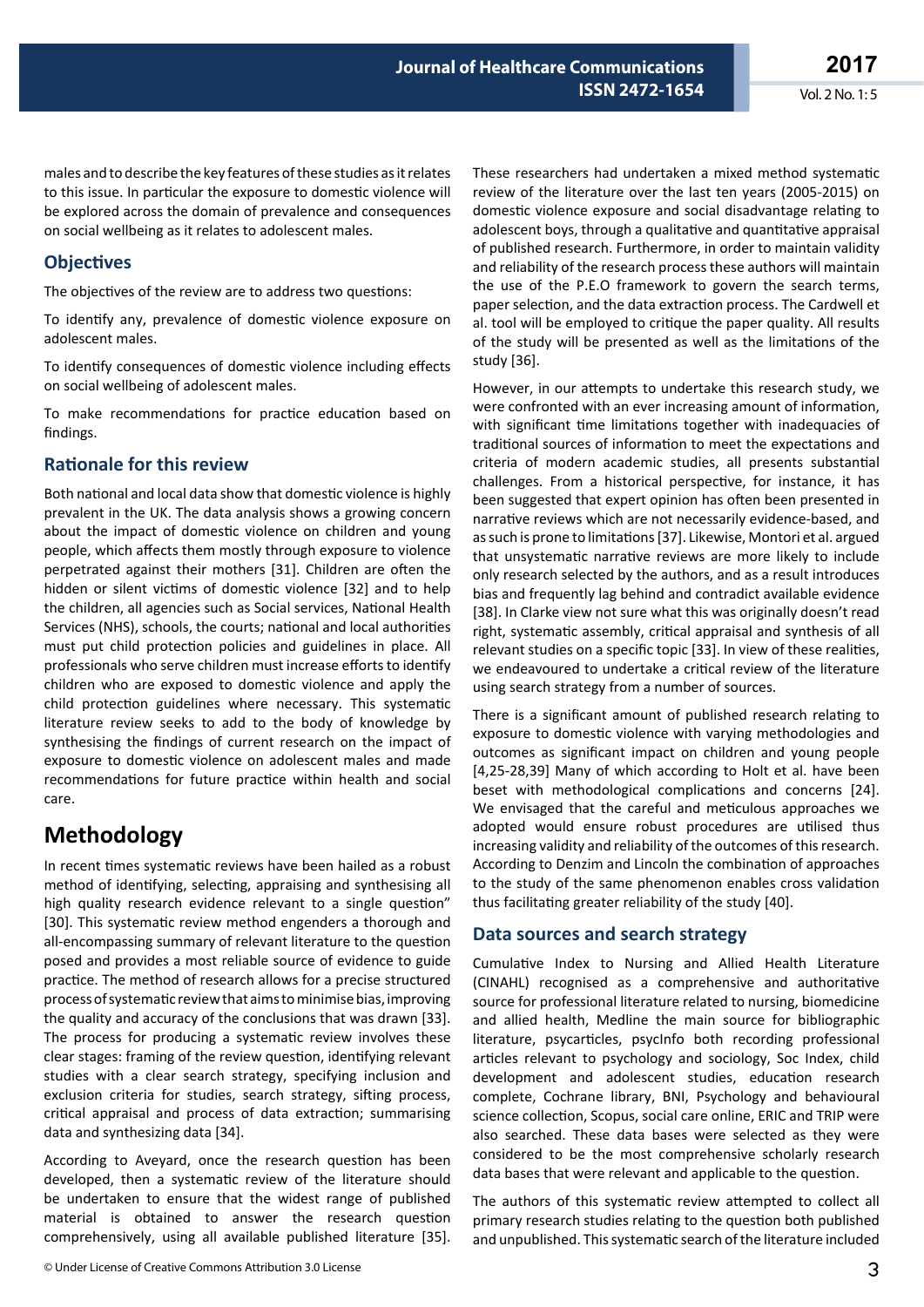three elements. It began with a systematic search of the above data bases. Passer proposed that a broad and comprehensive search directly underlies the quality of the research [41]. In addition, Bruce proposed that not all published research can be found on data bases so an attempt should be made to search all grey literature [42]. In response to this view, these researchers search internet sites such as Google scholar, some governmental sites and sites of other reputable Organisations such as the NSPCC and women's aide sites were also searched and finally bibliographies and references were also checked. In addition, Fonseca stressed that appropriate search terms or key words are fundamental to an effective literature search [43]. These authors therefore began with the research question listing the key elements of the question into search terms with synonym's relating to the P.E.O framework (See Appendix A for the complete list, with Boolean operatives).

#### **Results of the search strategy**

The search yielded 2,489 papers on domestic violence or interparental violence and adolescents. Other search terms included for example domestic violence, or inter-parental violence and adolescent and males or boys which yielded 539 papers, while domestic violence and gender and prevalence yielded 381 papers. Boolean search terms and operators were used to limit and widen the search as appropriate and the literature relating to domestic violence and male children were also searched when they were found to include any of the searched terms with reference specifically to adolescent males. Some of the data bases were also combined in searches reducing duplication. From the search of the Grey literature 28 papers were retrieved 22 of which were excluded as they were mainly reports, editorial discussions papers and policy documents and as such did not meet the inclusion and exclusion criteria.

From the combined searches of all the data bases, web pages, and the hand searches of the grey literature, reference list and bibliographies 94 papers were extracted for analysis.

Of the 94 papers extracted 40 were duplicates and therefore 54 extracts were read, of these 35 were removed as they did not meet the criteria for inclusion see the inclusion and exclusion criteria. 18 full text studies were retrieved and another 6 removed as they did not meet all the inclusion criteria. Therefore eligibility criteria yielded 12 studies as the primary research papers and deemed suitable to answer this research question based on reading the titles, abstracts, and full text of the papers. Selecting the optimal tool requires effort to obtain the necessary functionality (See the list of included papers below and Appendix B for the entire list of included and excluded paper details).

### **Selection criteria**

As these authors were undertaking this systematic review, it was felt that collecting primary research papers would be important [30]. Papers written in English from any country were collected as it was felt that this will allow for an international perspective, applicability and appreciation of the findings of the review. While it may be argued that research specific to a particular

population, country or culture will reveal findings specific to the area from which data is being collected and possibly reduce generalizability, it was felt that to exclude some papers based on country of origin could equally result in presentation of bias findings, and therefore all articles including the key search terms were included regardless of country of origin. Conversely, these authors acknowledged that to exclude papers not written in English will add bias to the study but to have done so would be beyond the scope of this review. Articles were selected according to the predefined inclusion and exclusion criteria in order to reduce selection bias [37]. All the papers generated from the search have been managed using 'Refworks' which saved and managed references, and generated bibliographies.

### **Data extraction and quality appraisal**

These authors' intention was to capture all relevant references covering the topic as wide as possible in order to identify any gaps in the evidence where available. Hausner et al. suggest that a concept-based, subjective approach is the traditional way of undertaking a search strategy, but cautioned that this method relies heavily on the researcher's knowledge of the topic under investigation [44]. All the above data bases were therefore searched, and abstracts of research based papers, peer reviewed papers both published and unpublished relating to the key concepts of adolescent males, domestic violence, prevalence, and social impact, using the P.E.O framework were extracted. The literature relating to domestic violence and its impact on children were also examined as it transpired that there were some documented evidence relating to adolescents within this literature. Additional searches, grey literature, reference list and bibliographies revealed another six papers that were relevant to the questions of this research paper.

Initial results from the data bases revealed one hundred and fourteen published papers having used the key search terms, after application of Boolean operators these were reduced to ninety four papers. Forty of which were removed due to duplicates. Fifty four abstracts were then read and full text papers retrieved for eighteen of these thought to be relevant to the question. Of those papers extracted, six of them were not relevant to this review as they either were not gender specific or adolescent specific, or not relevant to the key outcomes being researched. Final papers selected equalled twelve papers (See Appendix B for the summary of the papers selected and criteria for paper selection).

The screening of the papers was conducted by the first reviewer but was supervised and checked by the second reviewer. Similarly, data extraction was conducted by the first reviewer using established data extraction forms and independently checked by a second reviewer. Bethany Saltikov outlines that appraising the quality of articles is fundamental in the judgement of the quality of the study results, and ultimately the conclusions drawn and its subsequent applicability to practice [30]. As such it is important to outline who will be doing the quality assessment how many people as more than one person increases cross referencing and reduces bias.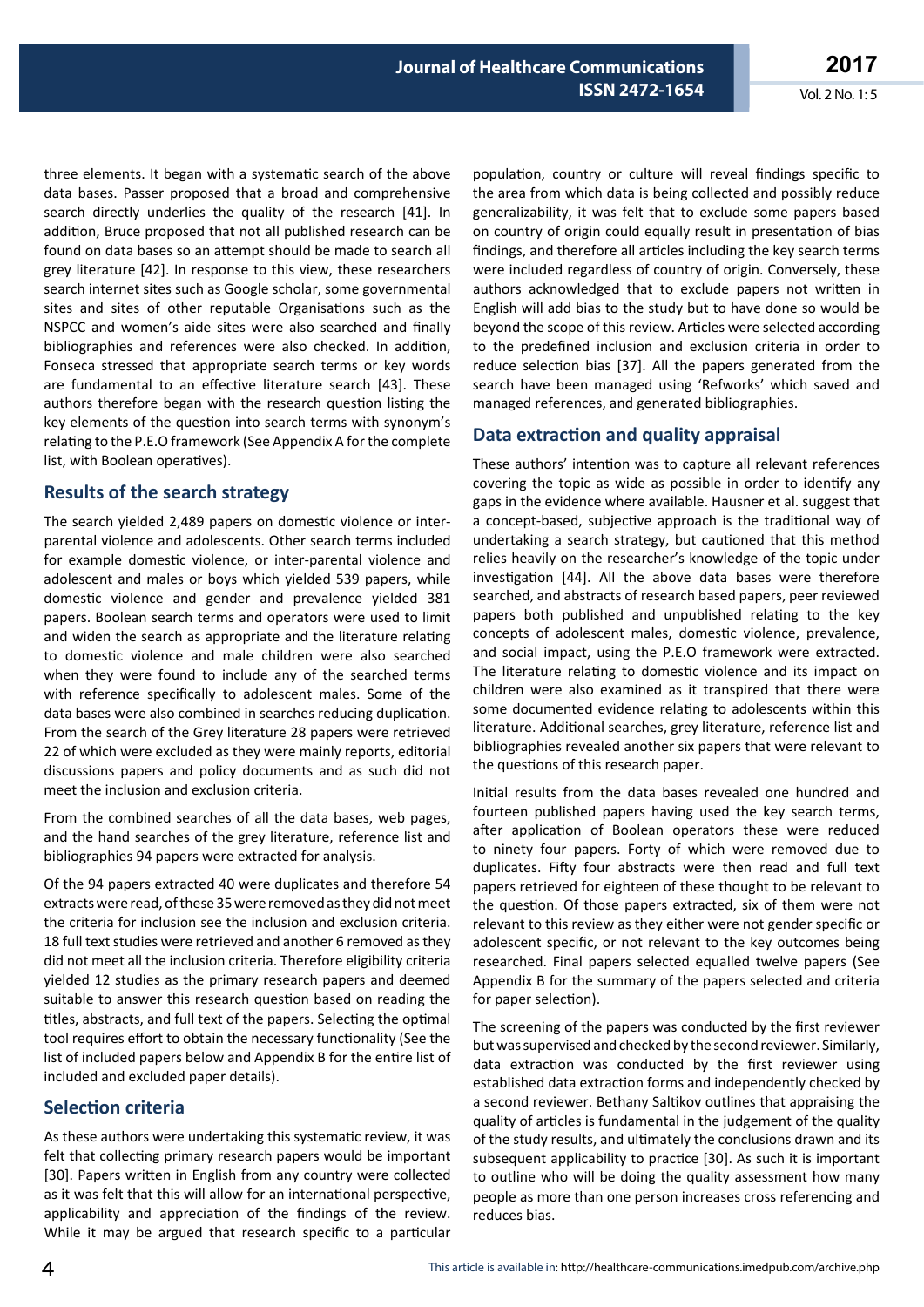The methodological quality of the included studies was therefore appraised by the two reviewers using established data extraction forms. Bettany-Saltikov proposed that in order to conduct an effective quality assessment a robust quality assessment tool is required, and a tool suitable to meet the study design should be selected. Twelve primary research papers were extracted for this systematic review, eleven of which were Quantitative papers, and one qualitative paper. The study designs among all the papers reviewed were all different and some had mixed methods, some were longitudinal studies others were correlation studies and yet still there was the single ethnographic qualitative paper. In view of this the author elected to utilize a mixed method framework as proposed by Caldwell et al. to analyse the papers(see Appendix C for the framework) [36].

All the twelve papers extracted in this systematic review were read and quality appraised, to assess the extent to which the papers have attempted to reduce methodological bias. Petticrew and Roberts proposed that assessing quality relatesto the internal validity of the study, and whether it is free from methodological bias [45]. Assessing quality in systematic reviews as in the case of this review, relates to the methodological quality. Higgins and Deeks outlines that appraisal of a study is an attempt to judge the degree to which the study is an approximation of the truth [34]. In addition, Bettany-Saltikov suggests that a comprehensive appraisal requires a systematic approach in which the strengths and weaknesses, and validity of the research can be judged [30]. Thus, the twelve extracted papers were appraised against the eighteen questions set out in the Caldwell assessment tool, and the papers marked against the criterion "yes", "no" or "partially" [36]. The results were represented in tabular form and will be discussed further in the results section of this systematic review. In addition, these authors chose a Likert scale to assign a numerical value to the answers gained in the Cardwell assessment tool and also presented the results of the assessment with a numerical value; adding to the ease of assessment of the overall quality of the papers. While this will not affect the inclusion criteria, as the findings from all the papers will be presented, it is envisaged that this valued scale presentation will enhance the appreciation of the quality of the papers selected. For each individual answer to the eighteen questions in the Caldwell tool, a value will be added 0=No, 1=Partially, and 2=Yes, allowing a maximum score of 36 for each paper. Papers with a score of 36 will then be judged as the best quality papers (refer to Appendix C for these). This process carefully analysed all the extracted research papers included in this systematic review, the authors' attention must now turn to the data extraction process undertaken.

The data extraction phase in this review was the most challenging [30]. Thus, careful consideration was given to extract data relevant to the salient issues being studies, which are aimed at answering the research question. As such, a specified data extraction matrix was created considering the population being studied, the interventions, the comparative interventions, the outcomes and recommendations. The process of the data extraction was therefore aimed primarily at answering this question. Higgins and Deeks proposed that in order to standardise the process and

improve the validity of the results, a data extraction form should be created and its effectiveness checked (see Appendix D for data extraction matrix) [34].

#### **Data analysis and synthesis methods**

Parahoo suggest that data analysis is a process of information gathering techniques and the organisation of raw data [37]. There are many different tools used in the data analyses and synthesis, depending on the type of data being analysed. For example, quantitative data may include measurements such as correlational measures, nominal measurements, ordinal measurements or even ratio measurements, while qualitative data is more concerned with presentation of description data using themes, sub themes and meta-synthesis [46]. Because the studies reviewed for this paper have included a wide range of research designs, and included mostly quantitative papers but also included a qualitative paper, and more importantly as the studies have all yielded insufficient similarities in the variables being measured. These authors have chosen to present a narrative synthesis of the data collected [47].

The narrative approach, therefore, involved collating the data from the studies included in each review paper to present a summary of the outcome supported by a discussion. This included identification of emerging themes relating to the impact of exposure to domestic violence on adolescent males. This is in-line with Bettany–Saltikov view that the use of thematic presentation of results is commonly used for qualitative papers. However, where studies included in order to answer the research question are insufficiently similar, with a range of study designs and methods, or where mixed methods and both qualitative and quantitative papers are included, it may be best to seek emerging themes to present a narrative synthesis of the findings [30]. The selected papers for this review were all dissimilar in the variables being measured, in the methodologies used as well as outcomes obtained. Despite the extensive heterogeneity among the papers what emerged was that the outcomes were extensively either externalising factors or internalising factors, it was therefore found that presentation of the findings using the externalising and internalising themes would best allow accurate presentation of the findings. Internalising behaviour was therefore taken to represent and included measurements of mental health concerns such as depression or anxiety, identity problems, and coping issues. While externalising behaviours included issues such as violence, conduct disorder, withdrawal, behaviour concerns, bullying, aggression, or drug use.

# **Results of the Paper Selection**

### **Results of the quality assessment of included papers**

All the included papers were critically analysed using the eighteen questions set out in the Caldwell et al. assessment tool, and the papers marked against the criterion "yes", "no" or "partially". As eluded earlier, these authors have also chosen to utilise a Likert scale to assign a numerical value to the answers gained in the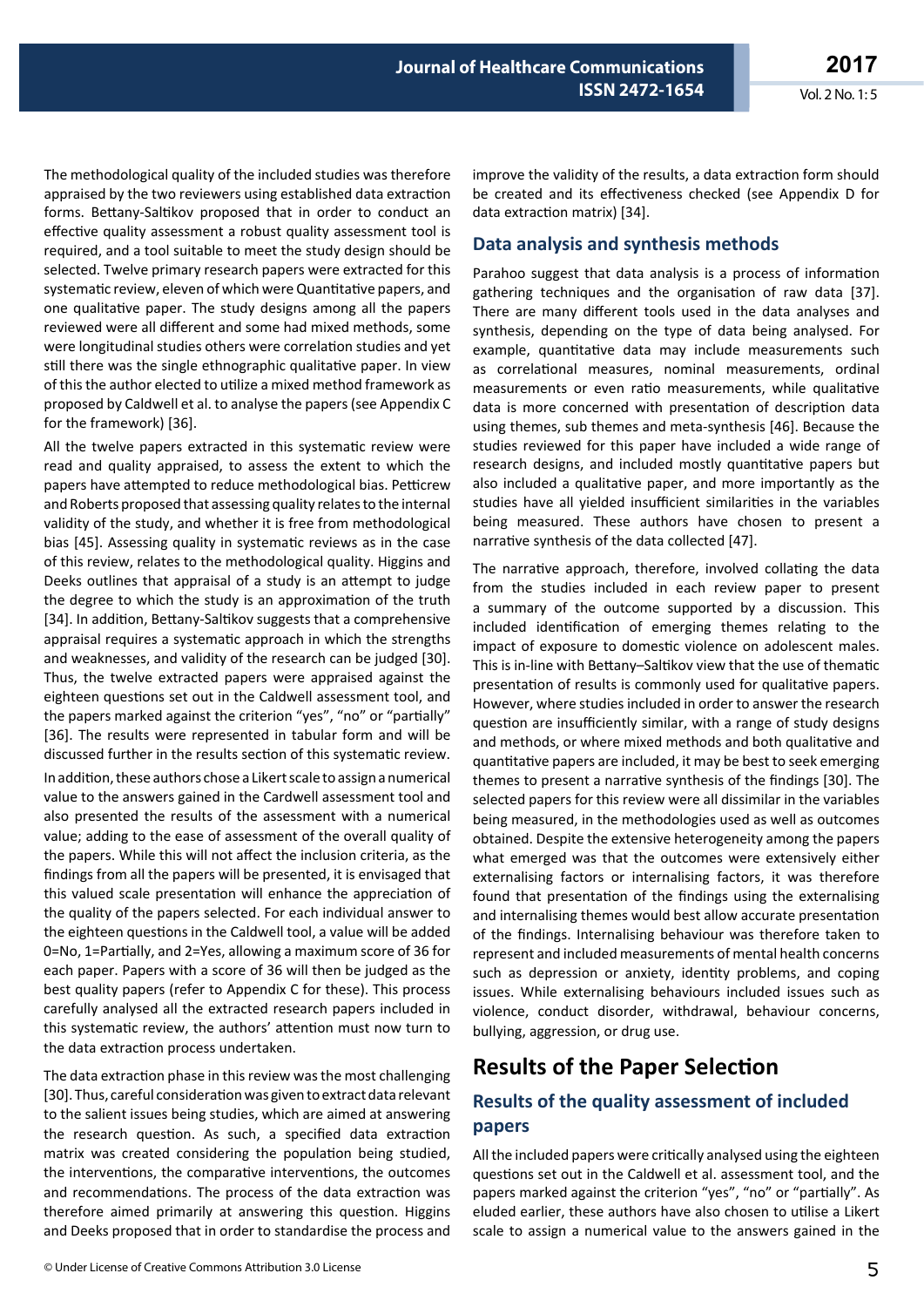Cardwell assessment tool. For each individual answer to the eighteen questions in the Caldwell tool, a value was added 0= no, 1= partially and 2= yes, allowing a maximum score of 36 for each paper, a score of 36 was deemed the highest quality [36].

Results from the critical appraisal of the included papers using the Likert scale tool revealed that all the papers were of high quality with scores ranging from a minimum score of 30 to a maximum score 36. From the Cardwell et al. tool it was clear that all the papers had clear titles which reflected the content of the studies as well as clear aims, methodologies, study designs with rational for choice, all had clearly defined populations, abstracts and rational for each study [36]. The Qualitative paper included in the study will be discussed additionally at the end of this summary.

From the documented credentials the researchers all appeared to be credible and suitably qualified to undertake the studies done. Credibility check is particularly important in this review as it serves as a common criterion used to evaluate research studies and is one of the most important factors in establishing trustworthiness [37].

While ethical considerations were not explicitly documented for all the papers, each had comprehensive literature reviews, except for paper 1 and paper 2. One would suggest that this may be due to the specificity of the population and variables being studied, and possible lack of previous research in that area, this was acknowledged by (Hindin and Gultiano 2006) in paper 2. However, Beauchamp and Childress argued that it isimportant to note that ethical issues often arise at different stages in a study and may be dealt with at a particular stage rather than under a specific heading of the study [48].

Eight of the papers adequately described the sample and were reflective of the population; however this was not found to be the case in papers 3, paper 6, paper 8 and paper 11. In paper 3 for example, the sample was a convenience sample of inpatient adolescent on a psychiatric unit, for whom the self-reporting questionnaire design were not reliable and did not represent the population as a whole this limitation was acknowledged by the authors of the paper. While non-probability sampling affords the researcher a ready population, the sample chosen may or may not be representative of the entire population [37]. In addition, paper 6 reported to have lost some of the data during collection as such were unable to report entire findings of the study. The implications and consequences of this loss of data are not known. However, the researchers did acknowledge this attrition concern in their reporting of the findings.

Among the papers selected there were 6 papers found to have reliable data collection these included paper 2, paper 3, paper 4, paper 8, paper 9 and paper 12. Paper 1 and paper 2 was found to have data collected from inpatients records in a residential unit which were found to have discrepancies at times, and prevented generalizability of the findings. The researchers in paper 1 accepted this as a limitation to the study reporting that this data was used due to time constraints, financial constraints and accessibility issues.

It may be argued that a candid discussion of limitations could assist readers in correctly interpreting a particular study and frank and open discussion of limitations may inform future studies, which potentially could result in higher quality if these limitations of earlier studies are addressed [49].

Other concerns with data collection in paper 2 included issues of self-reporting of depression when depression rates were being measured as a variable the researchers acknowledge this could have resulted in underreporting therefore affecting the findings. Other issues related to lost and missing data as well as reduced attrition rates were reported among the papers undertaking longitudinal studies, such as in paper 6, paper 10 and paper 11. Attrition rates can result in bias from skewed data and may result in unpredictable and inaccurate outcomes.

In paper 7, the data was also collected from samples in a residential psychiatric unit, which was not representative of all adolescent males and the variables being measured could not reliably answer the questions being asked in their research. Though there were concerns regarding loss, missing or unreliable data collection among the papers, data analysis among the papers were mainly clearly outlined and explanations provided to support the approaches adopted. However, due to the variation in the study designs and the variables being compared and assessed among the papers, there were a variety of tools utilised in the analysis of data.

For ten of the papers, the methods of analysis appeared valid and reliable. However, Calvete and Orue highlighted that due to the schemas being measured, which included the measurements of feelings of mistrust and victimization as well as perceptions of victimizations, the analysis of the data could be unreliable due to difficulty measuring these schemas [50].

All the papers had clearly and appropriately presented results with comprehensive discussions and conclusions. However, in terms of generalizability of the findings of the papers, only two could be considered as having results which could be said to be a general reflection of adolescent males. There was an over representation among the papers of convenience sample collection from residential and treatment centres which limited generalizability of approximately half of the papers. This type of sampling offers simplicity but represents a weakness due to selection bias [37]. In addition most of the papers were found to have limitations due to population specific characteristics which did not allow for application of findings to general adolescent populations such as in paper 2, paper 7 and paper 9.

### **Summary of included studies**

All the studies were related to adolescent males, whose ages ranged from twelve to twenty years.

Ethnicity and Social class of the participants varied from study to study, which in itself had implications for the findings of some of the studies as in paper 4. This study looked at family violence and children's behaviour and mental health, all the participants in this study were reportedly selected from what was reported to be lower class two parent families. In the context of British social stratification, lower class refers to individuals who are semi-skilled and manual workers. Since the authors of this study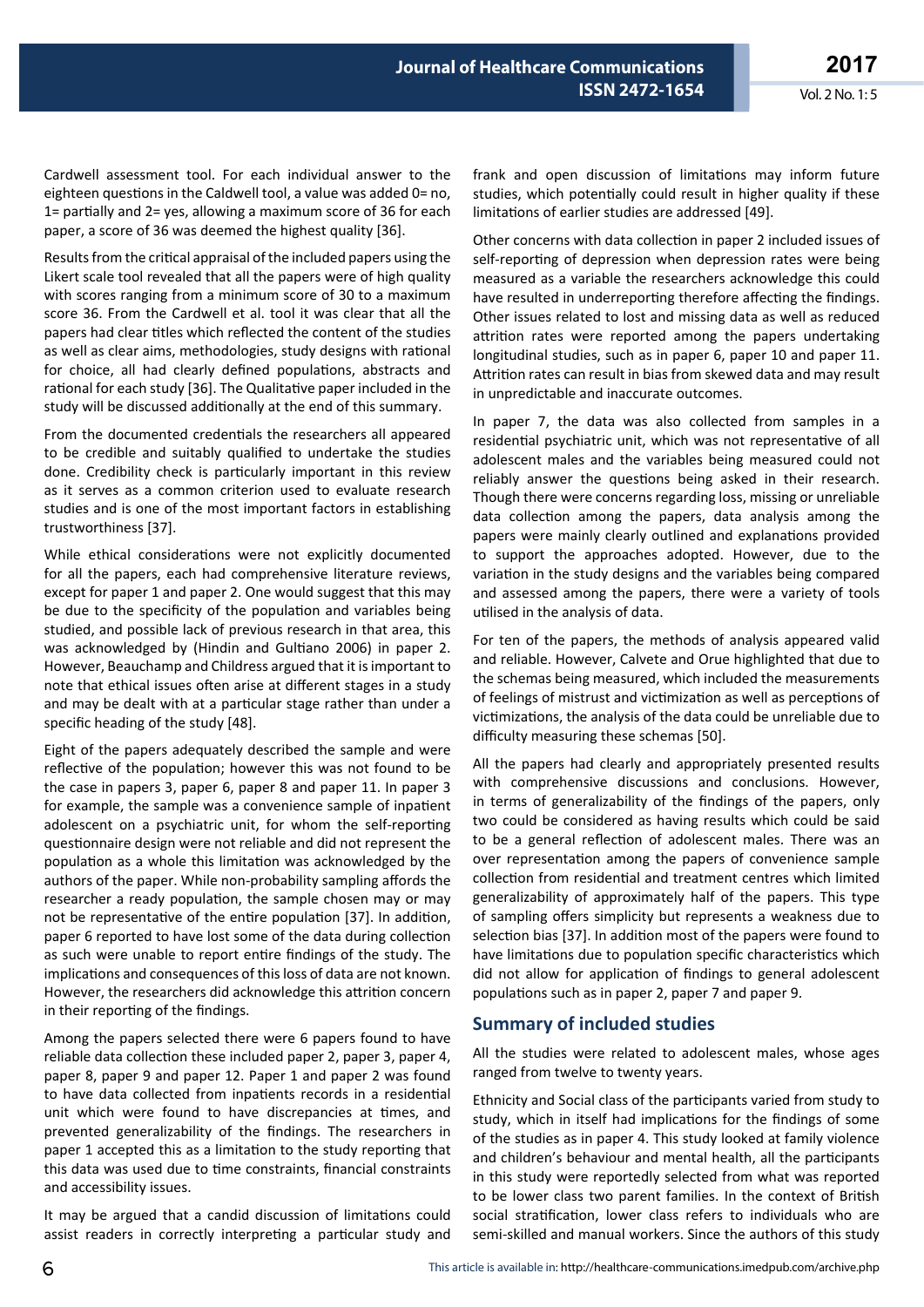**2017** Vol. 2 No. 1: 5

did not explain what was meant by lower class, the results of the study cannot therefore be said to be transferable. While various methods were used to recruit the samples and included non-probability and random sampling, cluster sampling, and randomised sampling, among the twelve papers half of the studies' utilised populations from residential treatment centres and units which contained a convenient sample of adolescents receiving treatment and support for behaviour concerns. It could be argued that this convenience sampling has implications for generalizability due to possible selection bias [46]. Sample sizes varied across the twelve papers resulting in some researchers reporting their sample sizes to have been too small to adequately address the phenomenon being studied which has been a limitation to their study as in paper 3. Conversely others reported larger sample sizes of over five thousand participants as in the study paper 6. Interestingly none of the twelve studies were British based studies, almost half were American, the rest Danish and Finnish, one was Spanish, Filipino and one Israeli. Nevertheless the implications of this will be discussed in the strengths and weaknesses section of this paper.

### **Summary of the papers in terms of Prevalence of domestic violence exposure on adolescent males**

While the authors have not produced actual figures in support of their claims in the presentation of the results of the studies in relation to the prevalence of exposure to domestic violence and outcomes, results generally highlighted that there were varying outcomes.

All the studies were concerned with measuring the effects of, or the relationship domestic violence witnessing had on adolescent males through the measurements and assessment of different outcome variables (See the Appendix).

Paper 1 was the only paper to have assessed the significance of witnessing domestic violence and resultant animal cruelty in adolescent males. Six of the papers were concerned with effects on behaviour, conduct disorder, and violence, while three of the papers were concerned with exposure and its effects on mental health, another three were concerned with coping responses, identity development, and exposure and its impact on drug use. The heterogeneity of the papers and varying results emanating from the studies reviewed, were better summarised into two themes, internalising and externalising behaviours:

Internalising behaviour was taken to represent and included measurements of mental health concerns such as depression or anxiety, identity problems, and coping issues. While externalising behaviours included issues such as violence, conduct disorder, withdrawal, behaviour concerns, bullying, aggression, or drug use [28].

Seven of the papers reported results which were classified under the externalising behaviour theme. These included paper 1, 3, 4, 5, 7, 9 and 10 all the other papers 2, 6, 8, 11 and 12 were classified as internalising behaviours themes. Below is a table depicting some of the inconsistencies in the findings, see Appendix E for the entire Data extraction Matrix.

### **Externalising factors**

Among the externalising themes, findings from paper 1 were that adolescents who were cruel to animals had significantly higher histories of exposure to domestic violence and were two to three times more likely to have been exposed to domestic violence. There were some limitations in this study in relation to measuring the variables which affected reliability of cause and effect and so intern affected the reliability of the study, results were presented therefore as probable cause.

Among the six papers looking at domestic violence exposure and effects on behaviour the findings were mixed, while paper 3 found exposure to parental violence to have no statistical significance associated with the likelihood of violent or nonviolent conduct disorder in adolescent boys they found conduct disorder to be higher among the males sampled. Limitations to the study resulted in conclusions being drawn that domestic violence effects cannot be commented on in relation to conduct disorder. In addition, paper 4 reported in their longitudinal study that boys who were exposed to domestic violence in childhood, reported less internalisation problems in adolescence, and concluded that early exposure in the absence of continued exposure had little effect.

Meanwhile, paper 7 found that boys who witnessed interparental violence were 2.5 times more likely to be at risk of becoming a victim of bullying and were less likely to become bullies as a result of witnessing inter-parental violence than girls.

In contrast, paper 9 reported that more males committed violent crimes, and reported more drug use as well as frequency of drug use but were more likely to use drugs if their peers did the same. Alternatively, paper 10 found that exposure to domestic violence had less impact on development of aggressive behaviours in males than females. The authors suggest that this may be as a result of the paper focusing on measurements during adolescent stages rather than in childhood using longitudinal studies as in many of the other studies. It is worth noting that aggressive behaviour in this particular study referred to getting angry and fighting.

### **Internalising behaviours**

In the papers measuring witnessing domestic violence and its relationship to adolescent mental health symptoms, both paper 2 and paper 11 found that males reported and exhibited less depressive symptoms and accessed less professional mental health services as a result of exposure to domestic violence than females. Paper 2 reported this outcome even though there were differences in the prevalence level for both genders. In terms of other internalising behaviour such as those in paper 5, it was found that domestic violence exposure was significantly related to delinquency, depression, withdrawn and marginal to anxious behaviours more so in females than in males and more so among exposed adolescents in comparison to those who were not exposed to domestic violence.

In relation to identity development, paper 8 found all adolescents to have encountered identity problems, when exposed to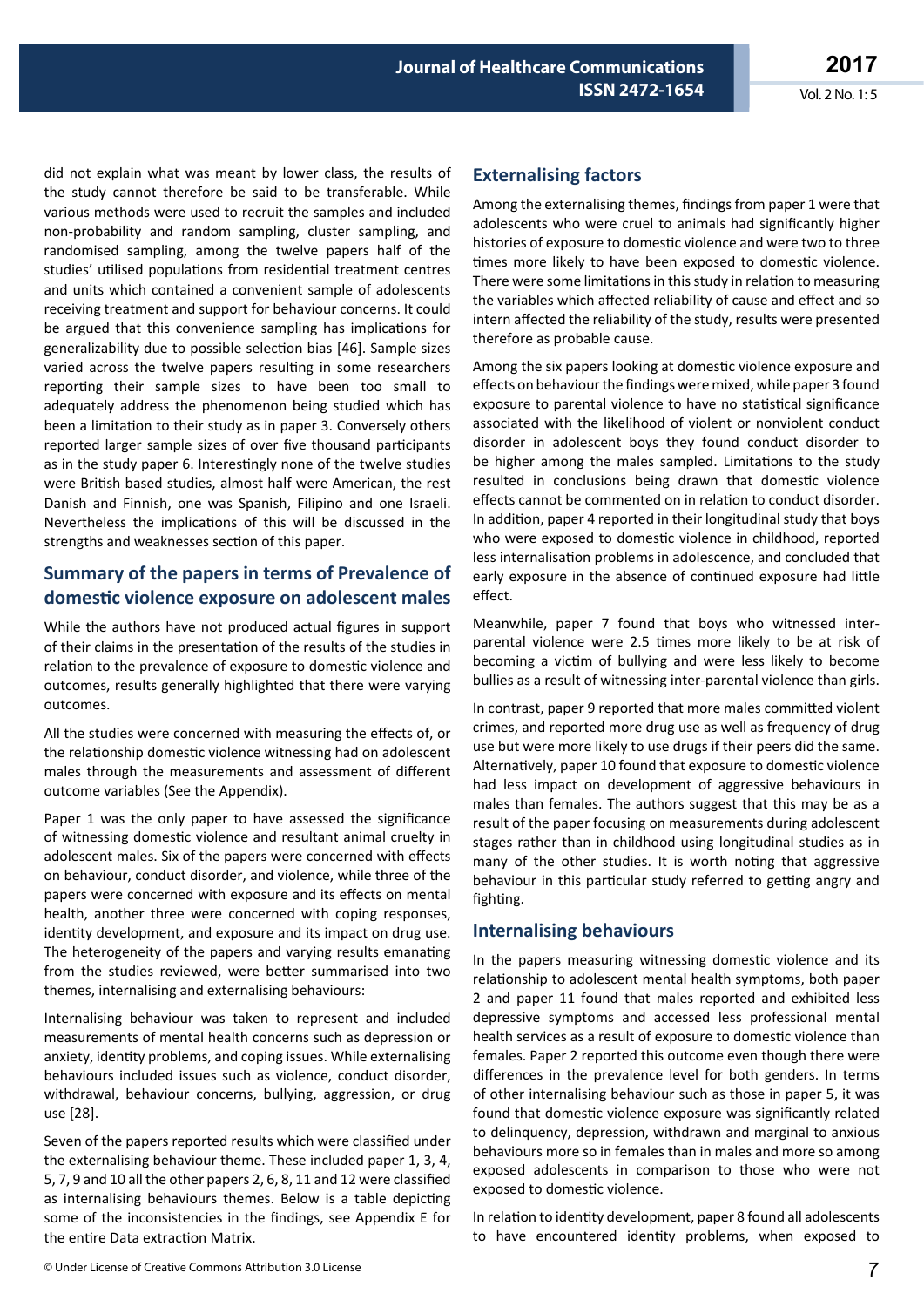domestic violence and this in turn influenced problematic gender role identity development, and the development of self– concept, as well as having negative effects on psychological wellbeing, there were no gender differences found in relation to this concept.

Paper 12 is the only qualitative study included in this systematic review, which focussed on coping responsesto domestic violence exposure. It found that all the adolescents reported varying degrees of effects which included, moving from place to place, feelings of depression, suicidal tendencies, feeling of inequality, ambivalence, anxiety, sadness, and poverty. In addition drug and involvement in crime was also reported to have resulted from their exposure.

Finally, we have presented the results of the search strategy, the results of the paper selection process, the characteristics of the papers and data extraction from the papers. In addition, the results of the quality assessment of the included papers and a summary of the findings of all the twelve papers included have been presented. The author will now present an overall discussion and analysis of the systematic review undertaken and then conclude the study.

## **Analysis of the literature in relation to the systematic review question**

In terms of the quality and critical appraisal of the included studies, it could be argued that the papers were mainly of high quality according to the findings of the assessment tools applied. Though the Likert scale tool applied could be considered a subjective measure as outlined by Cardwell, it allowed a numerical value to be assigned to each paper allowing easy comparison. These authors however considers the additional application of the Cardwell et al. critical appraisal tool to have been a particular strength to this critical review process and found it to have revealed a number of methodological concerns among some of the included studies [36]. It was obvious that there were data collection concerns and therefore subsequent implications for validity and reliability of findings among some of the studies. For example, in Duncan et al. study which assessed relationship between exposure to domestic violence and animal cruelty, data was collected from inpatient records rather than from interviews which was acknowledged as a gross way of assessing data which may affect reliability and variability. However, the study concluded that adolescent males who displayed cruelty to animals were 2 to 3 times more likely to have been exposed to domestic violence [51]. In contrast, data collection through interviews were considered to be a weakness in some studies due to the variables being measured, as in the study by Fagan and Wright measuring the long term effects of exposure to intimate partner violence, drug use and gender differences [52]. Similarly three of the studies which included that by Hinddin et al. that by Calvete and Orue and the study by Ilomaki et al. they were all reported to have used cross sectional data which had implications for the resultant interpretation of the findings [53,54]. Nevertheless from the analysis of the data and recognition of the limitations by the researchers, conclusions can still be drawn from the findings that more males committed

crimes, indulged in drug taking and violent offencesthan females. While females displayed more depressive illnesses and accessed mental health services more frequently than males.

# **Synthesis of the findings**

Among the twelve papers reviewed, it was found that the findings would be better discussed in themes due to the heterogeneity of the papers as discussed earlier. In relation to the externalising theme; Ilomaki et al. found exposure to parental physical abuse, had no statistical significance associated with either likelihood of violent or nonviolent conduct disorder in boys, even though prevalence of conduct disorder and conduct disorder were significantly higher among them [55]. One could suggest that this could possibly be due to inconsistent reporting as suggested by Fagan and Wright [52]. In addition Sternberg et al. had mixed findings and found effects on adolescence males were inconsistent, however all adolescents who witnessed violence had more behaviour problems [19]. This has been supported by Duncan who reports adolescent males who were cruel to animals were two to three times more likely to have been exposed to domestic violence [51].

In addition Cavette and Oruze found that in general, exposure to domestic violence contributed more to the development of aggressive behaviours in females than in males, and witnessing domestic violence had an impact on aggressive behaviour development, both proactively and reactively in both genders.

Moreover, the main findings in the study by Mustanoja, et al. was that males who witnessed inter-parental violence had a 2.5 fold risk of becoming victims of bullying during adolescence compared to those who had not witnessed domestic violence [55]. Furthermore Fagan and Wright reported that more males committed violent crimes and violent offences, they were less likely to be exposed to severe violence between parents and were in fact less consistent in reporting witnessing domestic violence than females. In addition they were found to have more reported drug use with increased frequency than females, and had higher levels of delinquency, delinquent friends and were more likely to be influenced by friends taking drugs to do the same [52]. The influences of peer group are thought to be more important in adolescent years than that of parental influences. Veed in his research suggest that the effect of peer influence on an adolescent could be related to the amount of time spent in the presence of the group [56].

In terms of the internalising factors, Petonen et al. found a significant association between parental violence and poorer mental health and pro social behaviours in adolescents exposed to domestic violence [57]. It may be suggested that this should not be surprising, as exposure to domestic violence has been proposed to have significant consequences for all populations affecting every aspect of an individual's physical mental and social wellbeing [1]. In addition, while Moylan et al. found gender to be only marginally significant in withdrawn and aggressive behaviours, females were found to demonstrate more internalizing behaviours while males demonstrated more externalizing behaviours [28]. Similarly, Hindin and Gultiano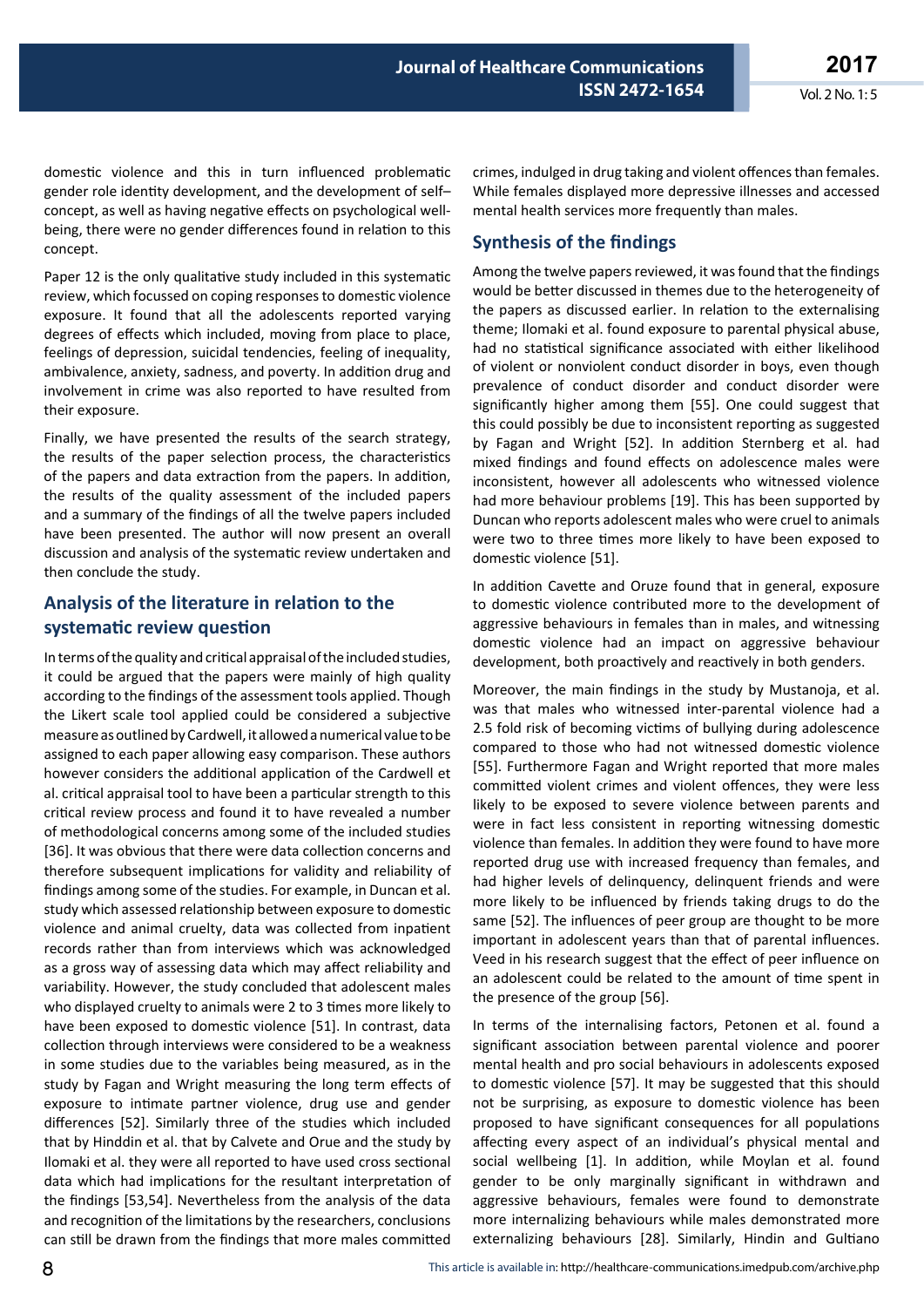found that while there were no differences in prevalence levels of exposure to domestic violence according to gender, and that domestic violence was found to be common among the population screened, males had a lower mean score for depressive symptoms, while females were found to exhibit higher rates of depression than males [53].

In congruence, Franzese et al. reported no difference in physical health problems i.e. functional limitations, but males were less likely to seek professional help from mental health services, findings consistent the study by Moylan et al. that females were more likely to demonstrate internalizing behaviours [28,58].

In a more general sense Idemudia and Makhubela results showed adolescence encountered identity problems when exposed to inter-parental domestic violence, which in turn influences problematic gender roles, gender identity development and the development of self-concept. Domestic violence exposure was reported to negatively affect psychological wellbeing [59]. Additionally the study by Aymer found adolescent males who were exposed to domestic violence at home, also experienced more poverty, and had increased alcohol and drugs use, and moved from place to place more frequently. This was reportedly due to antisocial behaviours and family exclusion from society. In addition they experienced more feelings of depression, suicidal ideations, ambivalence, anxiety, sadness, and being unequal [60].

This systematic review highlighted that there were a number of disparate ways in which domestic violence impacted adolescent males. This ranged from animal cruelty, drug taking, violence and aggression, through to feelings of depression, suicidal ideations, and feelings of sadness and ambivalence. However while there appears to be no common agreement as to how it impacts on these individuals, what the evidence suggests is that there is consensusthat this vulnerable group of individuals are negatively impacted by exposure to domestic violence.

### **The strengths and weaknesses of the review**

The potential strength or weaknesses of a systematic review lies in the transparency of each phase of the synthesis process, allowing the reader to focus on the merits of each decision made in compiling the information (Garg, 2008). The author therefore utilised a number of frameworks to enhance the rigour of the results [61]. Having used the (P.E.O) framework throughout the paper as well as the Cardwell framework, it is envisaged that these well-established tools added validity to the findings of the review. Cardwell framework provided a generic set of questions, designed to ensure the papers were 'good quality studies' to base the review of the chosen topic [36].

While other tools based on hierarchy of evidence levels, e.g. Gallagher and Polit and Beck could have been used, it was envisaged that the (P.E.O) framework would assist in presenting an easily understood and transparent method of developing the questions, developing the search terms as well as the resulting data extraction [46,62]. While it has been proposed that the (P.E.O) framework is most frequently used for qualitative questions and in view of the fact that this review is comprised of

only one qualitative paper among eleven quantitative pieces of literature, this may be regarded as a weakness of this review [30]. However in utilising the framework of Caldwell these authors aimed to archive in-depth analysis and increase precision of the result by using a meaningful, but relatively easily understood method of analysing the data emanating from each of the papers used in the review [36].

These researchers acknowledge the value of collecting data from key people involved in the field of domestic violence but found the time limitations to produce this systematic review restrictive and so acknowledges this as a weakness to the study. A further weakness to the study was the inclusion of papers written in English language only, which excludes other primary papers written in other languages and so potentially presents bias findings. Alternatively, it may be argued that language may not be of great importance and the selection of papers from a number of different countries gives a representation of different cultural perspectives on domestic violence. Similarly, while it may be argued that since none of the studies included in this research were of British origin, one would argue that the findings could also be applicable in developing training and education for practitioners working with similar issues in Britain, given that westernised adolescent males will be of similar developmental stages [63].

In relation to the methodological flaws of some of the papers included, these authors acknowledge that a significant number of these papers contained results that were not wholly generalizable due to convenience sampling and data collection issues such as self-reporting which can be possibly inaccurate or bias and therefore had implications for the findings of the paper.

In addition the review highlighted considerable heterogeneity among the different studies which has contributed to the lack of consensus in relation to the prevalence of exposure. While this may demonstrate a lack of conclusive findings to some extent, it does not indicate a weakness, as the emerging outcome is based on a robust process of analysis.

Taking all these issues into consideration, these authors propose that the presentation of the findings of this research process will advance the knowledge towards increasing the current overall awareness and understanding in relation to the impact of domestic violence on adolescent males.

### **Implications of the findings for practice, research and recommendations**

The results of this review have several implications for professionals who work with adolescents. Firstly, the results suggest there is a relationship between the exposure to domestic violence and social outcomes for adolescent males, even though there is disagreement of what the impacts are. However, for policy makers, practitioners or other health professionals interested in addressing the prevalence of the effects of domestic violence on adolescent males, the reviewed results suggests several approaches would have to be adopted due to the diverse social effects on adolescent males. As it is well known, that there is a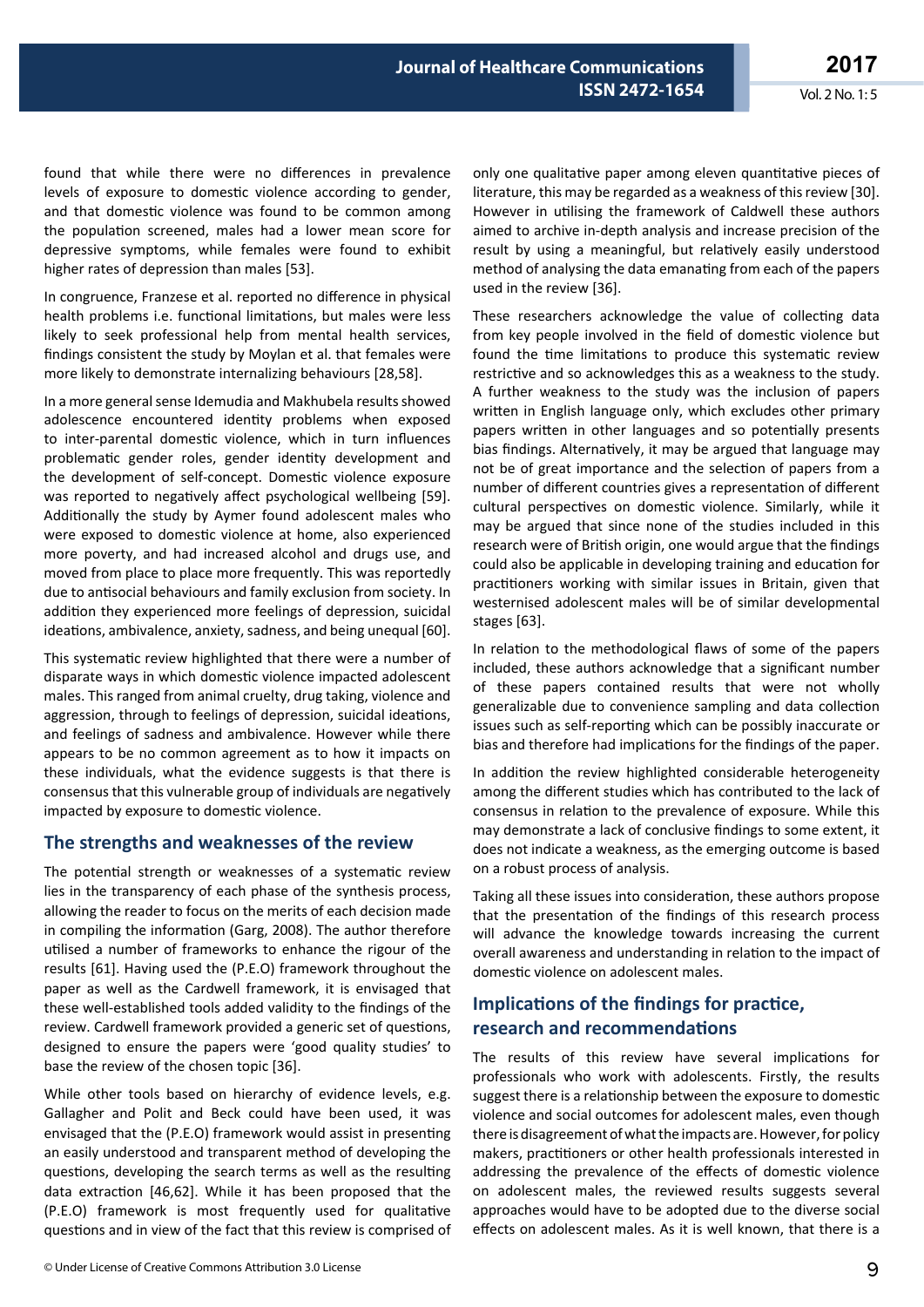**2017** Vol. 2 No. 1: 5

relationship between domestic violence and social deprivation, Radford et al. and Matczak macroeconomic policies therefore must address the root causes of domestic violence in society. From a wider policy perspective it is thought that there needs to be greater education via the media to reach out to all levels of society that domestic violence is unacceptable and could have significant negative consequences on those exposed to domestic violence, and on the identity development in children and adolescence. Similarly, practice educators are an important resource contributing to policy formation and subsequent embedding of policy initiatives. Practice educators should ensure greater awareness of established protocols of information sharing, consent and confidentiality. In addition, they must ensure that all education programs include consideration of local response pathways for adolescents exposed to all levels of risk, including clearly defined processes for responding to disclosure [64,65].

Secondly, the results of this review also suggest potential targets thatcouldmaximallypreventtheimpactonvulnerableadolescents may be early detection and intervention. Professionals such as teachers, social workers, those employed in the police and criminal justice system and health care professionals must all be equipped to identify, intervene and interrupt at any stage where evidence suggest that an adolescent is at risk of suffering from the effect of domestic violence.

Many of the research studies suggest that the current approaches in many ways can be regarded as reactionary, as they proposed interventions such as psychological therapy Hindin and Gultiano, or parenting classes, Fagan and Wright as they seek to treat the problem after it has occurred. As such, future interventions may need to adopt prophylactic approaches aiming to address the issue of domestic violence and its causes from a preventative perspective or at the embryonic stage before it impacts on these vulnerable individuals [52,53].

As we have already established some of the causes and consequences of domestic violence, it is envisaged that future research should now focus on what are the most effective approaches in addressing the issue, taking into consideration that this age group is quite likely to be media savvy, and the media may well be a mediating factor. Secondly some of the papers also indicated that there was a relationship between exposure and impact on adolescents. Therefore future research also needs to identify what length of time, and what frequency these occurrences take before having an impact, as well as which adolescent males may be more likely to be impacted. It is thought that this evidence may assist professionals with timely intervention strategies

# **Conclusion**

The aims of this review was to systematically identify studies related to the impact of exposure to domestic violence on adolescent males and to describe the key features of these studies as it relates to this issue. In particular the exposure to domestic violence was explored across the domain of prevalence and consequences on social wellbeing as it relates to adolescent males. From the findings it is expected that recommendations for practice education can be made.

The effects of domestic violence in relation to women and children has been well documented, however the information relating to adolescent males has not yet been well researched, and is at best sparse. Through this systematic review the authors aimed to add to this body of knowledge. Thus, we recommend that the issue of the impact of domestic violence on adolescent males is not just an issue for professionals, but should involve a wide array of stakeholders as its impact is likely to have far reaching consequences for a wide cross section of society.

Practice educators and practitionerstherefore could play a critical role in networking with NGOs and voluntary organisations in the development of social support networks to support victims of the exposure to domestic violence. Similarly, there is a potential for health and social care practitioners to undertake research, involving these victimsto explore possible ideological and cultural factors which engender and perpetuate the phenomenon of domestic violence and resultant exposure to adolescents. It is envisaged that such research studies can provide the necessary background for policy-making, planning, and implementation of new policy initiatives in terms of addressing the impact on male adolescents

In conclusion, each of the findings of this review study warrants replication due to the varying nature of the outcomes. Future studies with ethnically diverse samples will add to the generalizability of the present findings to adolescents groups in general. Future research might also consider investigating the role of the media and where professionals are best placed to address the consequences of the impact of domestic violence on adolescent males. It would also be interesting that future research may have quite different outcomes in non-western societies that focused more on the importance of the family who may regard adolescence as a transition period into independence from family and coming of age.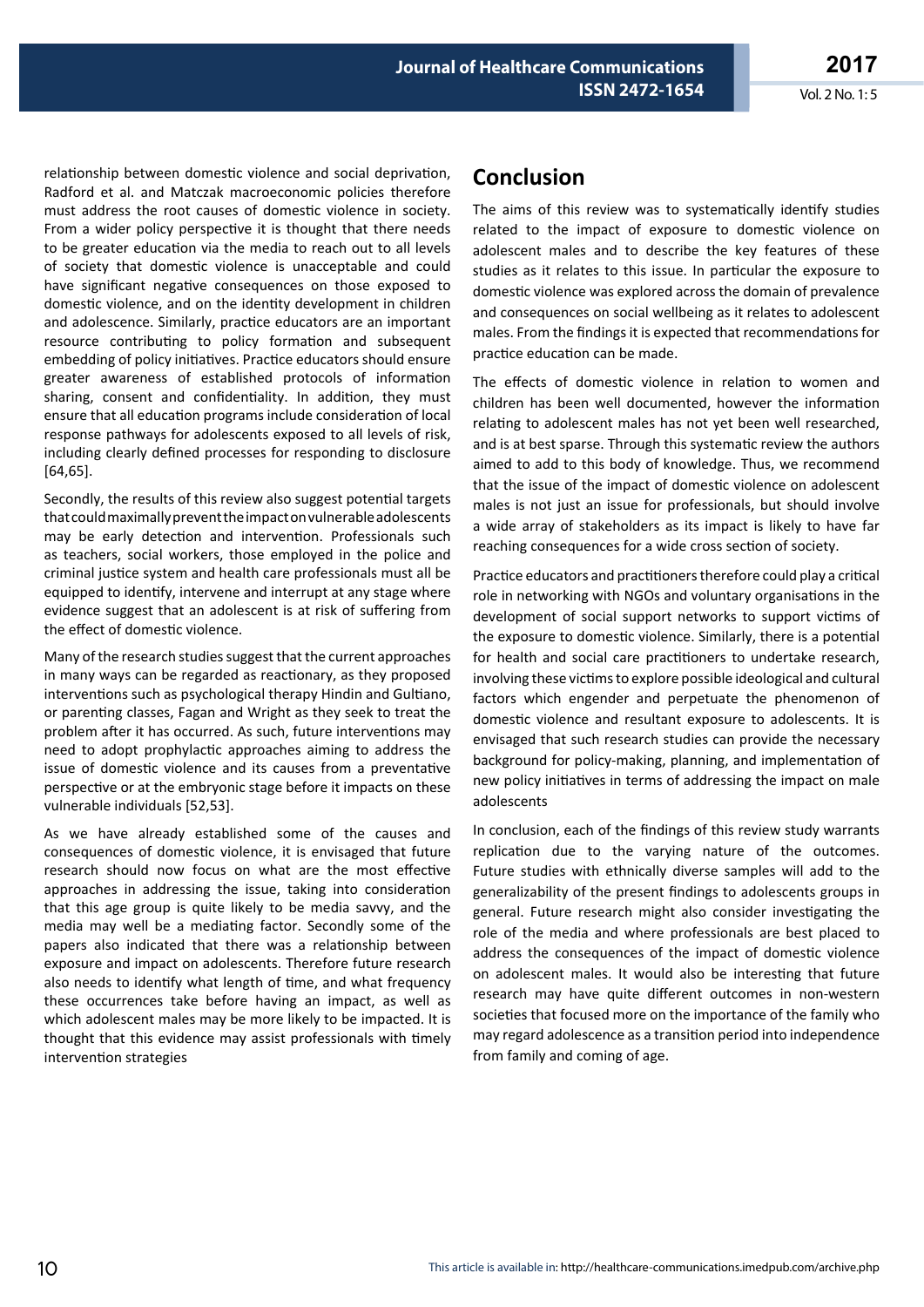# **References**

- 1 https://www.gov.uk/government/publications/guidance-for-health
- 2 http://www.womensaid.org.uk/domestic\_violence\_topic. asp?section=0001000100220002
- 3 Payne B, Gainey R (2006) Family violence and criminal justice: a life course approach. Cincinnati: Anderson.
- 4 Kitzmann K, Gaylor N, Holt A, Kenny E (2003) Child witnesses to domestic violence: a meta-analytic review. J Consult Clin Psychol 71: 339-352.
- 5 Wolfe D, Crooks C, Lee V, McIntyre-Smith A, Jaffe P (2003) The effects of children's exposure to domestic violence: a meta-analysis and critique. Clin Child Fam Psychol Rev 6: 171-187.
- 6 Thornberry T, Ireland T, Smith C (2001) The importance of timing: the varying impact of childhood and adolescent maltreatment on multiple problem outcomes. Dev Psychopathol 13: 957-979.
- 7 McIntosh JE (2002) Thought in the face of violence: a child's need. Child Abuse Negl 26: 229-241.
- 8 https://www.gov.uk/government/organisations/office-for-nationalstatistics
- 9 Starmer K (2011) Domestic violence: the facts, the issues the futurespeech by the Director of public prosecutions.
- 10 Henning K, Leitenberg H, Coffey P, Turner T, Bennett R (1996) Longterm psychological and social impact of witnessing physical conflict between parents. J Interpers Violence 11: 35-51.
- 11 Mohr WK, Tulman LJ (2000) Children exposed to violence: measurement considerations within an ecological framework. Adv Nurs Sci 23: 59-68.
- 12 Jouriles EN, Brown AS, McDonald R, Rosenfield D, Leah M, et al. (2008) Intimate partner violence and preschoolers' explicit memory functioning. J Fam Psychol 22: 420-428.
- 13 Edelson JL (1999) Children's witnessing of adult domestic violence. J Interpers Violence 14: 839-870
- 14 White H, Wisdom C (2008) Three potential mediators of the effects of childhood neglect and abuse on adult substance use on adulthood substance misuse among women. J Stud Alcohol Drugs 69: 337-347.
- 15 Baldry C (2003) Bullying in schools and exposure to domestic violence. Child Abuse Negl 27: 713-732.
- 16 Shen A (2009) Self Esteem young adults experiencing of inter-parental violence and child physical maltreatment: parental and peer relationship as mediators. J Interpers Violence 24: 770-794.
- 17 Kristman VL, Manno M, Cote P (2005) Methods to account for attrition in longitudinal data: do they work? A simulation study. Eur J Epidemiol 20: 657-662.
- 18 Margolin G, Baucom B (2014) Adolescent's aggression to parents: longitudinal links with parents' physical aggression. J Adolesc Health 55: 645-651
- 19 Sternberg KJ, Lamb ME, Guterman E, Abbott CB (2006) Effects of early and late family violence on children's behaviour problems and longitudinal multi-Informant perspective. Child Abuse Negl 30: 283-306.
- 20 Wong S, Wilczynski N, Haynes B (2004) Hedges Team, Health Information Research Unit, McMaster University, Hamilton, Ontario, Canada.
- 21 Spaccarelli S, Sandler I, Rossa M (1994) History of spouse violence

against mother: Correlated risk and unique effects in child mental health. J Fam Violence 9: 79-98.

- 22 Cummings E, Ballard M, El-Sheikh M (1991) Responses of children and adolescents to inter-adult anger as a function of gender, age, and mode of expression. Merrill Palmer Q 37: 543-560.
- 23 Holt S (2003) Child protection social work and men's abuse of women: an Irish study. Child Fam Soc Work 18: 53-65.
- 24 Holt S, Buckley H, Whelan S (2008) The impact of domestic violence on children and young people: A review of the literature. Child Abuse Negl 7: 797-810.
- 25 Hague G, Mullender A (2006) 'Who Listens? The voices of domestic violence survivors in service provision in the United Kingdom'. Violence against Women 12: 568-587.
- 26 Milner B (2010) Recognising children and young people living in the context of domestic violence. Internet J Criminol.
- 27 Hamby D, Finkelhor D, Turner H (2011) Children's exposure to intimate partner violence and other family violence. U.S, Department of Justice. Office of Justice Programs Office of Juvenile Justice and Delinquency Prevention.
- 28 Moylan C, Herrenkohl T, Sousa C, Tajima E, Herrenkohl R (2009) The effects of child abuse and exposure to domestic violence on adolescent internalising and externalising behaviour problems. J Fam Violence 25: 53-63
- 29 Hemingway, Brereton (2009) What is a systematic review?
- 30 Bettany-Saltikov J (2012) How to do a systematic Literature review in nursing: a step by step guide. Open University Press Berskire.
- 31 http://www.haringey.gov.uk/jsna-domestic violence.htm
- 32 http://www.safeguardingchildrenea.co.uk/safeguarding-news/toooften-children-are-the-silent-hidden-victims-of-domestic-abuse/
- 33 Clarke J (2011) Research made simple: What is a systematic review? In: Cohen L, Manion L, Morrison K (eds.) Evidence Based Nursing 14 (64) in (2007) Research Methods (6<sup>th</sup> edn.) London: Rouledge Falmer.
- 34 http://handbook.cochrane.org/
- 35 Aveyard H (2007) Doing a literature review in health and Social care. A practical guide. Open University Press, Buckingham.
- 36 https://eprints.mdx.ac.uk/2981/1/Developing\_a\_framework\_for\_ critiquing\_health\_research.pdf
- 37 Parahoo K (2014) Nursing research: principles, process and issues (3rd edn.). Hampshire: Palgrave Macmillan.
- 38 Montori VM, Wilczynski NL, Morgan D, Haynes RB (2003) Systematic reviews: a cross sectional study of location and citation counts. BMC Med 1: 2.
- 39 Mullender A, Hague G, Iman U, Kelly L, Malos E, et al. (2002) Children's perspectives on domestic violence. London: Sage.
- 40 Denzim K, Lincoln S (2000) Handbook of qualitative research. Sage publications, London.
- 41 Passer M (2014) Research methods concepts and connections. New York: Worth.
- 42 Bruce N, Stanistreet D (2008) Quantitative methods for health research: a practical interactive guide to epidemiology and statistics. London: Wiley.
- 43 http://www.editage.com/insights/tips-for-effective-literaturesearching-and-keeping-up-with-new-publications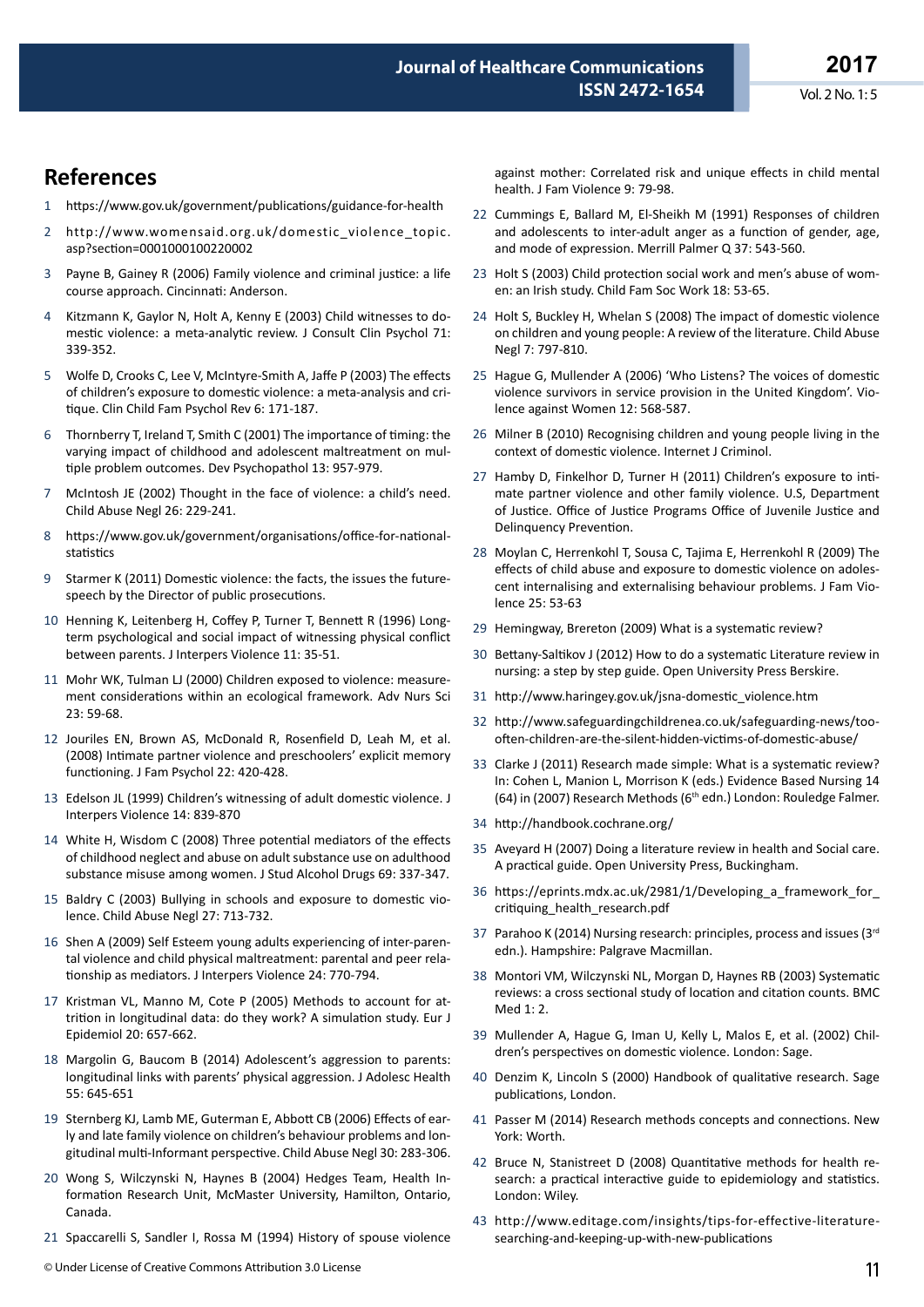- 44 Hausner E, Waffenschmidt S, Kaiser T, Simon M (2012) Routine development of objectively derived search strategies Hausner et al. Syst Rev 1: 19.
- 45 Petticrew M, Roberts H (2006) Systematic review in the social sciences: A practical guide Oxford: Blackwell.
- 46 Polit D, Beck C (2012) Nursing research: generating and assessing evidence for nursing practice (9<sup>th</sup> edn.). London: Lippincott Williams & Wilkins.
- 47 http://www.researchgate.net/profile/Mark Rodgers4/publication/233866356\_Guidance\_on\_the\_conduct\_of\_narrative\_synthesis\_in\_systematic\_reviews\_A\_product\_from\_the\_ESRC\_Methods\_ Programme/links/02e7e5231e8f3a6183000000.pdf
- 48 Beauchamp TL, Childress JF (2008) Principles of biomedical ethics (6th edn.). Oxford: University Press.
- 49 Puhan M, Akl E, Bryant D, XieF, Apolone G, et al. (2012) Discussing study limitations in reports of biomedical studies- the need for more transparency. Health Qual Life Outcomes 10: 23.
- 50 Calvete E, Orue I (2013) Cognitive mechanism of the transmission of violence: exploring gender differences among adolescents exposed to family violence. J Fam Violence 28: 73-84
- 51 Duncan A (2005) Significance of family risk factors in development of childhood animal cruelty in adolescent boys with conduct problems. J Fam Violence 20: 235-239.
- 52 Fagan A, Wright E (2011) Gender differences in the effects of exposure to intimate partner violence on adolescent and drug use. Child Abuse Negl 35: 543-550.
- 53 Hindin M, Gultiano S (2006) Associations between witnessing parental domestic violence and experiencing depressive symptoms in filipino adolescents. Am J Public Health 96: 660-663.
- 54 ILomaki E, Viilo K, Hakko H, Marttunen M, Makikyro T, et al. (2006)

Familial risk, conduct disorder and violence: a Finnish study of 278 adolescent boys and girls. Eur Child Adolesc Psychiatry 15: 46-51.

- 55 Mustanoja S, Luukkonen A, Rasanen P, Hakko H, Saavala H, et al. (2011) Is exposure to domestic violence and violent crime associated with bullying behaviour among underage adolescent psychiatric inpatients? Child Psychiatry Hum Dev 42: 495-506.
- 56 http://digitalcommons.unl.edu/cgi/viewcontent.cgi?article=1010&c ontext=psychdiss
- 57 Peltonen K, Element N, Helweg-Larsen K (2010) Parental violence and adolescent mental health. Eur Child Adolesc Psychiatry 19: 813-822.
- 58 Franzese R, Covey H, Tucker A, Mc Coy L, Menard S (2014) Adolescent exposure to violence and adult physical and mental health problems. Child Abuse Negl 38: 1955-1965.
- 59 Idemundia E, Makhubela S (2011) Gender difference, exposure to domestic violence and adolescent identity development. Gender and Behaviour 9: 3443-3465.
- 60 Aymer S (2008) Adolescent males coping responses to domestic violence: a qualitative study. Child Youth Serv Rev 30: 654-664.
- 61 Garb A, Hackman D, Tonelli M (2008) Systematic review and metaanalysis: when one study is just not enough. Clin J Am Soc Nephrol 3: 253-260.
- 62 Gallagher R (2003) An approach to dyspnoea in advanced disease. Can Fam Physician 49: 1611-1616.
- 63 Levendosky A, Huth-Bocks A, Semel M (2002) Adolescent peer relationships and mental health functioning in families with domestic violence. J Clin Child Psychol 31: 206-218.
- 64 Radford L, Aitken R, Miller P, Ellis J, Roberts J, et al. (2011) Meeting the needs of children living with domestic violence in London Research report NSPCC research project Funded by the City Bridge Trust.
- 65 Matczak A, Hatzidimitriadou E, Lindsay J (2011) Review of domestic violence policies in England and wales school of social work, Kingston University and St. George's, University of London, UK.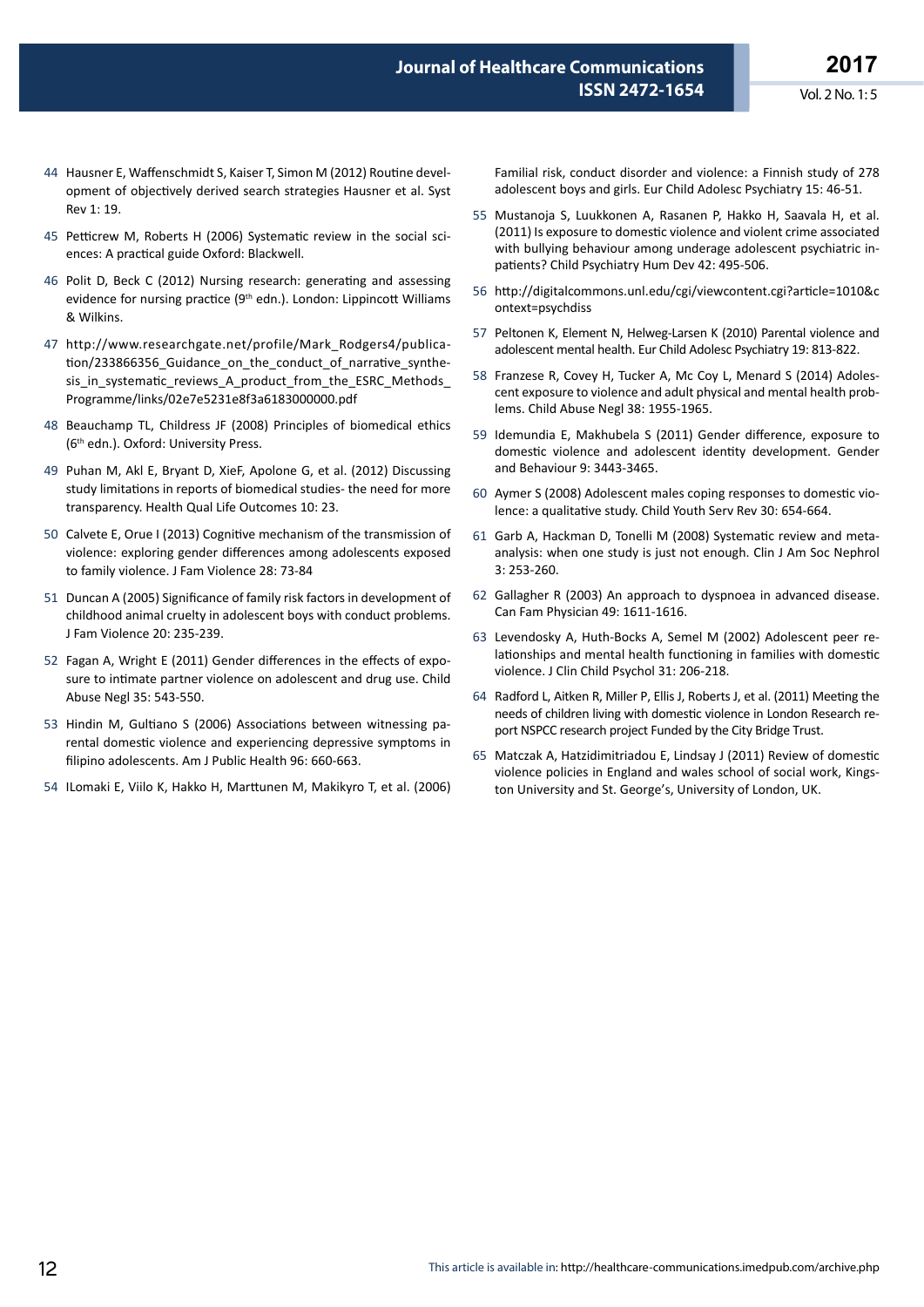**Appendix A:** Example of data base searches carried out.

| C      |               | D-web.b.ebscohost.com.lispac.lsbu.ac.uk/ehost/history?sid=b509b7ed-5b46-400f-90c0-20274486a286%40sessionmgr110&vid=98&hid=102                                                                                                            |                                         |                                                                      |  |
|--------|---------------|------------------------------------------------------------------------------------------------------------------------------------------------------------------------------------------------------------------------------------------|-----------------------------------------|----------------------------------------------------------------------|--|
|        | Search<br>ID# | <b>Search Terms</b>                                                                                                                                                                                                                      | <b>Search Options</b>                   | <b>Actions</b>                                                       |  |
| 0      | <b>S44</b>    | (family violence or inter-parental violence) AND adolescent<br>males) AND (S42 AND S43)                                                                                                                                                  | Search modes - Find all my search terms | View Results (99)<br><i><b>T</b></i> View Details<br><b>Z</b> Edit   |  |
| 0      | S43           | (family violence or inter-parental violence) AND adolescent<br>males                                                                                                                                                                     | Search modes - Find all my search terms | View Results (1,766)<br><i>i</i> View Details<br>$\blacksquare$ Edit |  |
| 0      | S42           | adolescent males or young men or boys ) AND domestic<br>violence AND (exposure or impact)                                                                                                                                                | Search modes - Find all my search terms | <b>7</b> View Details<br>View Results (473)<br><b>Z</b> Edit         |  |
| 0      | <b>S41</b>    | marital violence" or" battered women" AND (young men or young<br>adult or juveniles ) AND (observing or exposure)                                                                                                                        | Search modes - Find all my search terms | Wiew Results (80)<br><b>Z</b> Edit<br><i>i</i> View Details          |  |
| 0      | <b>S40</b>    | of (domestic violence or partner abuse or spousal abuse ) AND (<br>young men or youths or adolescent males ) AND (impact or outcome<br>or witnessing)                                                                                    | Search modes - Find all my search terms | View Results (1,229)<br><b>7</b> View Details<br><b>Z</b> Edit       |  |
| 0      | S39           | (domestic violence or partner abuse ) AND (young men or youths   Search modes - Find all my search terms<br>or adolescent males ) AND (impact or outcome)                                                                                |                                         | View Results (1,046) 7 View Details<br><b>Z</b> Edit                 |  |
| 0      | <b>S38</b>    | domestic violence AND (young men or youths or adolescent<br>males ) AND (impact or outcome)                                                                                                                                              | Search modes - Find all my search terms | View Results (571)<br><i><b>T</b></i> View Details<br>$\angle$ Edit  |  |
| $\Box$ | <b>S37</b>    | Mullet (III) (III) comestic violence" or" inter-parental violence" AND<br>adolescent males AND (outcome or impact or consequences )) AND<br>(S28 AND S32)) AND (S29 AND S33)) AND (S30 AND S34)) AND<br>(S26 AND S35)) AND (S29 AND S36) | Search modes - Find all my search terms | View Results (13) 7 View Details<br><b>Z</b> Edit                    |  |
| 0      | S36           | (((("domestic violence" or" inter-parental violence" AND<br>adolescent males AND (outcome or impact or consequences )) AND<br>(S28 AND S32)) AND (S29 AND S33)) AND (S30 AND S34)) AND<br>(S26 AND S35)                                  | Search modes - Find all my search terms | View Results (13)<br><b>⊿</b> Edit<br><i>i</i> View Details          |  |
| $\Box$ | <b>S35</b>    | M ((("domestic violence" or" inter-parental violence" AND adolescent<br>males AND (outcome or impact or consequences)) AND (S28 AND<br>S32)) AND (S29 AND S33)) AND (S30 AND S34)                                                        | Search modes - Find all my search terms | View Results (91) 7 View Details 7 Edit                              |  |
| 0      | S34           | ("domestic violence" or" inter-parental violence" AND adolescent<br>males AND (outcome or impact or consequences)) AND (S28 AND<br>S32)) AND (S29 AND S33)                                                                               | Search modes - Find all my search terms | View Results (91)<br><i>i</i> View Details<br><b>Z</b> Edit          |  |
| $\Box$ | <b>S33</b>    | M ("domestic violence" or" inter-parental violence" AND adolescent<br>males AND (outcome or impact or consequences )) AND (S28 AND                                                                                                       | Search modes - Find all my search terms | View Results (91) 7 View Details<br><b>Z</b> Edit                    |  |

Appendix B: Paper selection template.

Demographic details of the twelve papers included for analysis, listed according to publication year.

Paper 1. Duncan, A. (2005) Significance of family risk factors in development of childhood animal cruelty in adolescent boys with conduct problems.

Paper 2.Hindin, M and Gultiano, S. (2006) Associations between witnessing parental domestic violence and experiencing depressive symptoms in Filipino adolescents.

Paper 3. LLomaki et al (2006) Familial risk, conduct disorder and violence. A Finnish study of 278 adolescent boys and girls.

Paper 4.Sternberg et al (2006) Effects of early and late family violence on children's behaviour problems and longitudinal multi-Informant perspective.

Paper 5.Moylan, C., Herrenkohl, T., Sousa, C., Tajima, E., Herrenkohl, R. (2009) The effects of child abuse and exposure to domestic violence on adolescent internalising and externalising behaviour problems, Journal of family Violence (25) p.p. 53-63.

Paper 6.Peltonen et al (2010) Parental violence and adolescent mental health.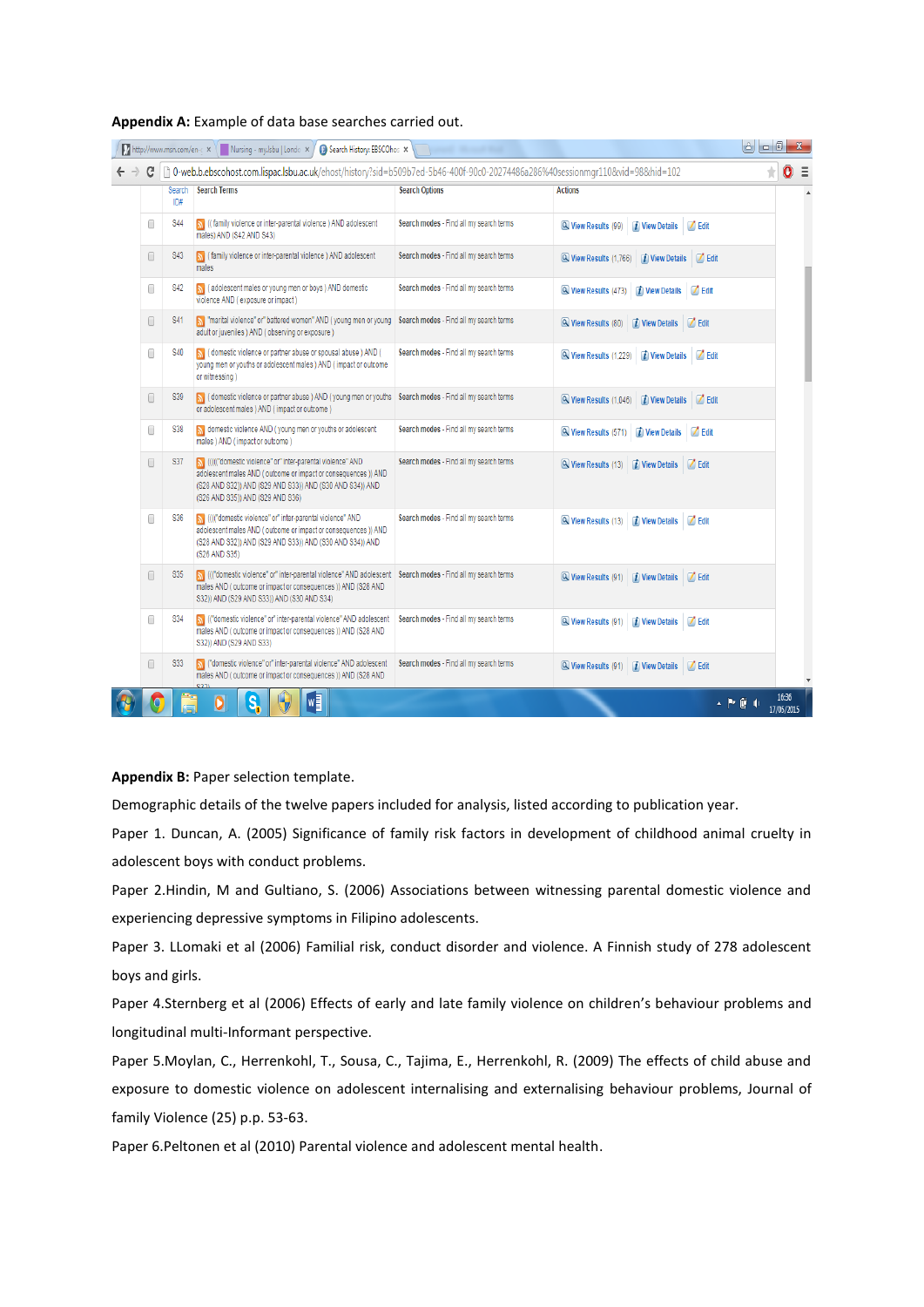Paper 7. Mustanoja et al (2011) Is exposure to domestic violence and violent crime associated with bullying behaviour among underage adolescent psychiatric inpatients?

Paper 8. Idemundia, E and Makuhubela, S. (2011) Gender difference, exposure to domestic violence and adolescent identity development.

Paper 9.Fagan, A and Wright, E (2011) Gender differences in the effects of exposure to intimate partner violence on adolescent and drug use.

Paper 10. Calvete, e and Orue, I (2012) Cognitive mechanism of the transmission of violence: Exploring gender differences among adolescents exposed to family violence.

Paper 11 Franzese, et al (2014) Adolescent exposure to violence and adult physical and mental health problems.

Paper 12.Aymer, S (2008) Adolescent males coping responses to domestic violence: A Qualitative study.

**Appendix B continued**: List of six papers excluded after final paper selection process application.

Paper 1. Muhammad, M and Piyanji, Z (2008) Rates and psychological effects exposure to domestic violence among Sri Lankan university students.

Paper 2. Espilage, D, and Low, S. relations between peer victimization subtypes, family violence and psychological outcomes during early adolescence.

Paper 3. Jun et al (2012) Growing up in a domestic violence environment: relationship with developmental trajectories of body mass index during adolescence into young adulthood.

Paper 4. Triplett et al (2013) Experiences of domestic violence as a child and career choice.

Paper 5. Coohey et al (2013) Victimization, parenting and externalizing behaviour amonglatino and white adolescents.

Paper 6. Margolin, G and Baucom, b (2014) Adolescents aggression to parents: Longitudinal links with parents' physical aggression.

#### **Template of the selection and rejection of the papers.**

Paper No. Included excluded.

|            | Inclusion criteria | 1 | 2           | 3 | 4 | 5 | 6 | 7 | 8 | 9 | 10 | 11 | 12 | 1 | $\overline{2}$ | 3 | 4 | 5 | 6 |
|------------|--------------------|---|-------------|---|---|---|---|---|---|---|----|----|----|---|----------------|---|---|---|---|
|            |                    |   | v           | у | y | y | y | y | у | y | у  | y  | y  | n | y              | y | n | n | n |
| Population | Adolescent         | y | y           | y | y | y | y | y | y | y | y  | y  | y  | y | n              | y | y | y | y |
|            | males              |   | $\mathbf v$ | у | y | y | y | y | у | y | y  | y  | y  | n | y              | y | n | n | n |
|            |                    |   | v           | y | y | y | y | y | y | y | y  | y  | y  | y | n              | y | n | y | y |
| Exposure   | Age 10-19          |   |             |   |   |   |   |   |   |   |    |    |    |   |                |   |   |   |   |
| Outcome    | Domestic           |   |             |   |   |   |   |   |   |   |    |    |    |   |                |   |   |   |   |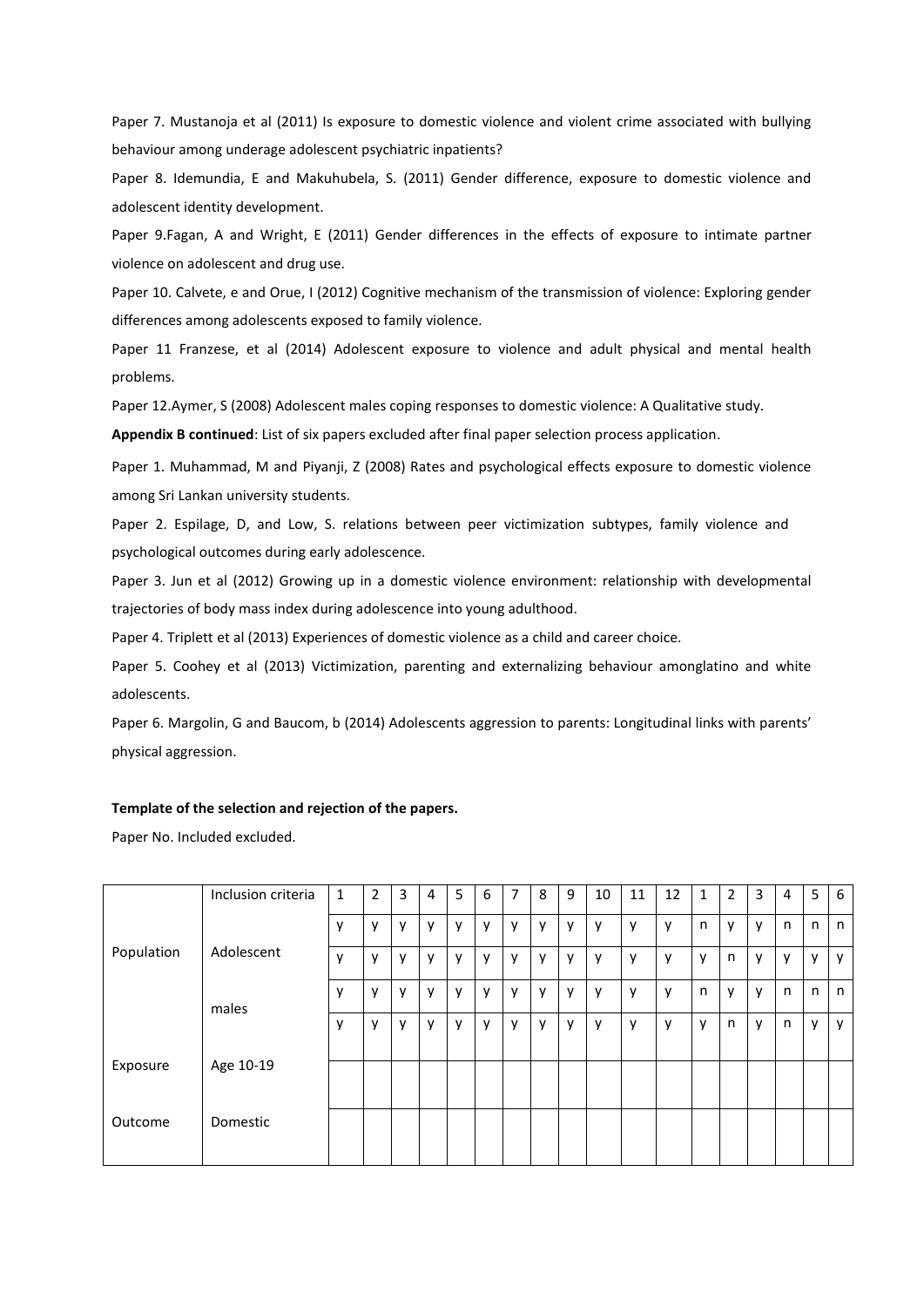| measuring     | violence                    |   | y |   | y |   | y |   |   |   |   | y | y |   | $\mathsf{n}$ | $\sf n$ |   |    |
|---------------|-----------------------------|---|---|---|---|---|---|---|---|---|---|---|---|---|--------------|---------|---|----|
| or            | exposure,<br>or             |   |   |   |   |   |   |   |   |   |   |   |   |   |              |         |   |    |
| investigating | witnessed for               |   |   |   | y |   |   |   |   |   |   |   |   |   | $\mathsf{n}$ | n       |   |    |
|               | Consequences:               |   |   |   |   |   |   |   | y |   |   |   |   |   | n            | n       |   |    |
|               | health<br>mental            |   |   |   |   |   |   | y |   |   |   |   |   | y | $\sf n$      | n       |   |    |
|               | issues                      | y | y |   |   |   |   | y |   | y | y |   |   |   | $\mathsf{n}$ | n       |   | y. |
|               | Relationship                |   |   |   |   |   |   |   |   |   |   |   |   |   |              |         |   |    |
|               | issues                      |   |   |   | y |   |   | y |   |   |   |   | y |   | $\mathsf{n}$ | n       |   |    |
|               | Identity issues             |   |   |   |   |   |   |   |   |   |   |   |   |   |              |         |   |    |
|               | Peer interaction            |   |   |   | y |   |   |   |   | y |   |   |   |   | $\sf n$      | n       |   |    |
|               | issue,                      |   |   |   |   |   |   |   |   |   |   |   |   |   |              |         |   |    |
|               | Aggression/                 |   |   | y |   | y |   |   |   |   |   |   |   |   | $\sf n$      | n       | y |    |
|               | violence issues             |   |   |   |   |   |   |   |   |   |   |   |   |   |              |         |   |    |
|               |                             |   |   |   |   |   |   |   |   |   |   |   |   |   |              |         |   |    |
|               | Self-regulation             |   |   |   |   |   |   |   |   |   |   |   |   |   |              |         |   |    |
|               | issues                      |   |   |   |   |   |   |   |   |   |   |   |   |   |              |         |   |    |
|               | Drug / alcohol              |   |   |   |   |   |   |   |   |   |   |   |   |   |              |         |   |    |
|               | abuse                       |   |   |   |   |   |   |   |   |   |   |   |   |   |              |         |   |    |
|               | Internalising<br>$\sqrt{ }$ |   |   |   |   |   |   |   |   |   |   |   |   |   |              |         |   |    |
|               | externalising               |   |   |   |   |   |   |   |   |   |   |   |   |   |              |         |   |    |
|               | issues                      |   |   |   |   |   |   |   |   |   |   |   |   |   |              |         |   |    |
|               | Prevalence                  |   |   |   |   |   |   |   |   |   |   |   |   |   |              |         |   |    |
|               |                             |   |   |   |   |   |   |   |   |   |   |   |   |   |              |         |   |    |

**Appendix C:** Framework for research critique cardwell (2011) source.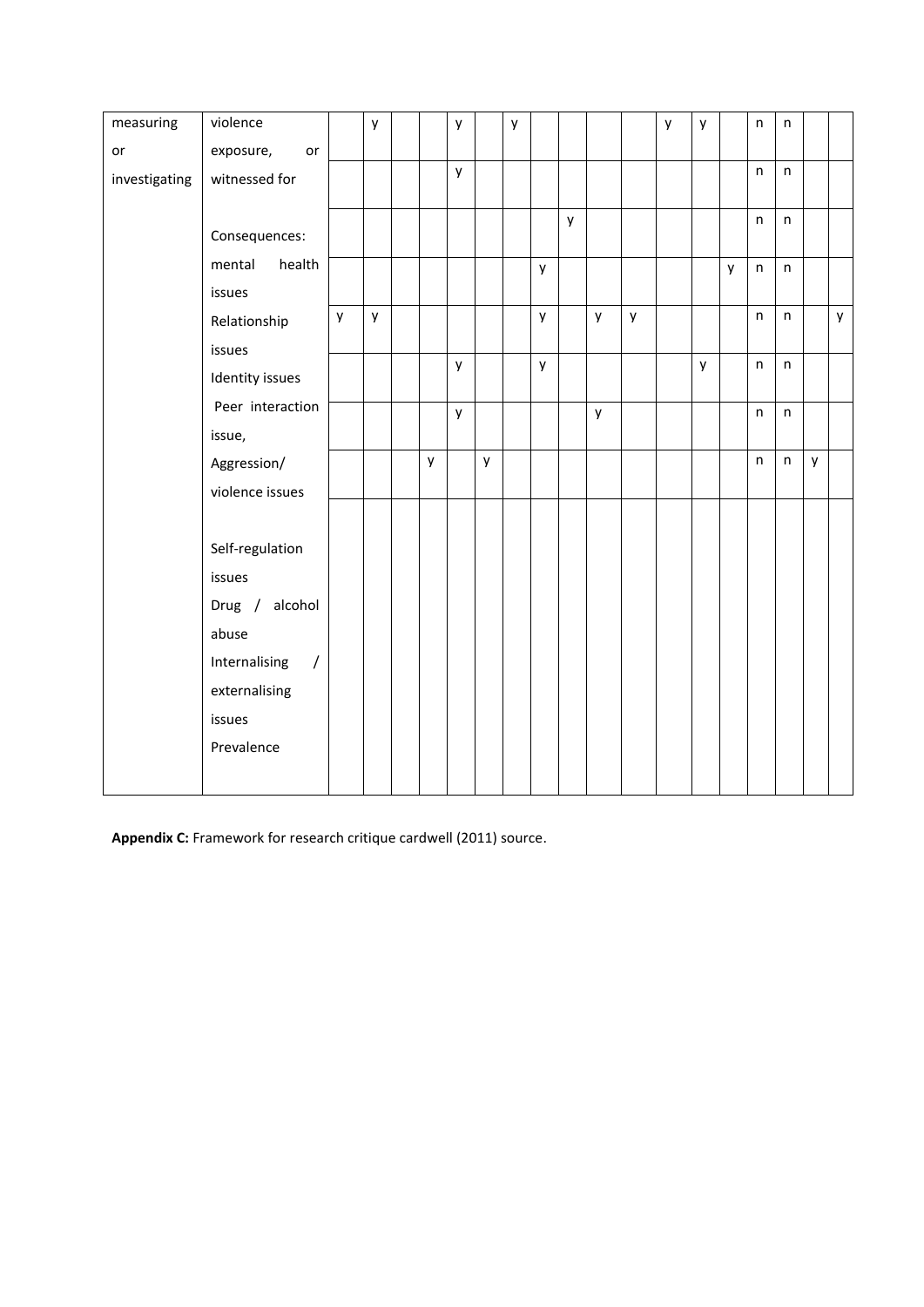

Figure 1: - Research critique framework

**Appendix C:** Framework for research Critique Cardwell (2011) source Cont'd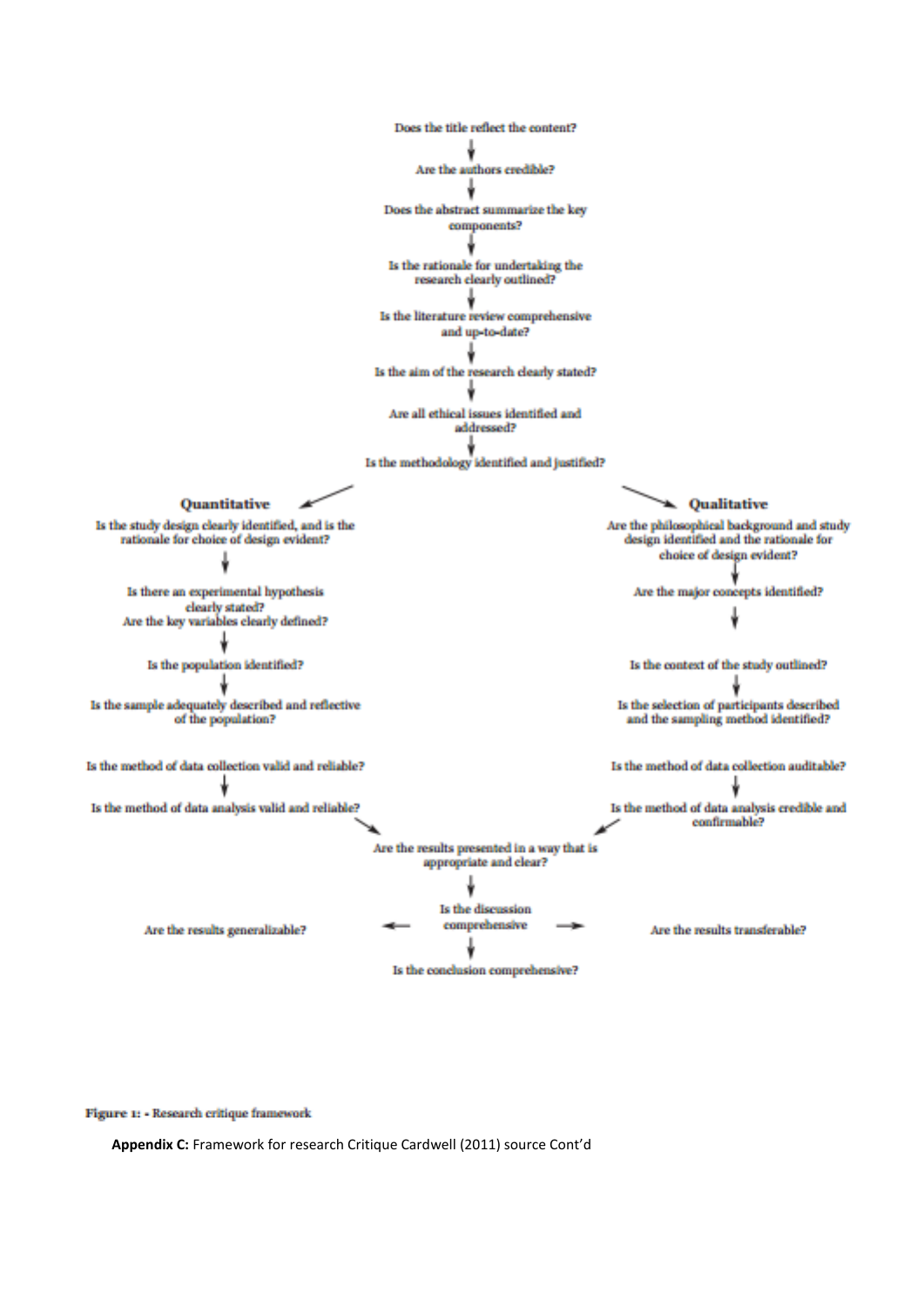|                                                                               |              |                |    |                |    |          |                |   |   |    |    | Paper Numbers as documented in the results of the Paper selection table. |    |
|-------------------------------------------------------------------------------|--------------|----------------|----|----------------|----|----------|----------------|---|---|----|----|--------------------------------------------------------------------------|----|
| 18 Questions<br>as in the<br>Cardwell tool                                    | $\mathbf{1}$ | $\overline{2}$ | 3  | $\overline{4}$ | 5  | 6        | $\overline{7}$ | 8 | 9 | 10 | 11 | Variation for<br>Qualitative<br>paper tool                               | 12 |
| Does the title<br>reflect the<br>content                                      | y            | y              | y  | y              | y  | y        | y              | y | y | y  | y  |                                                                          | y  |
| Are the<br>Authors<br>Credible                                                | y            | y              | y  | y              | y  | y        | y              | y | y | y  | y  |                                                                          | y  |
| Does the<br>Abstract<br>summaries the<br>key<br>components.                   | y            | y              | y  | y              | y  | y        | y              | y | y | y  | y  |                                                                          | y  |
| Is the rationale<br>for<br>undertaking<br>the research<br>clearly<br>outlined | y            | y              | y  | y              | y  | y        | y              | y | y | y  | y  |                                                                          | y  |
| Is the<br>literature<br>review<br>comprehensive<br>and up to date             | p            | р              | y  | y              | y  | y        | p              | y | y | y  | y  |                                                                          | y  |
| Is the aim of<br>the research<br>clearly stated                               | y            | y              | y. | y              | y. | <b>y</b> | y              | y | y | y  | y  |                                                                          | y  |
| Are all ethical<br>issues<br>identified and<br>addressed                      | p            | p              | y  | y              | y  | p        | p              | y | y | p  | p  |                                                                          | y  |
| Is the<br>methodology<br>identified and<br>justified                          | y            | y              | y  | y              | y  | y        | y              | p | y | y  | y  |                                                                          | y  |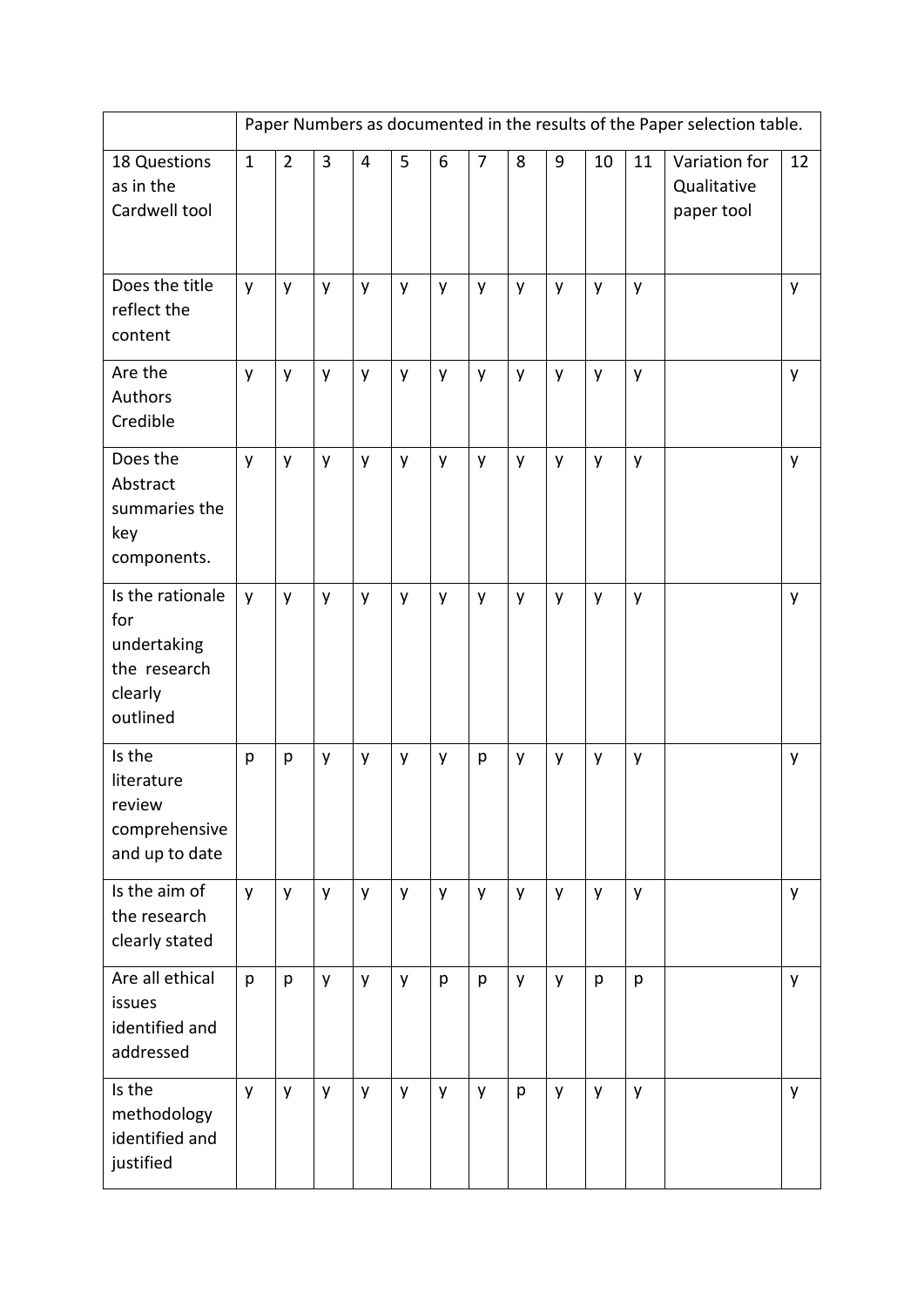| Is the study<br>design clearly<br>identified and<br>is the rationale<br>for choice of<br>design evident.   | y | y | y | y | y  | y | y  | y | y | p | y | Are the<br>philosophical<br>background<br>and study<br>design<br>identified<br>and the<br>rationale for<br>choice of<br>design<br>evident |   |
|------------------------------------------------------------------------------------------------------------|---|---|---|---|----|---|----|---|---|---|---|-------------------------------------------------------------------------------------------------------------------------------------------|---|
| Is there an<br>experimental<br>hypothesis<br>clearly stated<br>are the key<br>variables<br>clearly defined | y | y | y | y | y  | y | y  | y | y | p | p | Are the<br>major<br>concepts<br>identified                                                                                                | y |
| Is the<br>population<br>identified                                                                         | y | y | y | y | y  | y | y  | y | y | y | y | Is the<br>context of<br>the study<br>outlined                                                                                             | y |
| Is the sample<br>adequately<br>described and<br>reflective of<br>the population                            | y | y | р | y | y  | p | y  | р | y | y | p | Is the<br>selection of<br>participants<br>described<br>and the<br>sampling<br>method<br>identified                                        | y |
| Is the method<br>of data<br>collection valid<br>and reliable                                               | p | y | y | p | y  | p | p  | y | y | p | p | Is the<br>method of<br>data<br>collection<br>auditable                                                                                    | y |
| Is the method<br>of data<br>analysis valid<br>and reliable                                                 | p | y | y | y | y. | y | y. | y | y | p | y | Is the<br>method of<br>data analysis<br>creditable<br>and                                                                                 | y |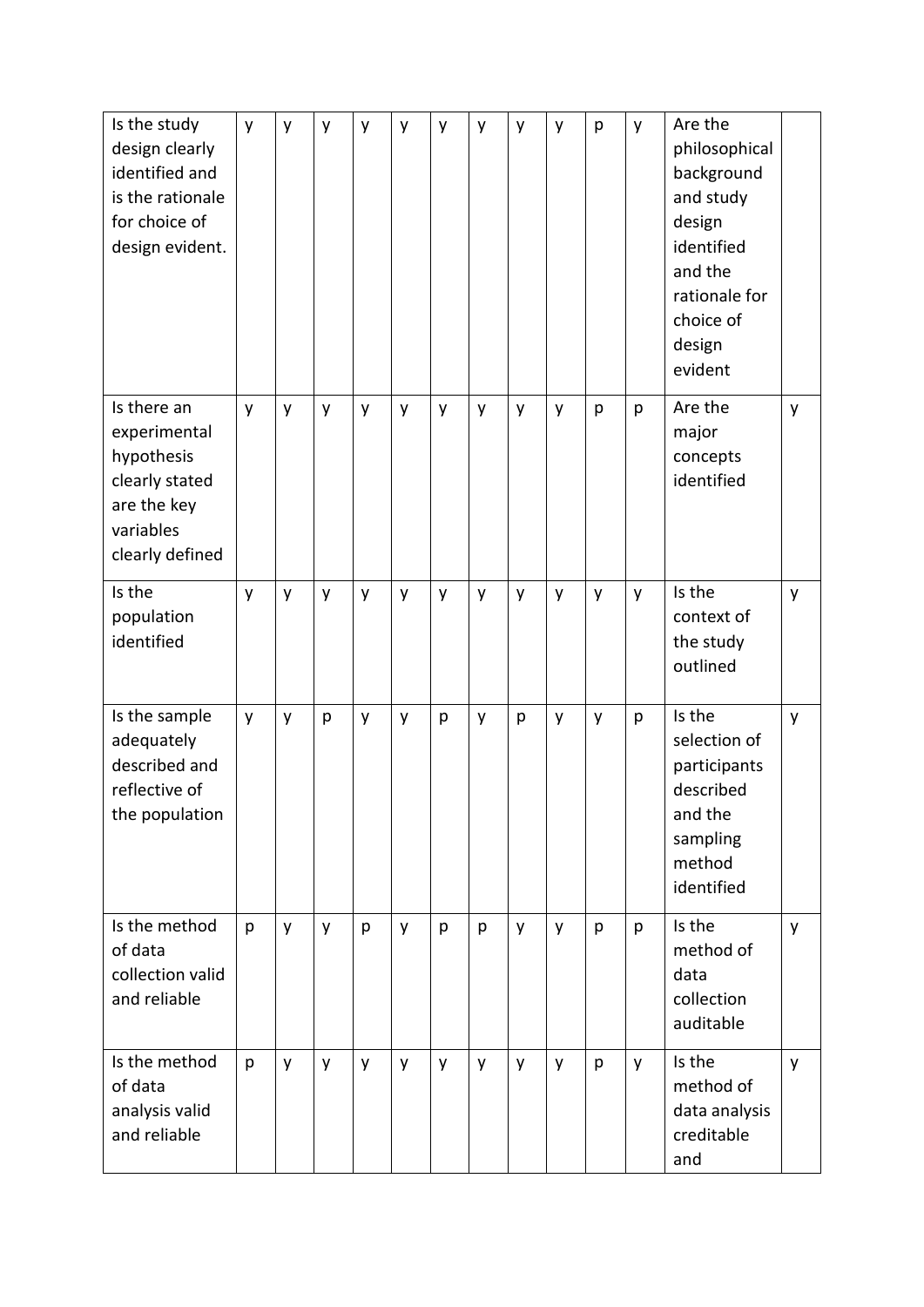|                                                                              |              |    |    |    |    |    |    |    |    |    |    | confirmable                        |    |
|------------------------------------------------------------------------------|--------------|----|----|----|----|----|----|----|----|----|----|------------------------------------|----|
| Are the results<br>presented in a<br>way that is<br>appropriate<br>and clear | $\mathsf{V}$ | y  | y  | y  | y  | y  | y  | p  | y  | р  | y  |                                    | y  |
| Is the<br>discussion<br>comprehensive                                        | $\mathsf{V}$ | y  | y  | y  | y  | y  | y  | y  | y  | y  | y  |                                    | y  |
| Are the results<br>generalizable                                             | p            | p  | p  | р  | y  | p  | n  | p  | p  | n  | p  | Are the<br>results<br>transferable | р  |
| Is the<br>conclusion<br>comprehensive                                        | y            | y  | y  | y  | y  | y  | y  | y  | y  | p  | y  |                                    | y  |
| Score                                                                        | 31           | 33 | 34 | 34 | 36 | 32 | 31 | 32 | 35 | 27 | 31 |                                    | 35 |

**Appendix D:** Characteristics of the papers and data extraction matrix.

| <b>Research</b><br>Title,<br>Author,<br><b>Dateof</b><br>study                                                                                            | <b>Aims and</b><br>objective<br>S                                                                                                   | <b>Research</b><br><b>Methods</b><br>and Ethical<br><b>Issues</b>                                                                                                        | Populati<br>on and<br><b>Sample</b><br><b>Size</b>                                                                               | <b>Strengths and</b><br>weaknesses of<br>methodology                                                                                                                                                                                                                | <b>Main</b><br><b>Findings</b>                                                                                                  | <b>Implications</b><br>for Practice                                                                                                                                                  |
|-----------------------------------------------------------------------------------------------------------------------------------------------------------|-------------------------------------------------------------------------------------------------------------------------------------|--------------------------------------------------------------------------------------------------------------------------------------------------------------------------|----------------------------------------------------------------------------------------------------------------------------------|---------------------------------------------------------------------------------------------------------------------------------------------------------------------------------------------------------------------------------------------------------------------|---------------------------------------------------------------------------------------------------------------------------------|--------------------------------------------------------------------------------------------------------------------------------------------------------------------------------------|
| Paper1.<br>Significan<br>ce of<br>Family<br>risk<br>factors in<br>develop<br>ment of<br>childhoo<br>d animal<br>cruelty in<br>adolesce<br>nt boys<br>with | To<br>understa<br>nd if the<br>risk<br>factors of<br>physical<br>child<br>abuse,<br>sexual<br>abuse,<br>paternal<br>alcoholis<br>m, | Quantitativ<br>e study<br>using data<br>from<br>records of<br>children in<br>residential.<br>Stratified<br>randomize<br>d sampling<br>for the<br>population<br>was used. | A<br>convenie<br>nce<br>sample<br>of 289<br>America<br>n boys<br>age12-17<br>receiving<br>residenti<br>al<br>treatmen<br>t in an | Convenience<br>sample in an<br>institution with<br>children likely<br>to have higher<br>rates of animal<br>cruelty,<br>generalizability<br>of the findings<br>therefore<br>questionable.<br>Data collection<br>issues noted as<br>having poorer<br>reliability than | Children<br>who<br>were<br>cruel to<br>animals<br>had<br>significa<br>ntly<br>higher<br>histories<br>of<br>exposur<br>e to D.V. | Acknowledge<br>ment that in<br>children with<br>animal<br>cruelty abuse<br>may be<br>present,<br>Several<br>limitations to<br>the study was<br>presented<br>significantly<br>all the |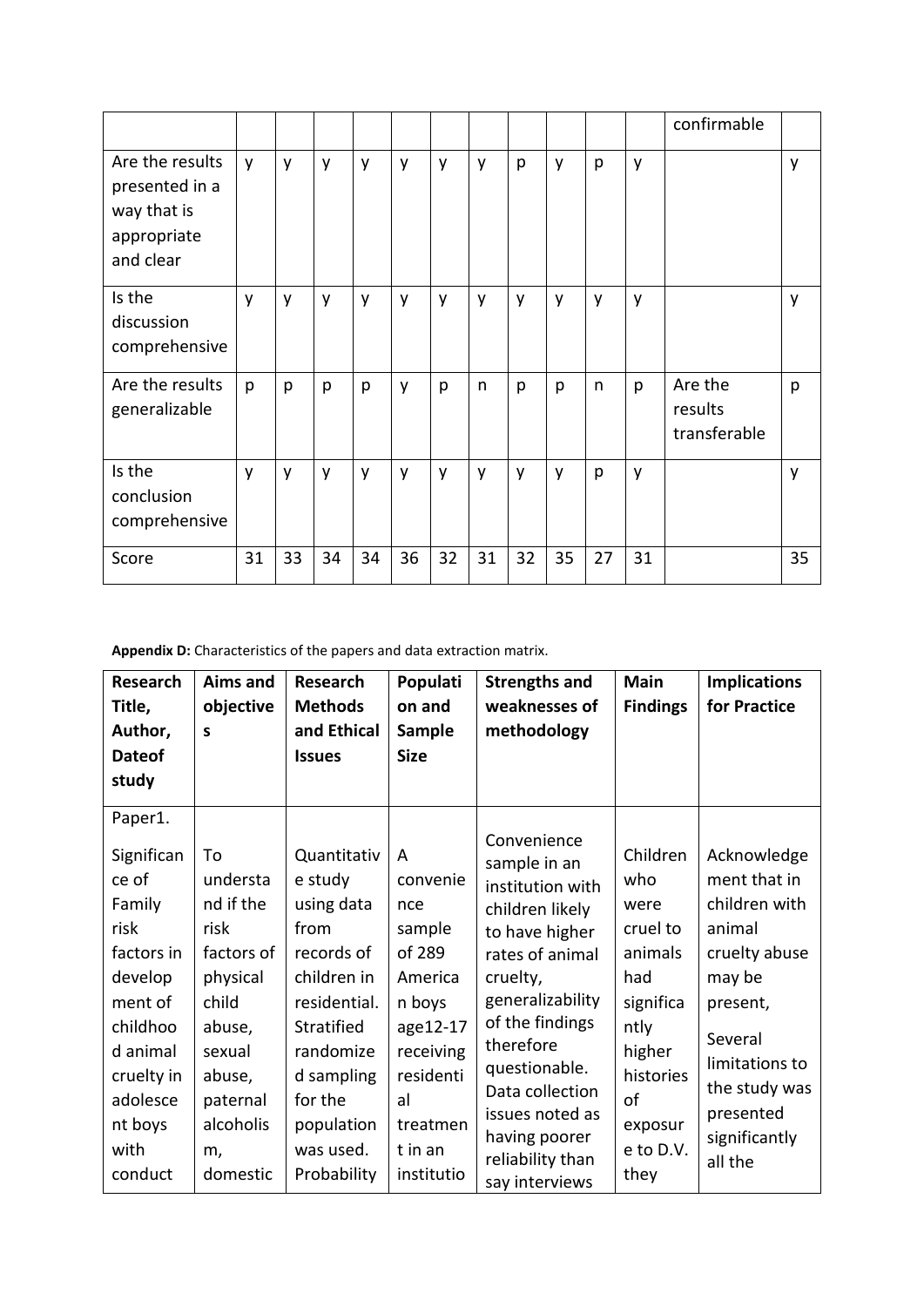| problems  | violence   | significanc | n.                   | i.e.                       | were      | variables      |
|-----------|------------|-------------|----------------------|----------------------------|-----------|----------------|
|           | or         | e testing   |                      | Information                | twice to  | measured       |
|           | paternal   | were used   |                      | from history               | 3 times   | and as well as |
| Duncan    | unavailab  | to test the |                      | taking charts              | more      | other family   |
| et al     | ility      | variables   |                      | were use due               | likely to | factors        |
| (2005)    | contribut  | being       |                      | to time, cost              | have      | overlapped,    |
|           | es to      | measured    |                      | effectiveness<br>and       | been      | so it was      |
|           | childhoo   | and co      |                      | accessibility.             | exposed   | difficult to   |
|           | d animal   | relational  |                      | Charts were                | to D.V.   | examine the    |
|           | cruelty in | studies     |                      | coded and                  | significa | contribution   |
|           | adolesce   | carried     |                      | sometimes                  | nce       | each variable  |
|           | nt boys.   | out. Risk   |                      | incorrectly                | ratio     | had on         |
|           |            | difference  |                      | coded, then                | p=0.050.  | individual     |
|           |            | and odd     |                      | corrected and              |           | variables and  |
|           |            | ratios were |                      | evaluated by               |           | to assess      |
|           |            | also used   |                      | one evaluator              |           | causality and  |
|           |            | to check    |                      | and reviewed               |           | effects.       |
|           |            | variables.  |                      | by a blind to              |           |                |
|           |            | There was   |                      | hypothesis<br>student. The |           |                |
|           |            | no          |                      | <b>Different</b>           |           |                |
|           |            | mention of  |                      | variables were             |           |                |
|           |            | ethical     |                      | tested using               |           |                |
|           |            | considerati |                      | different                  |           |                |
|           |            | ons.        |                      | statistical tools.         |           |                |
|           |            |             |                      |                            |           |                |
| Paper 2.  |            |             |                      |                            |           |                |
| Associati | To         | Data was    | There                | Data was                   | There     | Untreated      |
| on        | examine    | collected   | was a                | collected over a           | were no   | adolescents    |
| between   | the        | from a      | large                | number of                  | differen  | with           |
| witnessin | associati  | Longitudin  | sample               | years and                  | ce in     | depression     |
| g         | on         | al health   | of 2051              | results                    | prevalen  | are at risk of |
| parental  | between    | and         | Pilipino             | presented                  | ce levels | continued      |
| domestic  | depressiv  | Nutrition   | Adolesce             | according to               | of        | mental         |
| violence  | e          | survey.     |                      | gender.Conside             | exposur   | health         |
| and       | symptom    | Cross       | nts, age<br>17 to 19 | ration was                 | e to D.V  | problems.      |
| experienc | s in       | tabulation  | and the              | given o                    | accordin  | Perhaps less   |
| ing       | adolesce   | and         | results              | reliability and            | g to      | help seeking   |
| depressiv | nce and    | analysis as | were                 | scores of                  | gender.   | by males       |
| e         | parental   | well as     | presente             | variables being            | Males     | could result   |
| symptom   | domestic   | multiple    | d                    | measured                   | had a     | in less        |
| s in      | violence.  | regression  | accordin             | summed to                  | lower     | diagnosis, as  |
| Filipino  |            | models      | g to                 | create a                   | mean      | such           |
| adolesce  |            | were used.  |                      | reliability                | score     | consideration  |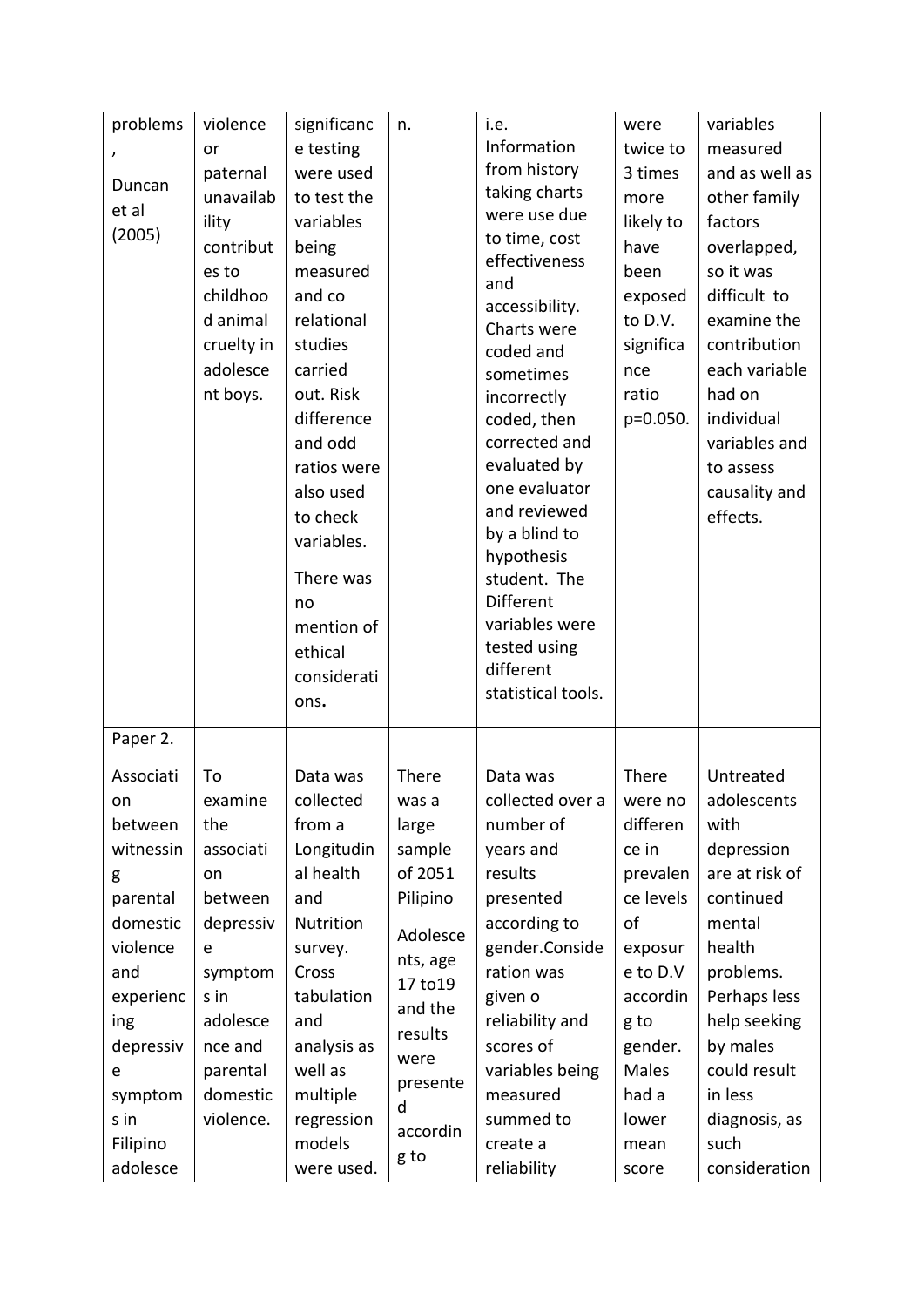| nts.              | There was   | gender. | index.Multiple   | for      | should be    |
|-------------------|-------------|---------|------------------|----------|--------------|
| Hindin            | no          |         | linear           | depressi | given to     |
| and               | mention of  |         | regression       | ve       | assessment   |
| Gultiano          | Ethics, and |         | analysis was     | sympto   | of males and |
| (2006)            | a rating    |         | also carried     | ms, D.V  | care should  |
|                   | scale       |         | out.The          | was      | be targeted  |
|                   | questionna  |         | researchers      | commo    | to those     |
|                   | ire was     |         | were unable to   | n among  | exposed to   |
|                   | used        |         | tell if          | the      | D.V          |
| Paper 2<br>cont'd |             |         | witnessing D.V   | populati |              |
|                   |             |         | resulted in      | on       |              |
|                   |             |         | more             | screene  |              |
|                   |             |         | depression of if | d,       |              |
|                   |             |         | depression       | however  |              |
|                   |             |         | resulted in      | the      |              |
|                   |             |         | more reporting.  | study    |              |
|                   |             |         |                  | found    |              |
|                   |             |         |                  | females  |              |
|                   |             |         |                  | exhibite |              |
|                   |             |         |                  | d higher |              |
|                   |             |         |                  | rates of |              |
|                   |             |         |                  | depressi |              |
|                   |             |         |                  | on than  |              |
|                   |             |         |                  | males    |              |
|                   |             |         |                  |          |              |

| <b>Researc</b><br>h Title,<br><b>Authors</b><br>, Date | <b>Aims and</b><br>objective<br>S | Research<br><b>Methods</b><br>and Ethical<br><b>Issues</b> | <b>Population and</b><br><b>Sample Size</b> | Strength<br>s and<br>weaknes<br>ses of<br>methodo<br>logy | <b>Main</b><br><b>Findings</b> | Implicati<br>ons for<br><b>Practice</b> |
|--------------------------------------------------------|-----------------------------------|------------------------------------------------------------|---------------------------------------------|-----------------------------------------------------------|--------------------------------|-----------------------------------------|
| Paper 3                                                | To                                | Convenienc                                                 | 278 Finnish                                 | Some of                                                   | Exposure to                    | Unstable                                |
| Familial                                               | investigat                        | e sample of                                                | adolescent males                            | the                                                       | parental                       | home                                    |
| risks,                                                 | e the                             | clients in                                                 | and females age                             | strengths                                                 | physical                       | situations                              |
| conduct                                                | impact of                         | residential                                                | $12 - 17$                                   | included                                                  | abuse, had                     | appear                                  |
| disorde                                                | familial                          | unit. Data                                                 | consecutively                               | Triangula                                                 | no                             | more                                    |
| r and                                                  | risk                              | was                                                        | admitted to a                               | tion of                                                   | statistical                    | harmful                                 |
| violenc                                                | factors                           | collected                                                  | psychiatric unit                            | data                                                      | significance                   | to girls                                |
| e.                                                     | on the                            | from                                                       | were studied, and                           | collectio                                                 | associated                     | than                                    |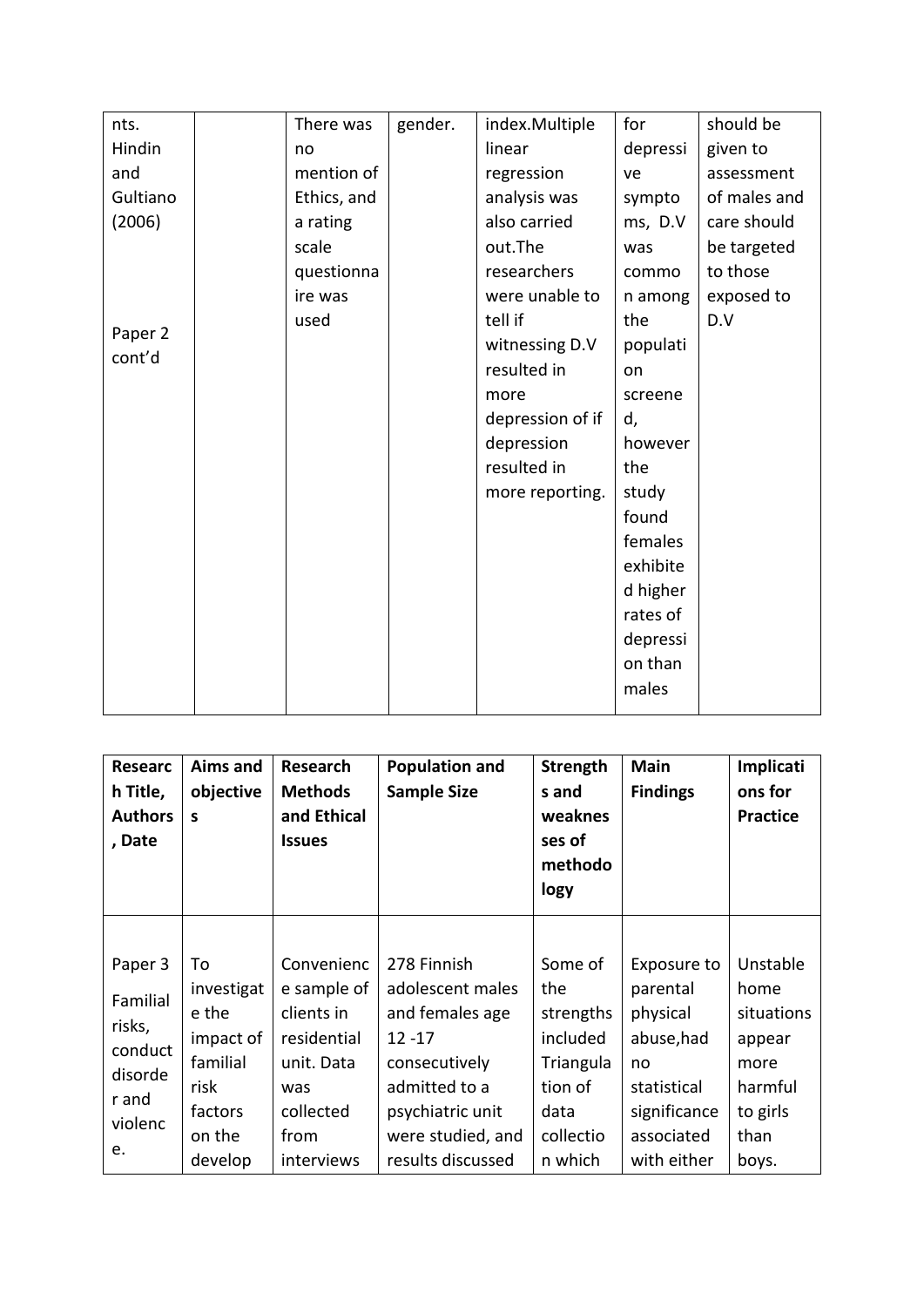| Ilomaki  | ment of      | with         | according to      | aided                | likelihood    | More      |
|----------|--------------|--------------|-------------------|----------------------|---------------|-----------|
| et al    | violent      | triangulatio | gender.           | reliability          | of violent    | research  |
| (2005)   | behaviou     | n from 3     |                   | , as well            | <b>or</b>     | was       |
|          | r and        | different    |                   | as the               | nonviolent    | recomme   |
|          | conduct      | sources,     |                   | use of               | conduct       | nded.     |
|          | disorder     | and          |                   | Pearson'             | disorder in   |           |
|          | by           | categorical  |                   | s chi                | boys.Even     |           |
|          | gender in    | variables    |                   | squared              | though        |           |
|          | adolesce     | created.     |                   | test to              | prevalence    |           |
|          | nt           | Pearson chi  |                   | analyse              | of conduct    |           |
|          | psychiatri   | squared      |                   | differenc            | disorder      |           |
|          | $\mathsf{C}$ | test were    |                   | es                   | and           |           |
|          | patients.    | used to      |                   | between              | conduct       |           |
|          |              | analyse      |                   | variables.           | disorder      |           |
|          |              | data, and    |                   | However              | were          |           |
|          |              | logistical   |                   | the                  | significantly |           |
|          |              | regression   |                   | authors              | higher        |           |
|          |              | models       |                   | reported             | among the     |           |
|          |              | used for     |                   | sample<br>size to be | boys          |           |
|          |              | assessment   |                   | small and            | sampled.      |           |
|          |              | . Ethical    |                   | reported             |               |           |
|          |              | approval     |                   | this to be           |               |           |
|          |              | was          |                   | a                    |               |           |
|          |              | obtained.    |                   | weaknes              |               |           |
|          |              |              |                   | S.                   |               |           |
|          |              |              |                   |                      |               |           |
|          |              |              | 110 middle        |                      |               |           |
|          |              |              | childhood and     |                      |               |           |
| Paper 4. |              |              | adolescent        |                      |               |           |
|          |              |              | children of which |                      |               |           |
| Effects  |              |              | 61 were boys The  |                      |               |           |
| of early |              |              | sample included   |                      |               |           |
| and      |              |              | lower class, (2   |                      |               |           |
| later    |              |              | parent families)  |                      |               | Discrepa  |
| family   |              |              | reportedly to     |                      |               | ncies     |
| violenc  |              |              | allow             |                      | There were    | among     |
| e on     |              |              | homogeneous       |                      | mixed         | informan  |
| children | To           |              | sampling          |                      | findings      | ts        |
| 's       | examine      |              |                   |                      | Effects on    | indicates |
| behavio  | the          |              |                   |                      | adolescenc    | a need to |
| ur       | effects of   |              |                   |                      | e was         | consider  |
| proble   | different    |              |                   |                      | inconsisten   | various   |
| ms and   | forms of     | Quantitativ  |                   | Some of              | t, however    |           |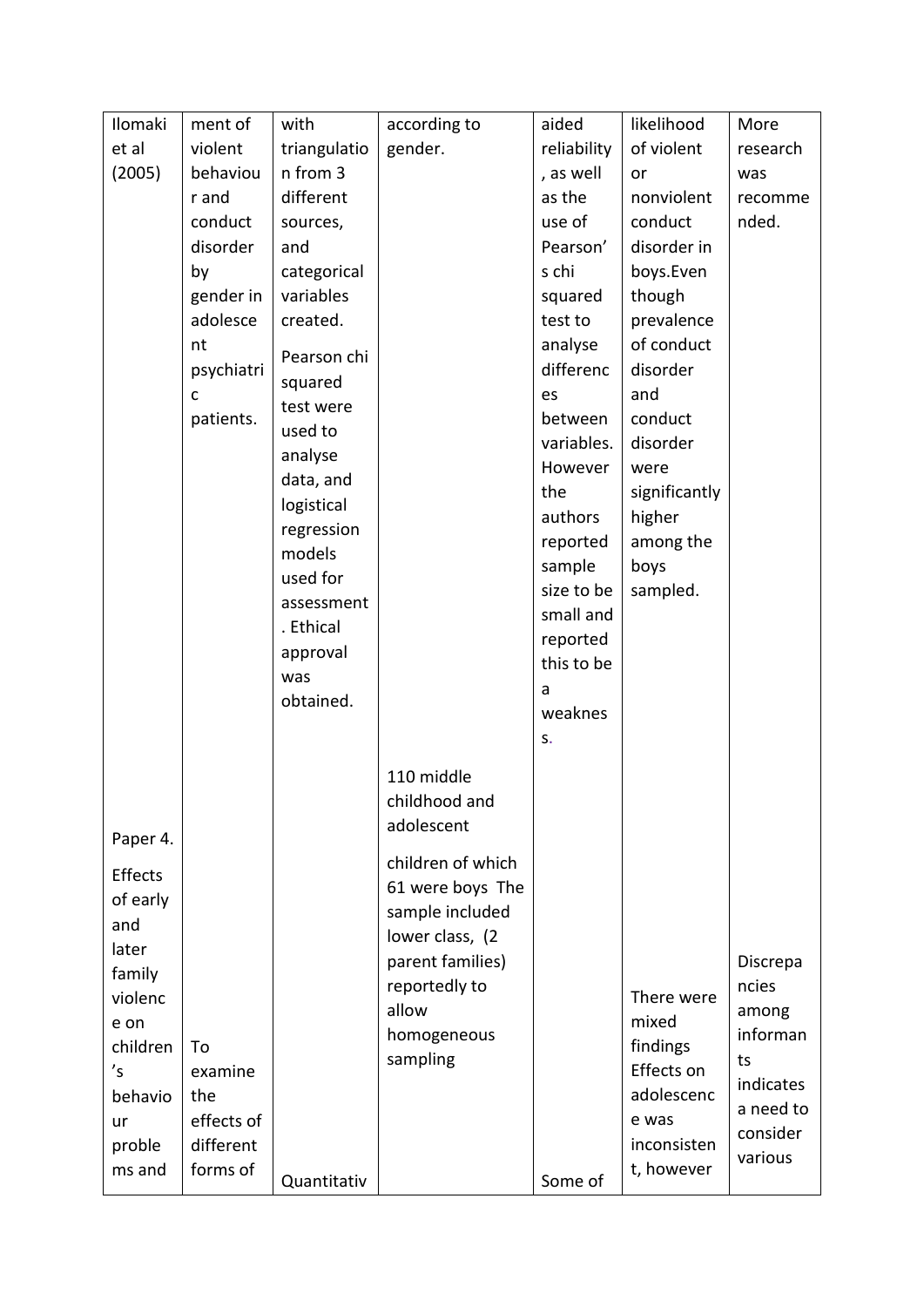| depress  | family    | e,            | the       | all children  | informan |
|----------|-----------|---------------|-----------|---------------|----------|
| ion: A   | violence  | Longitudin    | weaknes   | who           | ts in    |
| longitu  | at two    | al study      | ses       | witnessed     | service  |
| dinal    | develop   | children      | included  | violence      | planning |
| multi-   | mental    | with          | question  | had higher    |          |
| informa  | stages in | interviews    | naires    | behaviour     |          |
| nt       | Israeli   | and reports   | which     | problem       |          |
| perspec  | children  | from three    | were      | scores.       |          |
| tive,    |           | sources by    | read and  | Boys who      |          |
| Sternbe  |           | professiona   | response  | witnessed     |          |
| rg et al |           | Is at age 8 - | s written | abuse had     |          |
| (2006)   |           | 13 and        | to the    | significantly |          |
|          |           | early         | participa | more          |          |
|          |           | adolescenc    | nts due   | externalizin  |          |
|          |           | e age         | to poor   | g problems    |          |
|          |           | average       | reading,  | than          |          |
|          |           | 15.9.homo     | while     | victims of    |          |
|          |           | geneity       | Consiste  | domestic      |          |
|          |           | could not     | ncy of    | violence.     |          |
|          |           | be            | findings  | Adolescent    |          |
|          |           | maintained    | using     | males         |          |
|          |           | throughout    | Pearson   | demonstrat    |          |
|          |           | the study     | correlati | ed less       |          |
|          |           | period due    | ons using | internalizin  |          |
|          |           | to divorce,   | T score   | g problems.   |          |
|          |           | families      | demonst   |               |          |
|          |           | moving        | rated     |               |          |
|          |           | away etc.     | little    |               |          |
|          |           | Data          | consisten |               |          |
|          |           | collection    | cy of     |               |          |
|          |           | was by        | informan  |               |          |
|          |           | teacher       | ts.       |               |          |
|          |           | reports       |           |               |          |
|          |           | youth self-   |           |               |          |
|          |           | reports and   |           |               |          |
|          |           | behaviour     |           |               |          |
|          |           | checklist.    |           |               |          |
|          |           | Pearson's     |           |               |          |
|          |           | correlation   |           |               |          |
|          |           | s were        |           |               |          |
|          |           | used to       |           |               |          |
|          |           | test          |           |               |          |
|          |           | consistency   |           |               |          |
|          |           | of            |           |               |          |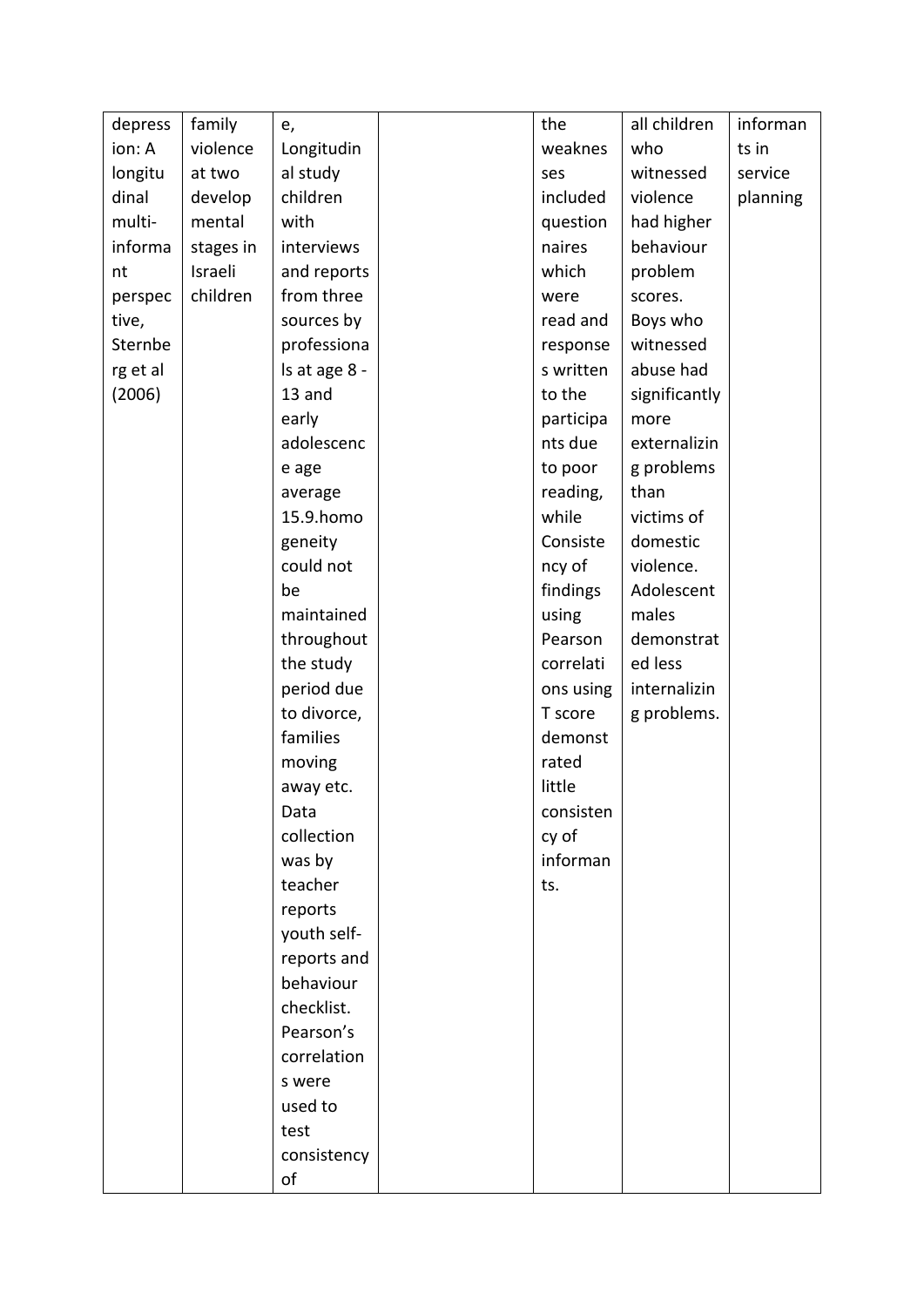| scored and<br>analysed<br>by pairing                                                                                                                                                                                                                                                                                                                                                                                                                                                                                                                                                                                                                                                                                                                                                                                                                                                                                                                                                                                                          |                                                                                                                                                                                                                                                                                     |                                                                                                                                                                                                                                                                                                                                                                      |                                                                                                                                                                                                                                                                                                                                                                                           |                                                                                                                                                                                                                                          |
|-----------------------------------------------------------------------------------------------------------------------------------------------------------------------------------------------------------------------------------------------------------------------------------------------------------------------------------------------------------------------------------------------------------------------------------------------------------------------------------------------------------------------------------------------------------------------------------------------------------------------------------------------------------------------------------------------------------------------------------------------------------------------------------------------------------------------------------------------------------------------------------------------------------------------------------------------------------------------------------------------------------------------------------------------|-------------------------------------------------------------------------------------------------------------------------------------------------------------------------------------------------------------------------------------------------------------------------------------|----------------------------------------------------------------------------------------------------------------------------------------------------------------------------------------------------------------------------------------------------------------------------------------------------------------------------------------------------------------------|-------------------------------------------------------------------------------------------------------------------------------------------------------------------------------------------------------------------------------------------------------------------------------------------------------------------------------------------------------------------------------------------|------------------------------------------------------------------------------------------------------------------------------------------------------------------------------------------------------------------------------------------|
| Paper<br>5.<br>To<br>Data was<br>collected<br>The<br>investigat<br>effects<br>e the<br>from a<br>of child<br>psychoso<br>longitudina<br>I study in<br>abuse<br>cial<br>children<br>and<br>outcome<br>s in<br>and<br>exposur<br>collected at<br>e to<br>adolesce<br>three key<br>domesti<br>nce, who<br>developme<br>have<br>C<br>ntal stages,<br>violenc<br>been<br>and from<br>exposed<br>e on<br>to either<br>different<br>adolesc<br>domestic<br>ence<br>sources<br>violence<br>these being<br>internal<br>or child<br>interviews,<br>izing<br>and<br>abuse or<br>parent<br>external<br>reports,<br>a<br>izing<br>combinat<br>and<br>behavio<br>ion of<br>surveys.<br>The final<br>both as<br>ur<br>proble<br>well as to<br>assessment<br>for this<br>examine<br>ms<br>whether<br>study was<br>Moylan<br>gender<br>at the<br>et al<br>interacts<br>adolescent<br>(2009)<br>with<br>stage.<br>Results<br>abuse, or<br>were<br>domestic<br>presented<br>violence<br>separately<br>exposure<br>according<br>in the<br>to gender.<br>predictio | 416 American<br>adolescents'<br>participants 229<br>of whom were<br>males.<br>Some participants<br>were from a child<br>welfare abuse<br>and protection<br>program, some<br>were from a head<br>start program,<br>others from day<br>care and yet still<br>others from a<br>nursery | Strengths<br>were the<br>multiple<br>sources<br>of data<br>and<br>retrospec<br>tive data<br>reduced<br>bias and<br>allowed<br>increase<br>d<br>reliability<br>of the<br>reporting<br>of<br>domestic<br>violence<br>and the<br>effects.<br>The<br>sample<br>was only<br>accepted<br>if there<br>was<br>multiple<br>reporting<br>methods<br>of<br>domestic<br>violence | Gender<br>was only<br>marginally<br>Significant<br>in the<br>withdrawn<br>and<br>aggressive<br>behaviours<br>Females<br>were found<br>to<br>demonstrat<br>e more<br>internalizin<br>g<br>behaviours<br>while males<br>demonstrat<br>ed more<br>externalizin<br>g<br>behaviours.<br>D.V<br>exposure<br>was<br>significantly<br>related to<br>delinquenc<br>у,<br>depression,<br>withdrawn, | Implicati<br>ons for<br>practice<br>while the<br>study<br>reveal a<br>relatively<br>high<br>number<br>of<br>children<br>exposed<br>to D.V<br>there<br>was no<br>record of<br>how<br>often or<br>for how<br>long this<br>exposure<br>was. |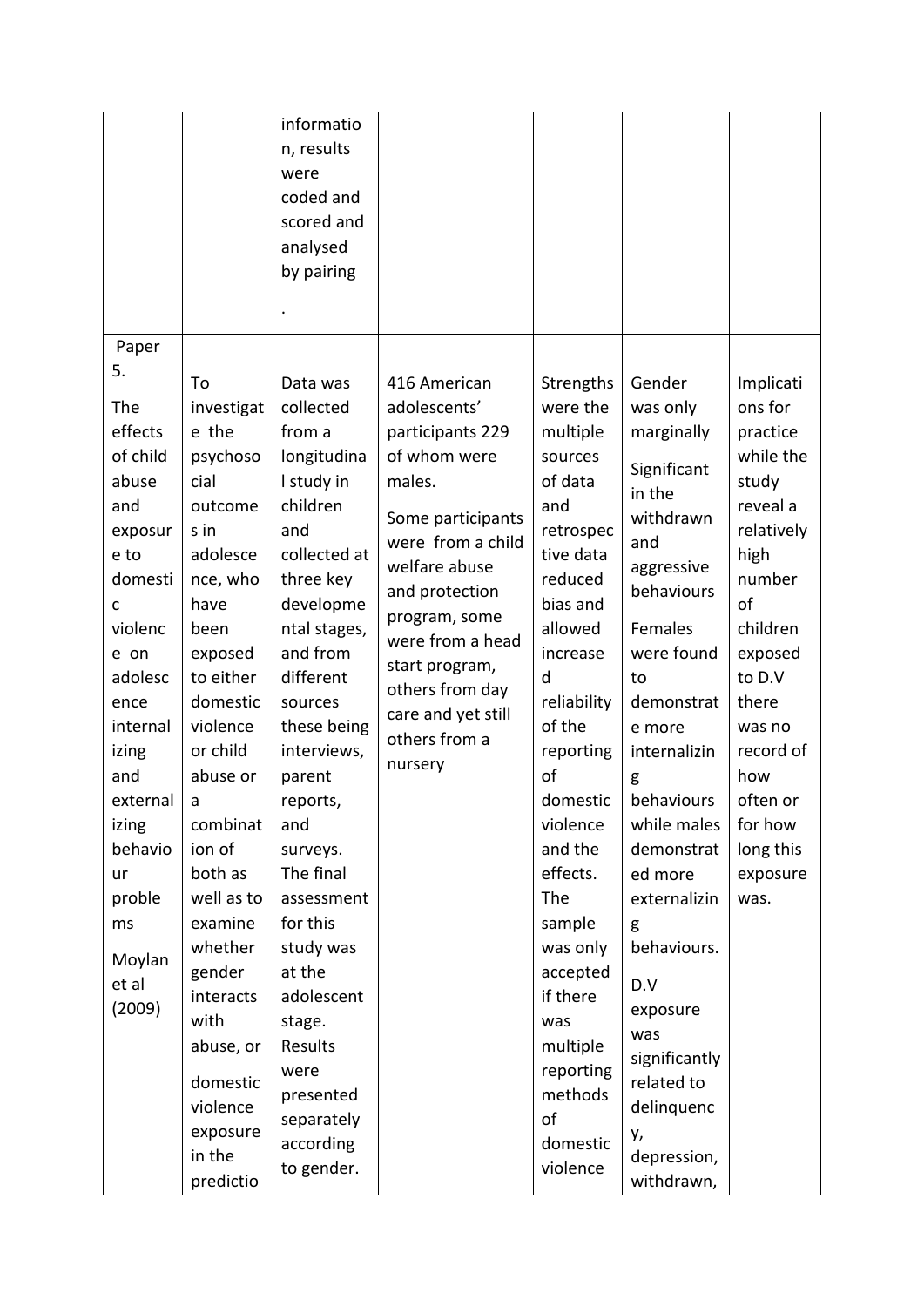|          | n of      | Results          |                   | which      | and          |             |
|----------|-----------|------------------|-------------------|------------|--------------|-------------|
|          | outcome   | were             |                   | was a      | marginally   |             |
|          | S         | presented        |                   | strength   | to anxious   |             |
|          |           | showing          |                   | as well as | behaviours   |             |
|          |           | the means        |                   | a          | compared     |             |
|          |           | and              |                   | weaknes    | to non-      |             |
| Paper 5  |           | standard         |                   | s as it    | exposure.    |             |
| cont'd   |           | deviation        |                   | reduced    |              |             |
|          |           | for all          |                   | the        |              |             |
|          |           | variables as     |                   | sample     |              |             |
|          |           | well as by       |                   | size but   |              |             |
|          |           | gender.          |                   | resulted   |              |             |
|          |           |                  |                   | in a more  |              |             |
|          |           |                  |                   | reliable   |              |             |
|          |           |                  |                   | sample.    |              |             |
| Paper 6. |           |                  |                   |            |              |             |
| Parenta  | The       | A                | A largesample     | Some       | In both      | The         |
|          | study     | quantitativ      | size of 2856      | exact      | countries    | researche   |
| violenc  | examine   | e analysis       | Finnish girls and | response   | results      | rs          |
| e and    | d if      | of a             | 2906 Finnish boys | rates      | were         | conclude    |
| adolesc  | different | multimedia       | as well as 1999   | measure    | similar,     | d that      |
| ent      | levels of | computer         | Danish girls and  | d could    | with clear   | due to      |
| mental   | parental  | based self-      | 1944 Danish boys  | not be     | differences  | the         |
| health   | violence  | administer       | between the ages  | presente   | in           | accumula    |
|          | over a    | ed               | of 15-16 data     | d due to   | outcomes     | tion of     |
| Petone   | twelve    | interviews       | reported to be    | missing    | for both     | adversity   |
| n et al  | month     | during           | appropriatelyrepr | data, and  | the sexes.   | in          |
| (2010    | period    | school time      | esentative of     | <b>SO</b>  | In levels of | families it |
|          | was       | were used        | both countries.   | comparis   | parental     | would be    |
|          | associate | in Finland       |                   | ons were   | violence     | difficult   |
|          | d with    | and              |                   | used       | boys         | to          |
|          | mental    | Denmark.         |                   | against    | reported     | conclude    |
|          | health    |                  |                   | other      | less         | if mental   |
|          | problems  | The              |                   | socioeco   | exposure     | health      |
|          | , as well | authors          |                   | nomic      | to verbal    | problems    |
|          | as if     | assumed          |                   | factors in | aggression,  | are a       |
|          | different | that some        |                   | other      | less         | primary     |
|          | levels of | missing          |                   | studies.   | experience   | result of   |
|          | severity  | answers          |                   |            | s of mild or | physical    |
|          | of        | indicated        |                   |            | severe       | abuse.      |
|          | parental  | no<br>experience |                   |            | physical     |             |
|          | violence  | to               |                   |            | violence,    |             |
|          | was       |                  |                   |            | smaller      |             |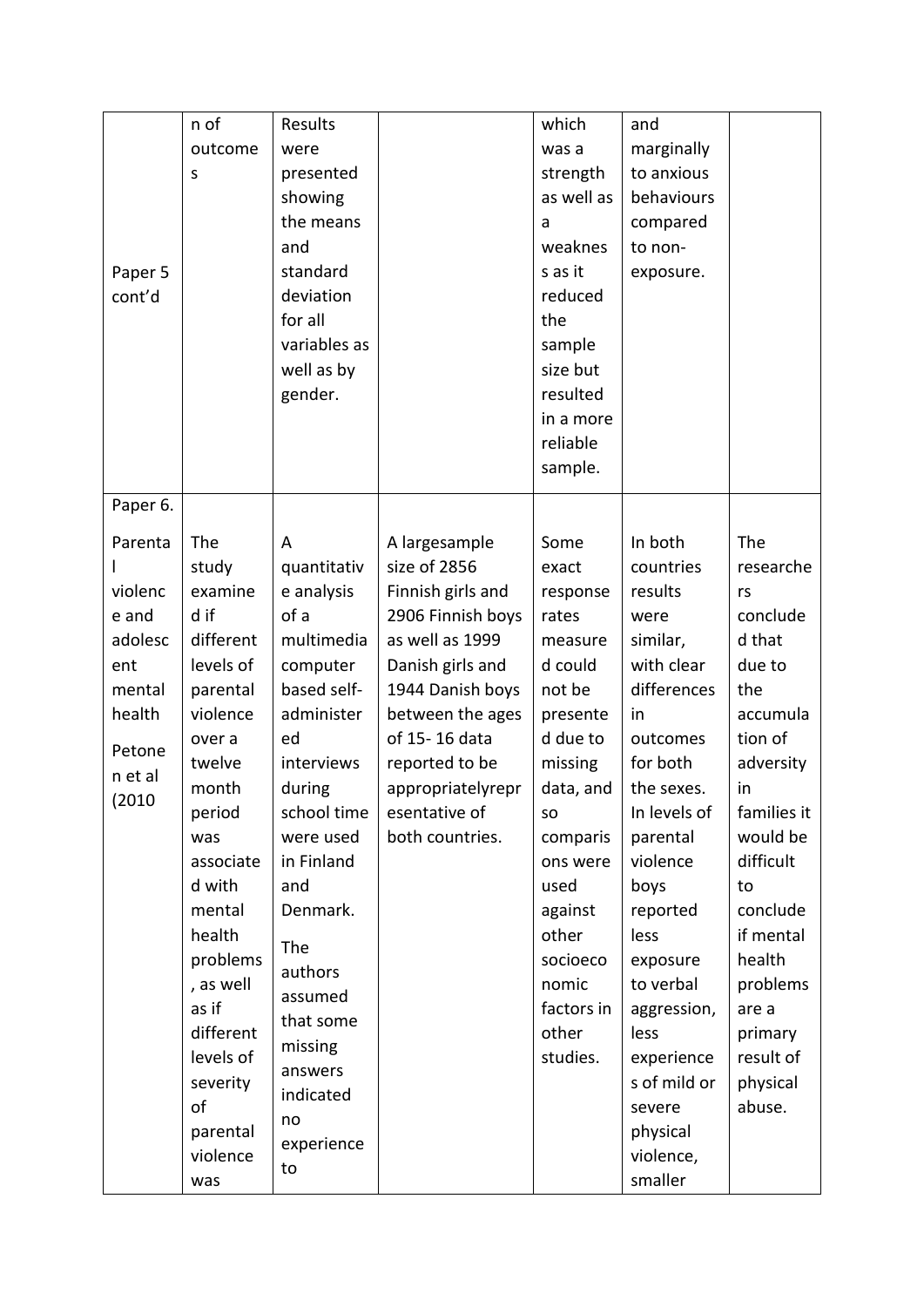| gender,   | minimize     |  | percentage  |  |
|-----------|--------------|--|-------------|--|
| <b>or</b> | the amount   |  | of being    |  |
| country   | of missing   |  | the target  |  |
| specific  | data.        |  | of verbal   |  |
|           | Strengths    |  | aggression. |  |
|           | and          |  | Results     |  |
|           | difficulties |  | showed a    |  |
|           | scales were  |  | significant |  |
|           | used to      |  | association |  |
|           | measure      |  | between     |  |
|           | retest       |  | parental    |  |
|           | internal     |  | violence    |  |
|           | consistency  |  | and poorer  |  |
|           | criterion    |  | mental      |  |
|           | validity     |  | health and  |  |
|           | were are     |  | pro-social  |  |
|           | well         |  | behaviour.  |  |
|           | presented    |  |             |  |
|           | reliability  |  |             |  |
|           | of           |  |             |  |
|           | reporting    |  |             |  |
|           | was SDQ      |  |             |  |
|           | 0.67         |  |             |  |
|           |              |  |             |  |

### **Research Papers Matrix**

| <b>Research</b> | <b>Aims and</b> | Research       | Populatio     | <b>Strengths and</b> | <b>Main</b>     | Implicatio      |
|-----------------|-----------------|----------------|---------------|----------------------|-----------------|-----------------|
| Title,          | objectives      | <b>Methods</b> | n and         | weaknesses           | <b>Findings</b> | ns for          |
| Authors,        |                 | and Ethical    | <b>Sample</b> | <b>of</b>            |                 | <b>Practice</b> |
| Date            |                 | <b>Issues</b>  | <b>Size</b>   | methodology          |                 |                 |
| Paper 7.        |                 |                |               |                      |                 |                 |
| ls.             | To              | Semi           | The           | Statistical          | One of          | In this         |
| exposure        | investigate     | structured     | sample        | significance of      | the main        | study girls     |
| Domestic        | whether         | interviews     | consisted     | the data             | findings        | are more        |
| violence        | violence        | were carried   | of 508        | collected was        | was that        | likely to       |
| and             | occurring       | out using      | males         | assessed using       | boys            | be bullies      |
| violent         | outside the     | the schedule   | and 300       | Pearson x2           | who             | or bully        |
| crimes          | home and        | for affective  | female        | rest or fisher       | witnesse        | victims if      |
| associate       | domestic        | disorder and   | Finnish       | exact test           | d inter-        | they            |
| d with          | violence        | schizophreni   | adolesce      | which was            | parental        | perceive        |
| bullying        | differ as       | a for school   | nts aged      | appropriate          | violence        | violence        |
| behaviou        | risk factors    | age children   | $12 - 17$     | for the data.        | had a 2.5       | at home         |
| r among         | for bullying    | present and    |               | Appropriately        | fold risk       | or outside,     |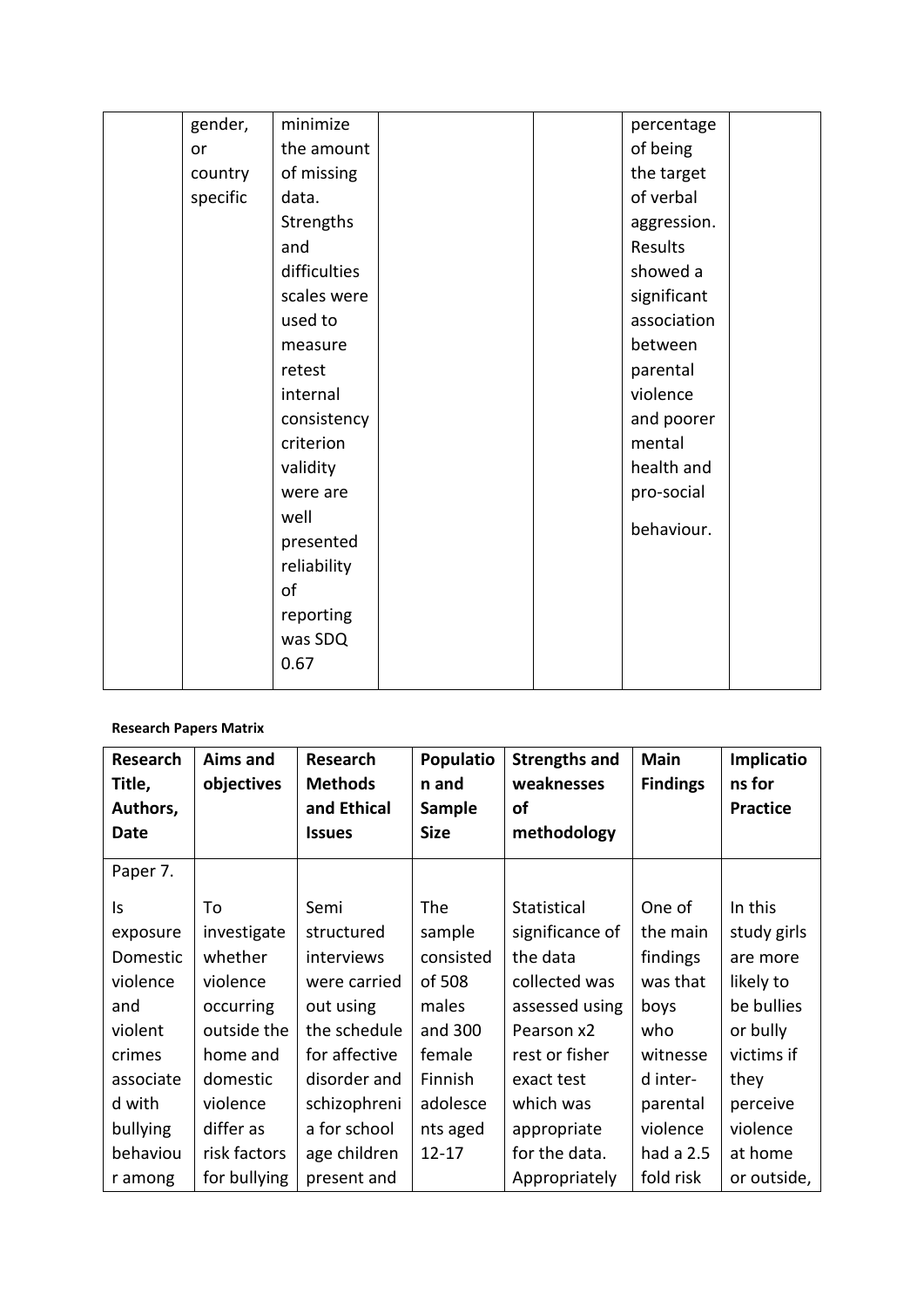| underage     | behaviour. | lifetime over  | logistic        | of          | while boys  |
|--------------|------------|----------------|-----------------|-------------|-------------|
| paper 7      |            | a 5 year       | regression      | becomin     | in          |
| cont'd       |            | period.        | model was       | g victims   | contradicti |
| adolesce     |            | Samples        | used to assess  | of          | on seem     |
| nt           |            | were           | the effects of  | bullying    | to be       |
| psychiatri   |            | appropriatel   | domestic        | during      | more        |
| $\mathsf{C}$ |            | y chosen       | violence,       | adolesce    | victims of  |
| inpatient    |            | although it    | other violence  | nce         | bullying,   |
| s?           |            | was a          | on              | compare     | and had     |
| Mustanoj     |            | convenience    | adolescence     | d to        | no active   |
| a et al      |            | sample and     | and bullying    | those       | outward     |
| (2011)       |            | clear          | behaviour.Lim   | who had     | directed    |
|              |            | indication     | itation and     | none.Anx    | violent     |
|              |            | given for      | implication for | iety        | behaviour   |
|              |            | excluded       | generalization  | disorder    | S.          |
|              |            | sample.Inter   | is the          | was not     |             |
|              |            | views were     | convenience     | found to    |             |
|              |            | complement     | hospital in     | be          |             |
|              |            | ed by          | patience        | significan  |             |
|              |            | parental       | sample.Result   | t as a      |             |
|              |            | interviews, if | s were          | covariate   |             |
|              |            | data was       | separated       | in          |             |
|              |            | unreliable or  | according to    | associati   |             |
|              |            | missing.       | gender which    | on with     |             |
|              |            | Ethical        | allowed         | family      |             |
|              |            | approval       | comparison.     | violence    |             |
|              |            | was            |                 | to bully,   |             |
|              |            | achieved.      |                 | and         |             |
|              |            | Analysis of    |                 | victimiza   |             |
|              |            | the data ay    |                 | tion in     |             |
|              |            |                |                 | boys.       |             |
|              |            |                |                 | <b>Boys</b> |             |
|              |            |                |                 | were less   |             |
|              |            |                |                 | likely to   |             |
|              |            |                |                 | become      |             |
|              |            |                |                 | as a        |             |
|              |            |                |                 | result of   |             |
|              |            |                |                 | witnessin   |             |
|              |            |                |                 | g           |             |
|              |            |                |                 | domestic    |             |
|              |            |                |                 | violence    |             |
|              |            |                |                 | than        |             |
|              |            |                |                 | girls.      |             |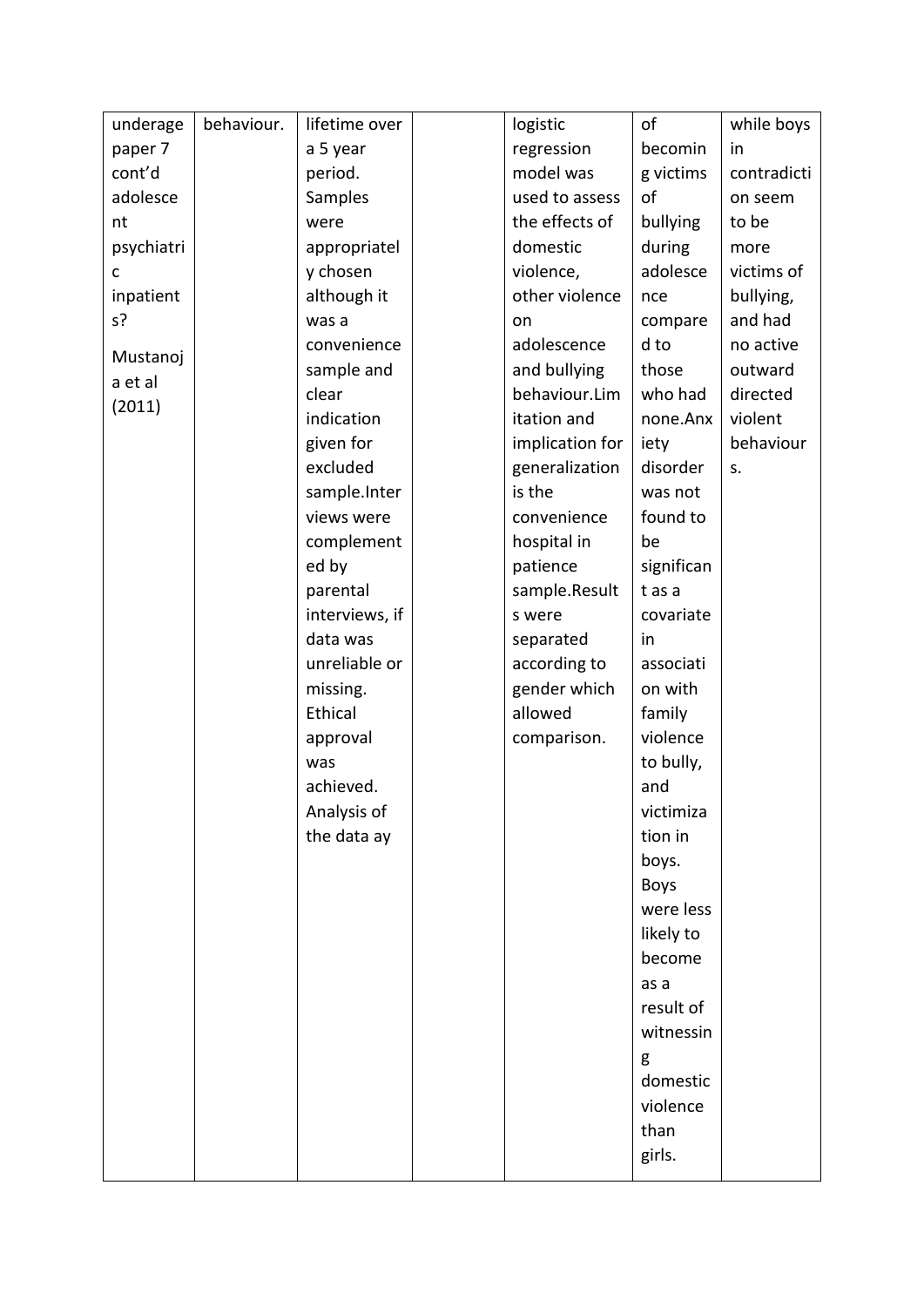| Paper 8.  |                    |                          |                      |                           |           |              |
|-----------|--------------------|--------------------------|----------------------|---------------------------|-----------|--------------|
| Gender    | To                 |                          |                      |                           |           |              |
| differenc |                    | A random                 | 109 15 to            | Strengths:<br>There was a | The       | <b>Being</b> |
|           | understan<br>d the | sample of<br>adolescence | 20 year<br>old South |                           | results   | exposed      |
| e,        |                    |                          |                      | 10 % sample               | showed    | to           |
| exposure  | relationshi        | were taken               | African              | pilot study to            | adolesce  | domestic     |
| to        | p between          | from a                   | students             | test validity             | nce       | violence     |
| domestic  | gender,            | convenience              | were                 | and reliability<br>of the | encounte  | over time    |
| violence  | exposure           | sample of                | randomly             |                           | red       | impacts      |
| and       | to                 | university               | selected,            | instrument                | identity  | on           |
| adolesce  | domestic           | students                 | of whom              | internal                  | problems  | identity     |
| nts'      | violence           | and two                  | 64 were              | consistency               | when      | developm     |
| identity  | and                | instruments              | females              | and reliability           | exposed   | ent in       |
| develop   | identity           | used to                  | and 45               | was also high             | to inter- | children     |
| ment.     | developme          | collect the              | were                 | at 0.85% used,            | parental  | and          |
| Idemudia  | nt of              | data. Both               | males.               | and the                   | domestic  | adolescen    |
| , E. and  | adolescent         | type and                 |                      | reliability               | violence  | ce, they     |
| Makhube   | S.                 | length of                |                      | calculated by             | which in  | therefore    |
| la, S.    |                    | exposure                 |                      | Cronbach                  | turn      | need         |
| (2001)    |                    | were                     |                      | alpha of                  | influence | psychologi   |
|           |                    | measured.B               |                      | Erickson scale            | S         | cal          |
|           |                    | oth an                   |                      | was                       | problem   | therapy or   |
|           |                    | adapted                  |                      | statistically             | atic      | interventi   |
|           |                    | Erickson                 |                      | reliable at               | gender    | on.          |
|           |                    | child                    |                      | 0.78. Ethical             | roles     |              |
|           |                    | exposure to              |                      | approval was              | gender    |              |
|           |                    | domestic                 |                      | obtained and              | identity  |              |
|           |                    | violence                 |                      | consent                   | develop   |              |
|           |                    | scale                    |                      | achieved from             | ment      |              |
|           |                    | questionnair             |                      | participants.T            | and the   |              |
|           |                    | e as well as             |                      | he fact that              | develop   |              |
|           |                    | an adapted               |                      | the female                | ment of   |              |
|           |                    | Edleson's                |                      | sample size               | self-     |              |
|           |                    | child                    |                      | were larger               | concept.  |              |
|           |                    | exposure to              |                      | than males                | It also   |              |
|           |                    | domestic                 |                      | may have                  | found     |              |
|           |                    | violence                 |                      | affected the              | that      |              |
|           |                    | scale tool               |                      | outcome,                  | domestic  |              |
|           |                    | were used.               |                      | other study               | violence  |              |
|           |                    | <b>Bothtools</b>         |                      | limitations               | negativel |              |
|           |                    | were tested              |                      | included small            | y         |              |
|           |                    | extensively              |                      | sample size,              | affected  |              |
| Paper 8   |                    | for reliability          |                      | population                | psycholo  |              |
|           |                    | and found                |                      | specific                  | gical     |              |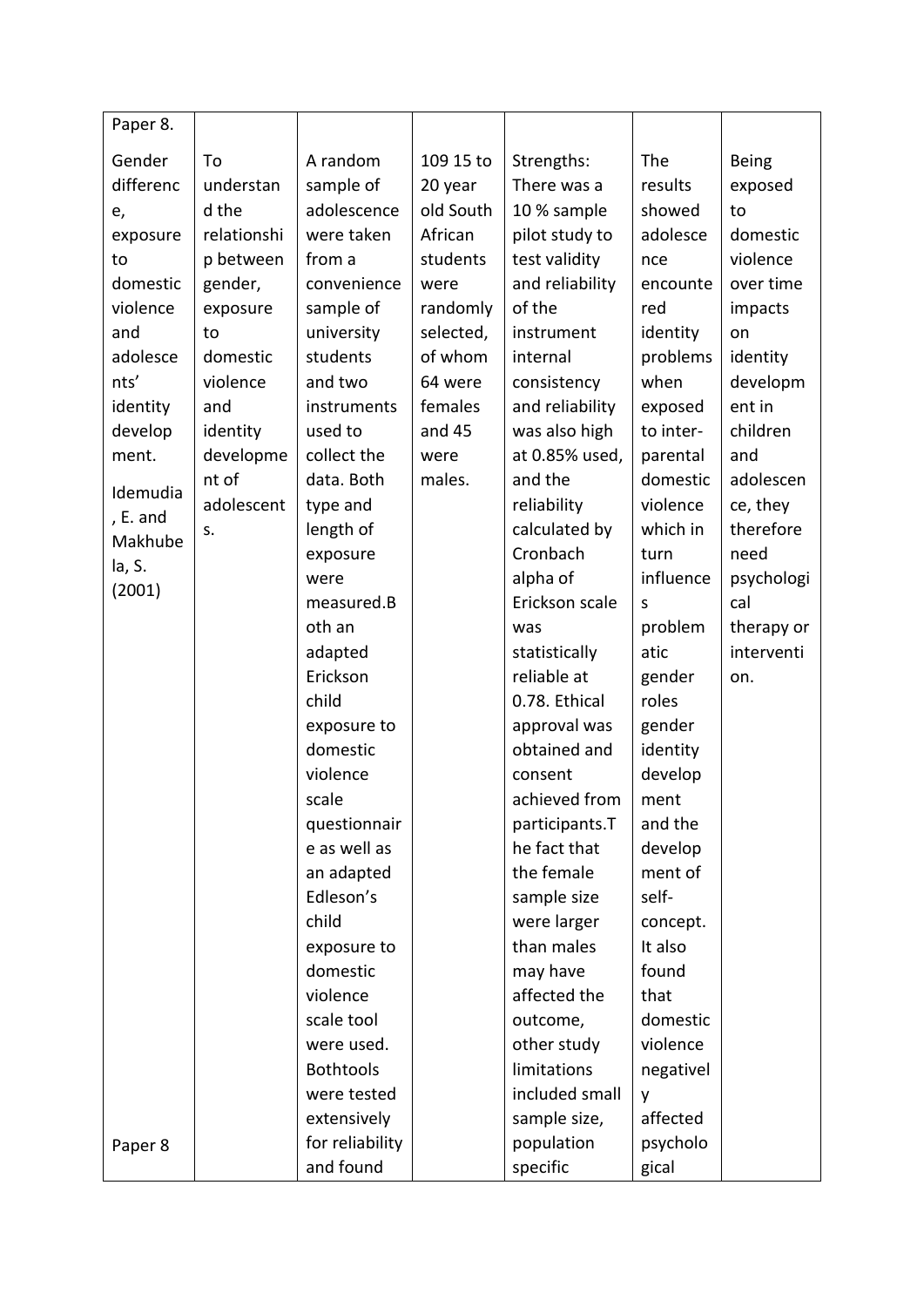| cont'd     |             | to be          |           | sample i.e.     | wellbein    |             |
|------------|-------------|----------------|-----------|-----------------|-------------|-------------|
|            |             | statistically  |           | South African   | g.          |             |
|            |             | significant at |           | and cultural    |             |             |
|            |             | 0.001          |           | norms which     | <b>This</b> |             |
|            |             |                |           | may reduce      | study did   |             |
|            |             |                |           | generalizabilit | not find    |             |
|            |             |                |           | у.              | any         |             |
|            |             |                |           |                 | evidence    |             |
|            |             |                |           |                 | to          |             |
|            |             |                |           |                 | confirm     |             |
|            |             |                |           |                 | gender      |             |
|            |             |                |           |                 | differenc   |             |
|            |             |                |           |                 | es in the   |             |
|            |             |                |           |                 | creation    |             |
|            |             |                |           |                 | of          |             |
|            |             |                |           |                 | identity    |             |
|            |             |                |           |                 | in those    |             |
|            |             |                |           |                 | exposed     |             |
|            |             |                |           |                 | to          |             |
|            |             |                |           |                 | domestic    |             |
|            |             |                |           |                 | violence.   |             |
| Paper 9    |             |                |           |                 |             |             |
|            |             |                |           |                 |             |             |
| Gender     | To          | Longitudinal   | 1,315     | Longitudinal    | More        | Conflict of |
| differenc  | investigate | cohort study   | American  | cohort study    | males,      | findings    |
| es in the  | the long    | using          | adolesce  | using           | committ     | with        |
| effects of | term        | stratified     | nts 49%   | interviews of   | ed          | previous    |
| exposure   | effects of  | cluster        | males,    | adolescents     | violent     | research    |
| to         | exposure    | sampling,      | who       | and there       | crimes      | females     |
| intimate   | to intimate | data was       | were      | carers. Variabl | and         | were        |
| partner    | partner     | collected      | exposed   | es measured     | violent     | more        |
| violence   | violence,   | from           | to        | were            | offences,   | influenced  |
| on         | drug use    | interviews     | intimate  | exposure to     | more        | by inter-   |
| adolesce   | and gender  | and three      | partner   | D.V with        | males       | parental    |
| nt         | differences | different      | violence. | multiple        | reported    | violence    |
| violence   | in these    | tools used in  | Aged 12-  | control         | drug use    | to take     |
| and drug   | relationshi | analysis       | 15.Result | variables to    | and         | drugs that  |
| use        | ps.         | logistic       | s were    | account for     | frequenc    | males.      |
| Fagan, A.  |             | regression,    | examined  | predictors of   | y of use    | More        |
| and        |             | negative       | according | youth           | than        | research    |
| wright, E. |             | bimodal        | to gender | problems.       | females.    | ids         |
| (2011)     |             | models and     |           | Analysis was    | Males       | recomme     |
|            |             | equality of    |           | with logistic   | had         | nded        |
|            |             | coefficients   |           | regression      | higher      |             |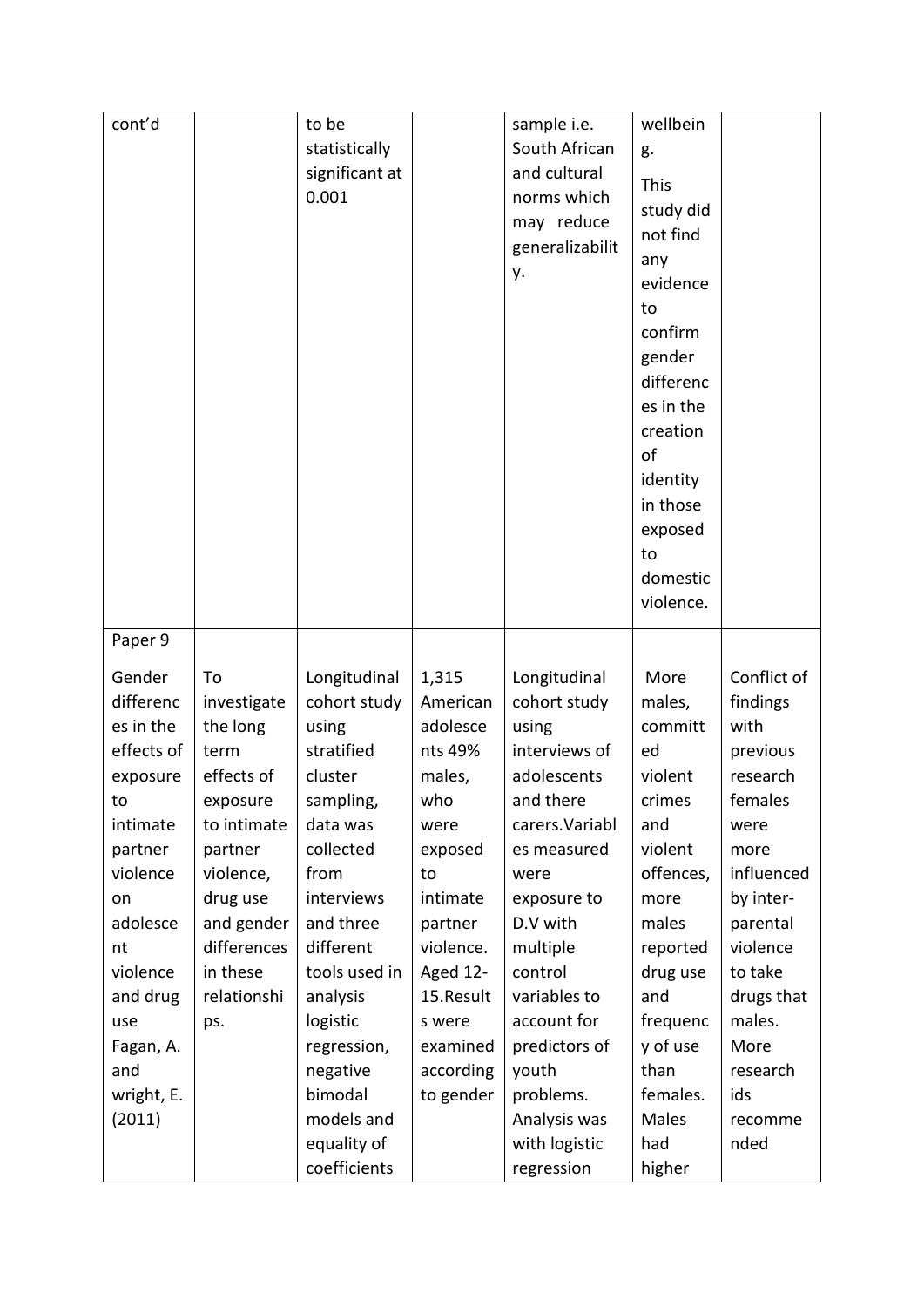|           |           | test         |           | models,        | levels of  |             |
|-----------|-----------|--------------|-----------|----------------|------------|-------------|
|           |           |              |           | negative       | delinque   |             |
|           |           |              |           | bimodal        | ncy, and   |             |
|           |           |              |           | model.Strengt  | delinque   |             |
|           |           |              |           | hs of the      | nt friend, |             |
|           |           |              |           | methodology    | males      |             |
|           |           |              |           | is that there  | were less  |             |
|           |           |              |           | were a large   | likely to  |             |
|           |           |              |           | control        | be         |             |
|           |           |              |           | variables      | exposed    |             |
|           |           |              |           | included so    | to severe  |             |
|           |           |              |           | assessment of  | violence   |             |
|           |           |              |           | other          | between    |             |
|           |           |              |           | influences in  | parents    |             |
|           |           |              |           | families were  | than       |             |
|           |           |              |           | taken into     | females,   |             |
|           |           |              |           | consideration. | and were   |             |
|           |           |              |           | In this study  | more       |             |
|           |           |              |           | the            | likely to  |             |
|           |           |              |           | longitudinal   | be         |             |
|           |           |              |           | cohort were    | influence  |             |
|           |           |              |           | both of        | d by       |             |
|           |           |              |           | adolescent     | friends    |             |
|           |           |              |           | age other      | taking     |             |
|           |           |              |           | studies        | drugs to   |             |
|           |           |              |           | assessed       | do the     |             |
|           |           |              |           | childhood and  | same.      |             |
|           |           |              |           | adolescent.    | Males      |             |
|           |           |              |           | Limitations    | were less  |             |
|           |           |              |           | the reports    | consisten  |             |
|           |           |              |           | were self-     | t in       |             |
|           |           |              |           | reports.       | reporting  |             |
|           |           |              |           |                | witnessin  |             |
|           |           |              |           |                | $g$ D.V,   |             |
|           |           |              |           |                | compare    |             |
|           |           |              |           |                | d to       |             |
|           |           |              |           |                | females.   |             |
|           |           |              |           |                |            |             |
| Paper 10. |           |              |           |                |            |             |
| Cognitive | The study | The study    | 166       | Ethical        | D.V        | It is clear |
| Mechanis  | aimed to  | employed a   | participa | consideration  | witnessin  | that        |
| m of the  | determine | quantitative | nts aged  | were given to  | g was      | exposure    |
| transmiss | whether   | approach     | $11 - 18$ | the subjects   | found to   | to D.V      |
| ion of    | cognitive | using        | were      | and questions  | have an    | increases   |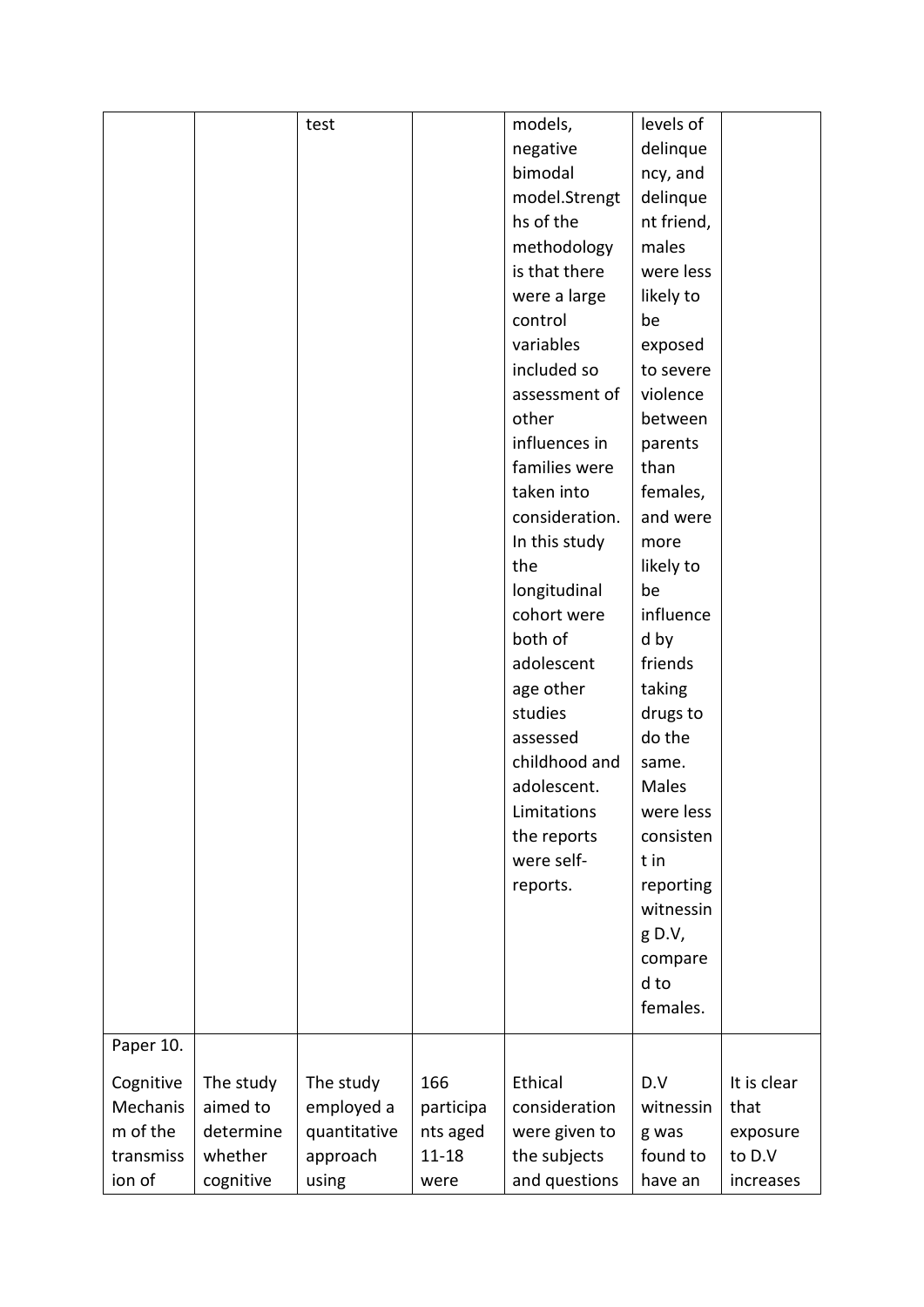| violence:        | schemas      | different     | taken     | adjusted to      | impact      | the risk of  |
|------------------|--------------|---------------|-----------|------------------|-------------|--------------|
| <b>Exploring</b> | consisting   | questionnair  | from a    | apply to the     | on          | developin    |
| gender           | of the       | es to         | convenie  | population.      | aggressiv   | g            |
| differenc        | justificatio | measure       | nt sample |                  | e           | aggressive   |
| es among         | n of         | each          | of        | Participation    | behaviou    | behaviour    |
| adolesce         | violence     | variable.     | adolesce  | was voluntary.   | r both      | s in         |
| nts              | mistrust     | Statistical   | nce in a  | Some of the      | proactive   | adolescen    |
| exposed          | and          | alpha         | residenti | weaknesses of    | and         | ces with     |
| to family        | grandiosity  | coefficient   | al child  | the study        | reactive.   | concentra    |
| violence         | explain the  | for each tool | and       | include the      | There       | tion on      |
| cavette          | association  | employed      | welfare   | convenience      | were no     | therapy      |
| and              | between      | ranged from   | protectio | sample           | gender      | strategies   |
| Oruze            | exposure     | .82 to .87.   | n Centre, | chosen as        | differenc   | to address   |
| (2012)           | to family    |               | in Spain. | they were all    | es in in    | grandiosit   |
|                  | violence     |               |           | from a child     | any of      | у,           |
| Paper 10         | and          |               |           | welfare facility | the         | justificatio |
| cont'd           | subsequen    |               |           | and may not      | variables   | n of         |
|                  | t            |               |           | represent the    | except      | violence     |
|                  | aggressive   |               |           | population.      | for         | and          |
|                  | behaviours   |               |           | Also the data    | proactive   | mistrust     |
|                  | carried out  |               |           | collected were   | aggressio   | issues may   |
|                  | by           |               |           | from self-       | n, boys     | be useful    |
|                  | adolescent   |               |           | reports only     | were        | strategies   |
|                  | s who have   |               |           | and there was    | higher      | to address   |
|                  | experience   |               |           | no               | that girls. | the          |
|                  | d abuse      |               |           | consideration    | In          | problem.     |
|                  | and          |               |           | of a second      | general     |              |
|                  | neglect.     |               |           | measure of       | exposure    |              |
|                  |              |               |           | data collect to  | to D.V      |              |
|                  |              |               |           | increase         | contribut   |              |
|                  |              |               |           | reliability of   | ed more     |              |
|                  |              |               |           | the reports.     | to the      |              |
|                  |              |               |           |                  | develop     |              |
|                  |              |               |           |                  | ment of     |              |
|                  |              |               |           |                  | aggressiv   |              |
|                  |              |               |           |                  | e           |              |
|                  |              |               |           |                  | behaviou    |              |
|                  |              |               |           |                  | rs in girls |              |
|                  |              |               |           |                  | than in     |              |
|                  |              |               |           |                  | boys.       |              |
|                  |              |               |           |                  |             |              |
| Paper 11         |              |               |           |                  |             |              |
| Adolesce         | To           | Longitudinal  | 2,360     | The data was     | There       | Exposure     |
| nt               | investigate  | correlational | youths    | collected from   | were no     | to D.V can   |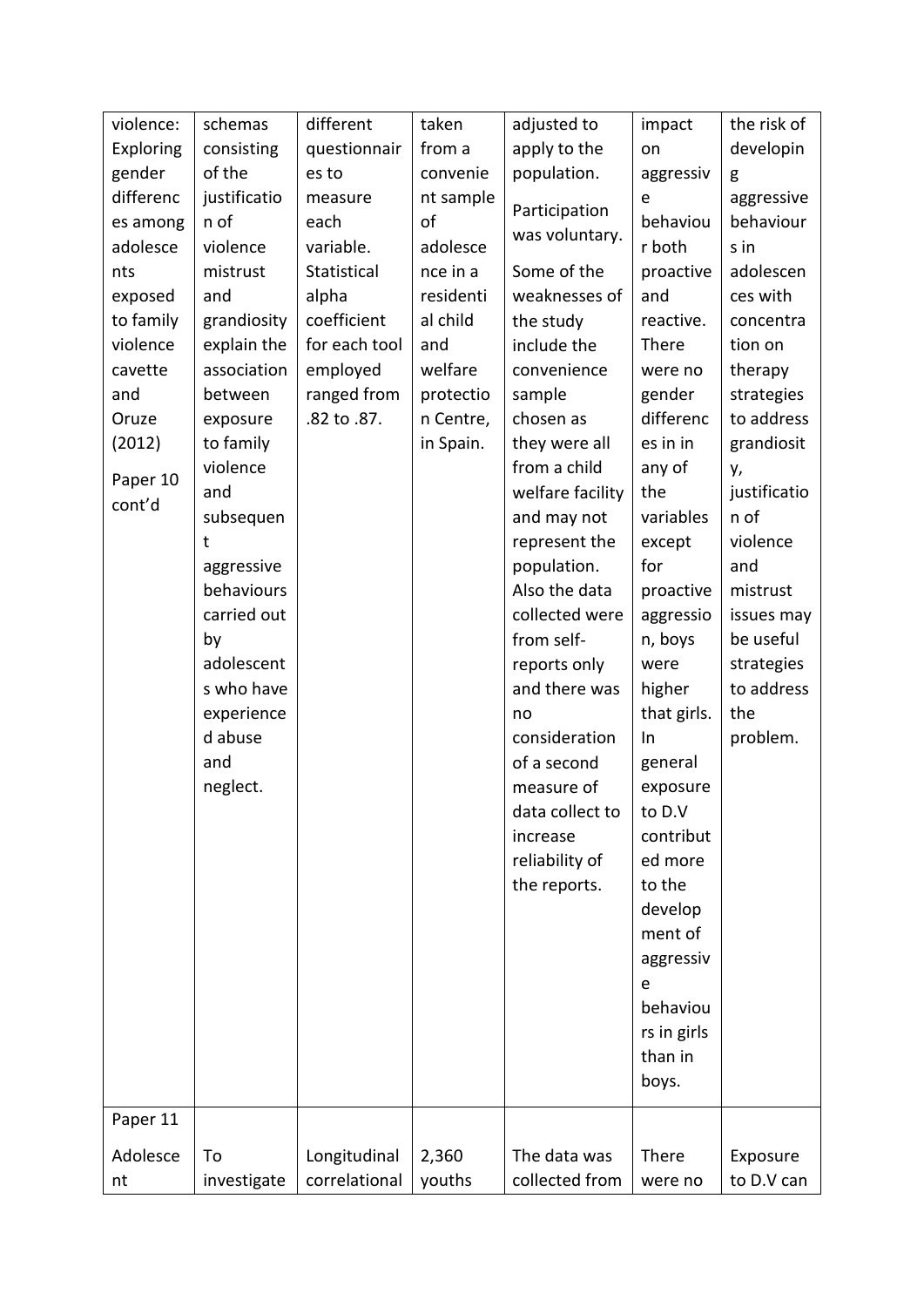| exposure   | how adult   | study, using | aged 11-   | self-reported    | differenc  | have        |
|------------|-------------|--------------|------------|------------------|------------|-------------|
| to         | exposure    | multistage   | 17 were    | surveys which    | e in       | significant |
| violence   | to parental | cluster      | collected. | raises           | physical   | implicatio  |
| and adult  | violence,   | sampling,    | From a     | questions for    | health     | ns for the  |
| physical   | and         | using a      | national   | the reliability  | problems   | wellbeing   |
| and        | violence in | multistage   | American   | of the data      | that is    | of male     |
| mental     | the         | cluster      | youth      | collected at     | functiona  | adolescen   |
| health     | neighbour   | sampling     | survey.    | the data was     |            | t, but they |
| problems   | hood, is    | design,      | Results    | retrospective    | limitatio  | are less    |
|            | related to  | eleven       | were       | and over 27      | ns but     | likely to   |
| Franzese,  | self-       | waves of     | presente   | years.           | males      | seek        |
| R., Covey, | reported    | data over a  | d          |                  | were less  | treatment   |
| H.,        | physical    | 27 year      | according  |                  | likely to  | s training  |
| Tucker,    | problems    | period was   | to         |                  | seek       | targeted    |
| A. and     | and         | collected    | gender.    |                  | professio  | treatment   |
| Scott, L.  | seeking     | using        |            |                  | nal help   | offers are  |
| (2014)     | assistance  | retrospectiv |            |                  | from       | recomme     |
|            | with        | e            |            |                  | mental     | nded.       |
|            | mental      | questionnair |            |                  | health     |             |
|            | health      | es and       |            |                  | services,  |             |
|            |             | logistic     |            |                  | finding    |             |
|            |             | regression   |            |                  | consisten  |             |
|            |             | and odds     |            |                  | t that     |             |
|            |             | ratio to     |            |                  | females    |             |
|            |             | analyse      |            |                  | were       |             |
|            |             | results.     |            |                  | more       |             |
|            |             |              |            |                  | likely to  |             |
|            |             |              |            |                  | demonst    |             |
|            |             |              |            |                  | rate       |             |
|            |             |              |            |                  | internaliz |             |
|            |             |              |            |                  | ing        |             |
|            |             |              |            |                  | behaviou   |             |
|            |             |              |            |                  | rs, males  |             |
|            |             |              |            |                  | were       |             |
|            |             |              |            |                  | also less  |             |
|            |             |              |            |                  | consisten  |             |
|            |             |              |            |                  | t in       |             |
|            |             |              |            |                  | reporting  |             |
|            |             |              |            |                  | witnessin  |             |
|            |             |              |            |                  | $g$ D.V    |             |
| Paper 12.  |             |              |            |                  |            |             |
| Adolesce   | To explore  | A            | Sample     | Small sample     | All the    | Child       |
| nt males   | coping      | Qualitative  | size 10    | size, limited to | boys       | welfare     |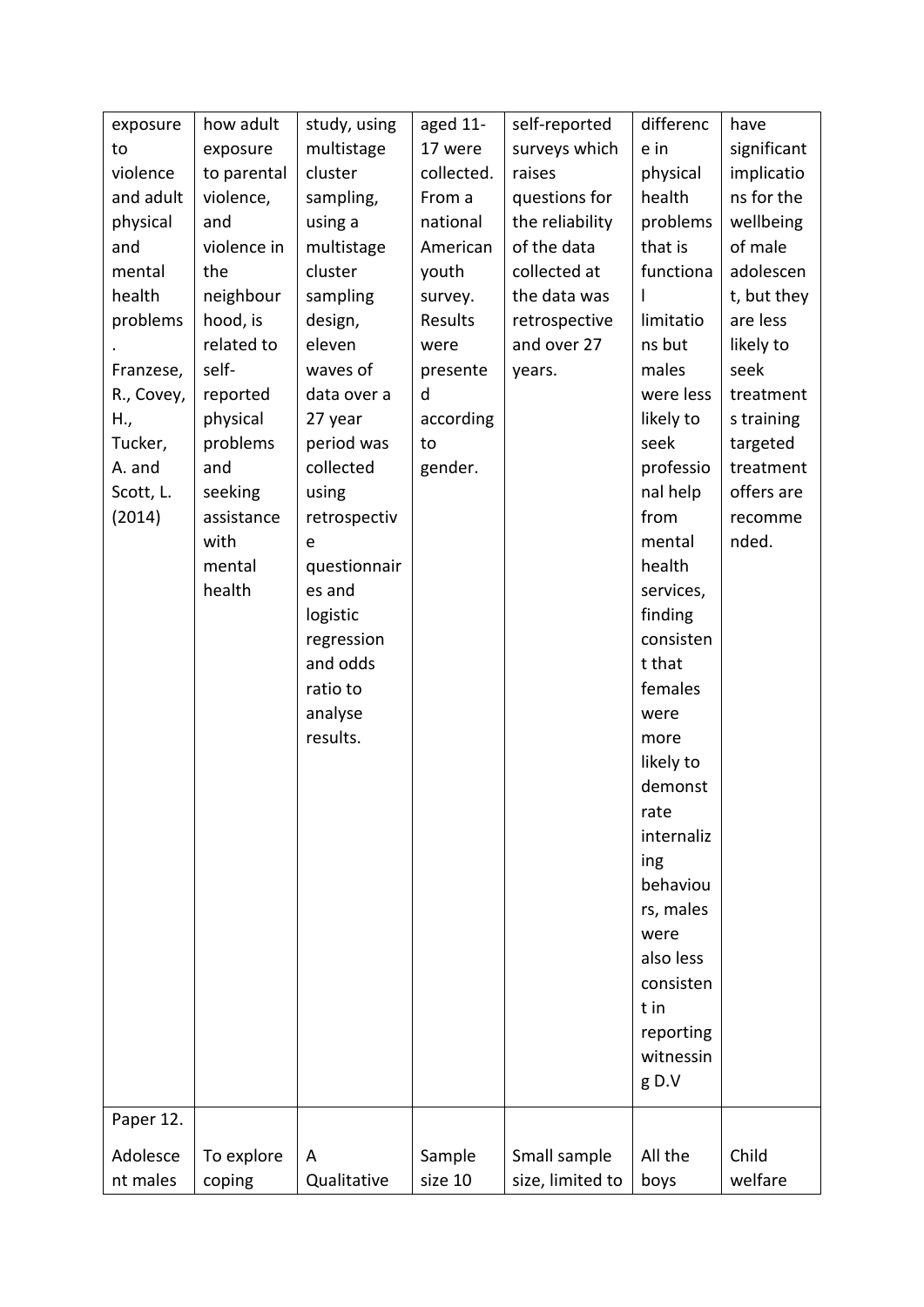| coping            | strategies | study using   | adolesce   | one urban       | were       | systems,    |
|-------------------|------------|---------------|------------|-----------------|------------|-------------|
| response          | of         | in-depth      | nt Urban   | area, difficult | exposed    | mental      |
| s to              | adolescent | interviews.   | American   | to generalize   | to         | health and  |
| Domestic          | males who  | A non-        | male       | findings.       | domestic   | criminal    |
| violence:         | experience | probability   | clients of |                 | violence   | justice     |
| A                 | domestic   | purposive     | a social   |                 | at home,   | systems     |
| Qualitativ        | violence   | sampling      | services   |                 | perpetra   | should      |
| e study.          | perpetrate | procedure     | agency in  |                 | ted by     | focus on    |
|                   | d by male  | was used to   | <b>New</b> |                 | fathers    | the effects |
| Aymer, S.<br>2008 | parent.    | obtain fair   | York.      |                 | or step    | domestic    |
|                   |            | representati  |            |                 | fathers.   | violence    |
|                   |            | on of the     |            |                 | As a       | has on      |
|                   |            | population    |            |                 | results of | young       |
|                   |            | and           |            |                 | D.V        | men,        |
|                   |            | validation of |            |                 | moving     | taking into |
|                   |            | some          |            |                 | from       | account     |
|                   |            | reports       |            |                 | place to   | the         |
| Paper 12          |            | were          |            |                 | place      | complex     |
| cont'd.           |            | undertaken    |            |                 | was a      | factors     |
|                   |            | by reports of |            |                 | factor, as | that        |
|                   |            | counsellors.  |            |                 | well as    | eventually  |
|                   |            | Triangulatio  |            |                 | feeling    | produce     |
|                   |            | n was         |            |                 | depresse   | adolescen   |
|                   |            | obtained by   |            |                 | d suicidal | t           |
|                   |            | interviewer   |            |                 | and        | behaviour   |
|                   |            | attendance    |            |                 | unequal.   | S           |
|                   |            | to group      |            |                 | Ambivale   |             |
|                   |            | meetings      |            |                 | nce,       |             |
|                   |            |               |            |                 | anxiety,   |             |
|                   |            |               |            |                 | sadness,   |             |
|                   |            |               |            |                 | poverty    |             |
|                   |            |               |            |                 | drugs      |             |
|                   |            |               |            |                 | and        |             |
|                   |            |               |            |                 | crime all  |             |
|                   |            |               |            |                 | affected   |             |
|                   |            |               |            |                 | the boys.  |             |
|                   |            |               |            |                 |            |             |

**Appendix E:** Complete list of all the search terms applied. These were selected relating to the P.E.O Framework.

Population

Adolescent\*, Adolescence\*, young person\*, "young people\*, young